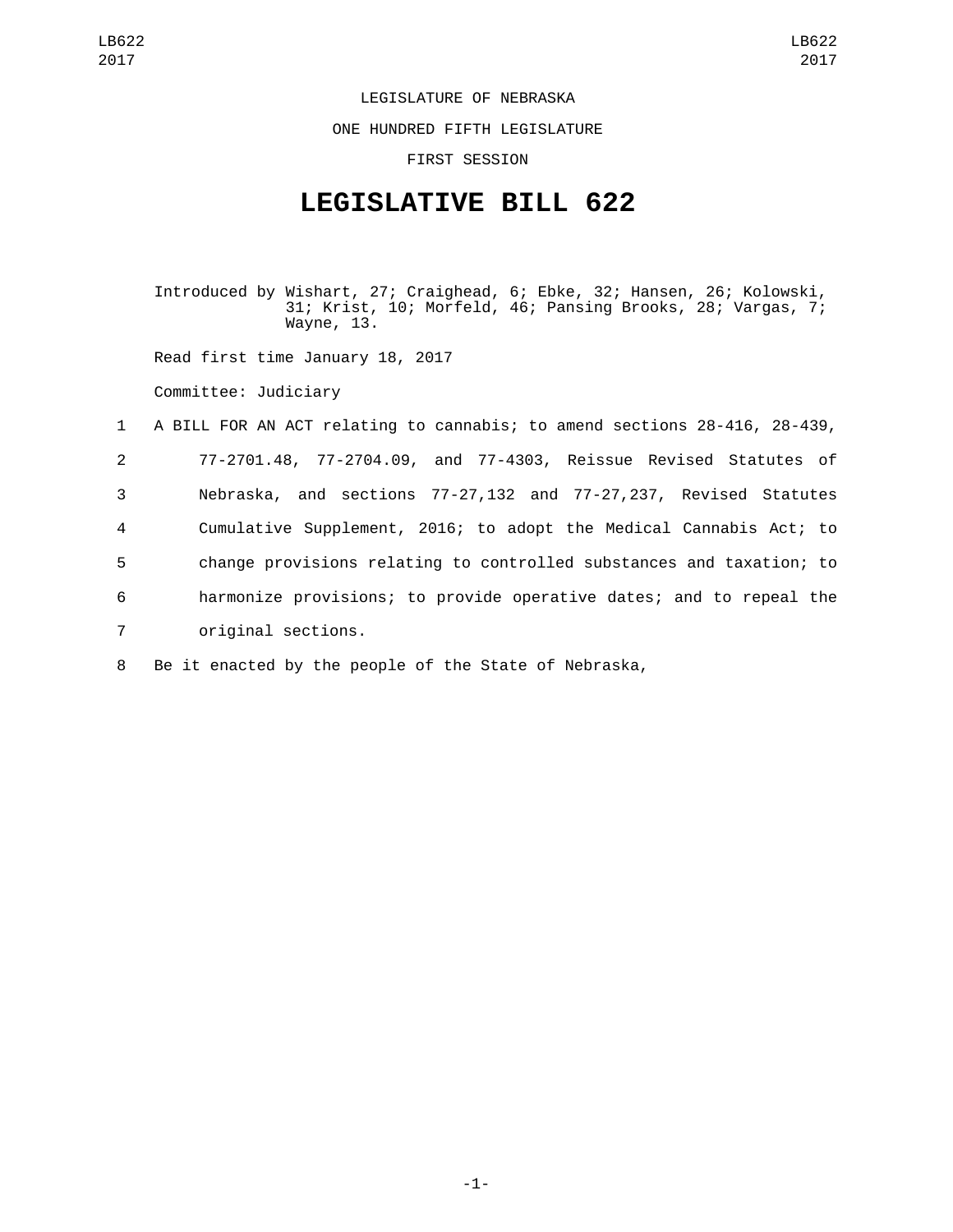| $\mathbf{1}$ | Section 1. Sections 1 to 54 of this act shall be known and may be         |
|--------------|---------------------------------------------------------------------------|
| 2            | cited as the Medical Cannabis Act.                                        |
| 3            | Sec. 2. For purposes of the Medical Cannabis Act, the definitions         |
| 4            | found in sections 3 to 17 of this act apply.                              |
| 5            | Sec. 3. Compassion center and dispensary means an entity registered       |
| 6            | by the department to acquire, possess, or dispense medical cannabis or    |
| 7            | medical cannabis products.                                                |
| 8            | Sec. 4. Department means the Division of Public Health of the             |
| 9            | Department of Health and Human Services.                                  |
| 10           | Sec. 5. Disqualifying felony offense means a violation of a state         |
| 11           | or federal law that is a felony under Nebraska law or would be a felony   |
| 12           | if committed in Nebraska, regardless of the sentence imposed.             |
| 13           | Health care practitioner means a person licensed to<br>Sec. 6.            |
| 14           | practice under the Medicine and Surgery Practice Act, but shall not       |
| 15           | include an acupuncturist.                                                 |
| 16           | Sec. 7. Manufacturer means an entity registered by the department         |
| 17           | cultivate, acquire, manufacture, possess, prepare, transfer,<br>to        |
| 18           | transport, or supply medical cannabis or medical cannabis products.       |
| 19           | Sec. 8. Medical cannabis means any species of the genus cannabis          |
| 20           | plant, or any mixture or preparation of any species of the genus cannabis |
| 21           | plant, including whole plant extracts and resins, which is delivered in   |
| 22           | the form of:                                                              |
| 23           | (1) Liquid, including, but not limited to, oil;                           |
| 24           | (2) Pill form; or                                                         |
| 25           | (3) Vaporized delivery method with use of liquid or oil but which         |
| 26           | does not require the use of dried leaves or plant form.                   |
| 27           | Smoking shall not be an approved method of delivery.                      |
| 28           | Medical cannabis product means any delivery device or<br>Sec. 9.          |
| 29           | related supplies and educational materials used in the administration of  |
| 30           | medical cannabis for a patient with a qualifying medical condition        |
| 31           | enrolled in the registry program.                                         |

-2-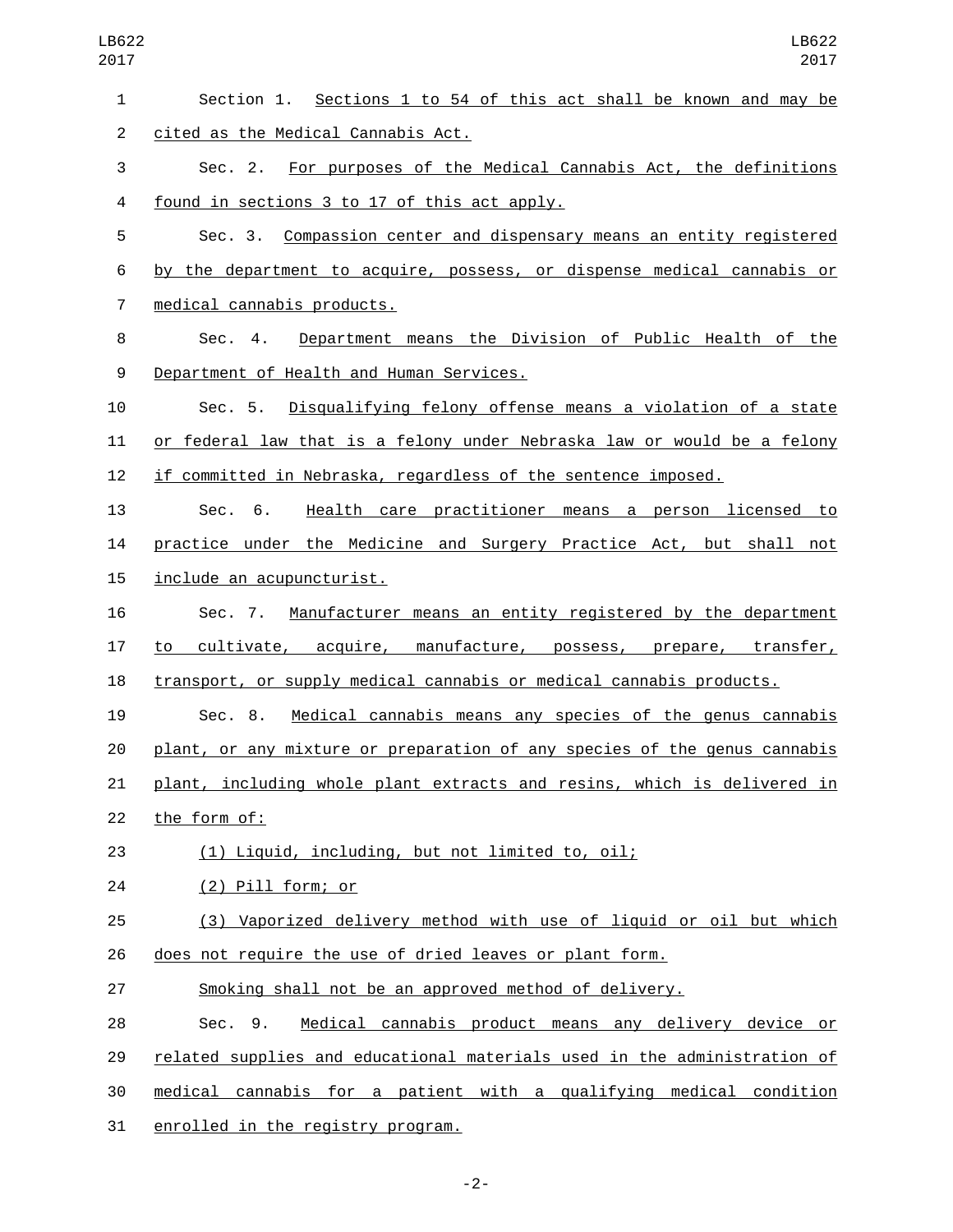| $\mathbf{1}$   | Medical records means a health care practitioner's record<br>Sec. 10.          |
|----------------|--------------------------------------------------------------------------------|
| $\overline{c}$ | of a patient's health history and treatment rendered.                          |
| 3              | Sec. 11. Participating health care practitioner means a health care            |
| 4              | practitioner who (1) has the primary responsibility for the care and           |
| 5              | treatment of the qualifying medical condition of a person diagnosed with       |
| 6              | a qualifying medical condition and (2) meets the requirements of section       |
| $\overline{7}$ | 27 of this act.                                                                |
| 8              | Sec. 12. Patient means a Nebraska resident who has been diagnosed              |
| 9              | with a qualifying medical condition by a participating health care             |
| 10             | practitioner and who has otherwise met any other requirements for              |
| 11             | patients under the Medical Cannabis Act to participate in the registry         |
| 12             | program under the act.                                                         |
| 13             | Patient registry number means a unique identification<br>Sec. 13.              |
| 14             | number assigned by the department to a patient enrolled in the registry        |
| 15             | program.                                                                       |
| 16             | Sec. 14. Qualifying medical condition means a diagnosis of any of              |
| 17             | the following conditions:                                                      |
| 18             | (1) Cancer if the underlying condition or treatment produces one or            |
| 19             | more of the following:                                                         |
| 20             | (a) Severe or chronic pain;                                                    |
| 21             | (b) Nausea or severe vomiting; or                                              |
| 22             | (c) Cachexia or severe wasting;                                                |
| 23             | (2) Glaucoma;                                                                  |
| 24             | (3) Human immunodeficiency virus or acquired immune deficiency                 |
| 25             | syndrome;                                                                      |
| 26             | (4) Tourette's syndrome;                                                       |
| 27             | (5) Amyotrophic lateral sclerosis;                                             |
| 28             | (6) Seizures, including those characteristic of epilepsy;                      |
| 29             | and<br><u>persistent</u><br>muscle spasms, including<br>Severe<br>those<br>(7) |
| 30             | characteristic of multiple sclerosis;                                          |

31 (8) Crohn's disease;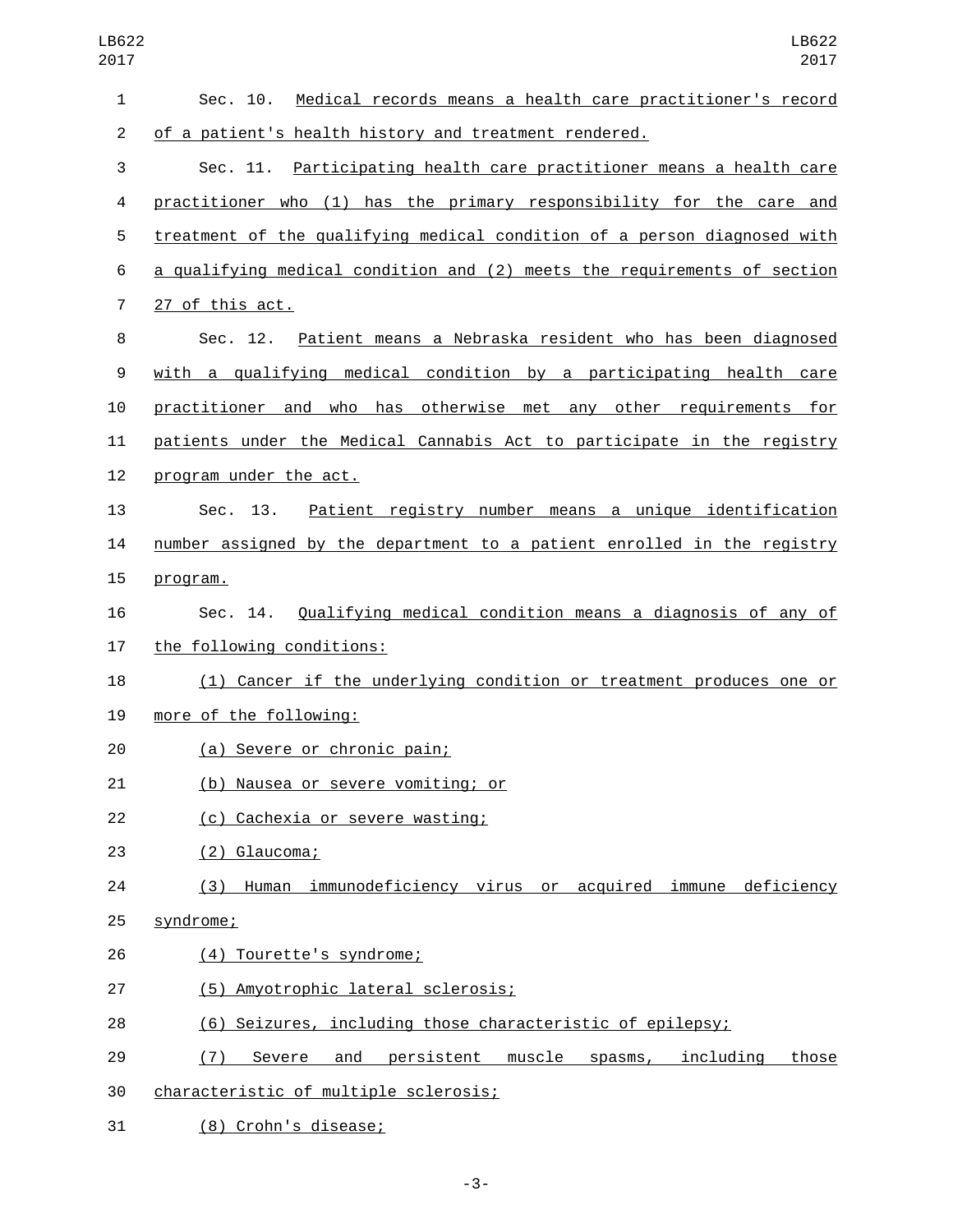| LB622<br>2017  | LB622<br>2017                                                           |
|----------------|-------------------------------------------------------------------------|
| 1              | (9) Terminal illness, with a probable life expectancy of under one      |
| $\overline{c}$ | year, if the illness or its treatment produces one or more of<br>the    |
| 3              | following:                                                              |
| 4              | (a) Severe or chronic pain;                                             |
| 5              | (b) Nausea or severe vomiting; or                                       |
| 6              | (c) Cachexia or severe wasting;                                         |
| 7              | (10) Hepatitis C;                                                       |
| 8              | (11) Huntington's disease;                                              |
| 9              | $(12)$ Lupus;                                                           |
| 10             | (13) Parkinson's disease;                                               |
| 11             | (14) Lyme disease;                                                      |
| 12             | (15) Spinal cord injury or disease;                                     |
| 13             | (16) Opioid addiction;                                                  |
| 14             | (17) Epilepsy;                                                          |
| 15             | (18) Post-traumatic stress disorder;                                    |
| 16             | (19) Anxiety; or                                                        |
| 17             | (20) Any other illness for which medical cannabis provides relief as    |
| 18             | determined by the participating health care practitioner.               |
| 19             | Registered designated caregiver means a person who:<br>Sec. 15.         |
| 20             | (1) Is at least twenty-one years of age;                                |
| 21             | (2) Does not have a conviction for a disqualifying felony offense;      |
| 22             | (3) Has been approved by the department to assist a patient who has     |
| 23             | been identified by a participating health care practitioner as having a |
| 24             | developmental disability or physical disability and unable to self-     |
| 25             | administer medication or acquire medical cannabis from a compassion     |
| 26             | center and dispensary due to the disability; and                        |
| 27             | (4) Is authorized by the department to assist the patient with the      |
| 28             | use of medical cannabis.                                                |
| 29             | Registry program means the patient registry established<br>Sec. 16.     |
| 30             | under the Medical Cannabis Act.                                         |
| 31             | Sec. 17. Registry verification means the verification provided by       |

-4-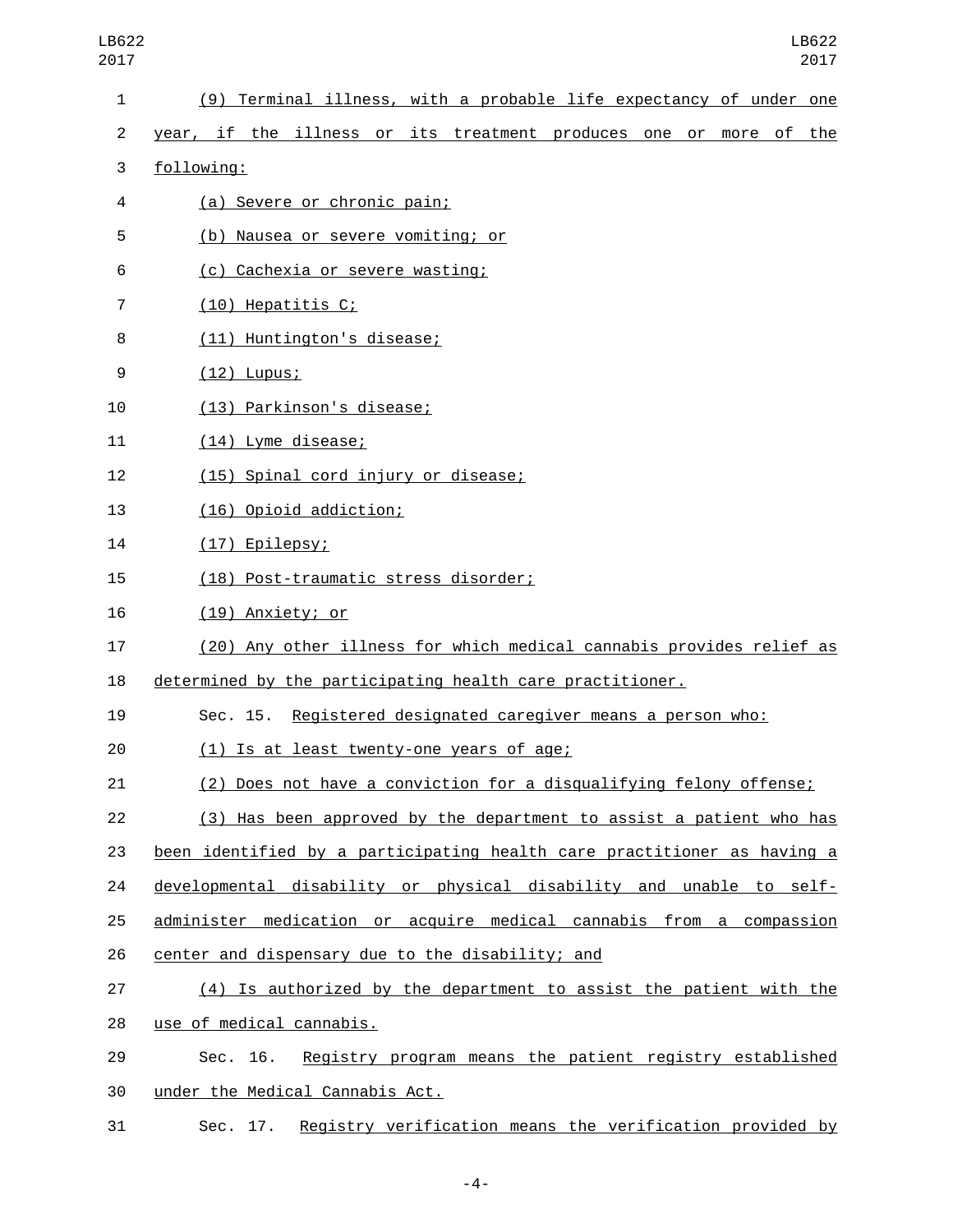| LB622<br>2017  | LB622<br>2017                                                             |
|----------------|---------------------------------------------------------------------------|
| 1              | the department that a patient is enrolled in the registry program         |
| $\overline{2}$ | pursuant to subsection (5) of section 22 of this act.                     |
| 3              | (1) Nothing in the Medical Cannabis Act permits any person<br>Sec. 18.    |
| 4              | to engage in and does not prevent the imposition of any civil, criminal,  |
| 5              | or other penalties for:                                                   |
| 6              | (a) Undertaking any task under the influence of medical cannabis          |
| 7              | that would constitute negligence or professional malpractice;             |
| 8              | (b) Possessing or engaging in the use of medical cannabis:                |
| 9              | (i) On a school bus or van;                                               |
| 10             | (ii) On the grounds of any preschool or primary or secondary school;      |
| 11             | (iii) In any adult or juvenile correctional facility; or                  |
| 12             | (iv) On the grounds of any child care facility or home daycare;           |
| 13             | (c) Vaporizing medical cannabis:                                          |
| 14             | (i) On any form of public transportation;                                 |
| 15             | (ii) Where the vapor would be inhaled by a nonpatient minor child;        |
| 16             | or                                                                        |
| 17             | (iii) In any public place, including any indoor or outdoor area used      |
| 18             | by or open to the general public or a place of employment as defined in   |
| 19             | section 71-5724; or                                                       |
| 20             | (d) Operating, navigating, or being in actual physical control of         |
| 21             | any motor vehicle, aircraft, train, or motorboat, or working on           |
| 22             | transportation property, equipment, or facilities, while under the        |
| 23             | influence of medical cannabis.                                            |
| 24             | $(2)(a)$ Nothing in the Medical Cannabis Act allows the medical           |
| 25             | assistance program established pursuant to the Medical Assistance Act to  |
| 26             | reimburse an enrollee or a provider under the medical assistance program  |
| 27             | for costs associated with the medical use of cannabis. The medical        |
| 28             | assistance program shall continue to provide coverage for all services    |
| 29             | related to treatment of an enrollee's qualifying medical condition if the |
| 30             | service is covered under the medical assistance program.                  |
| 31             | (b) Nothing in the Medical Cannabis Act requires a private insurer        |

-5-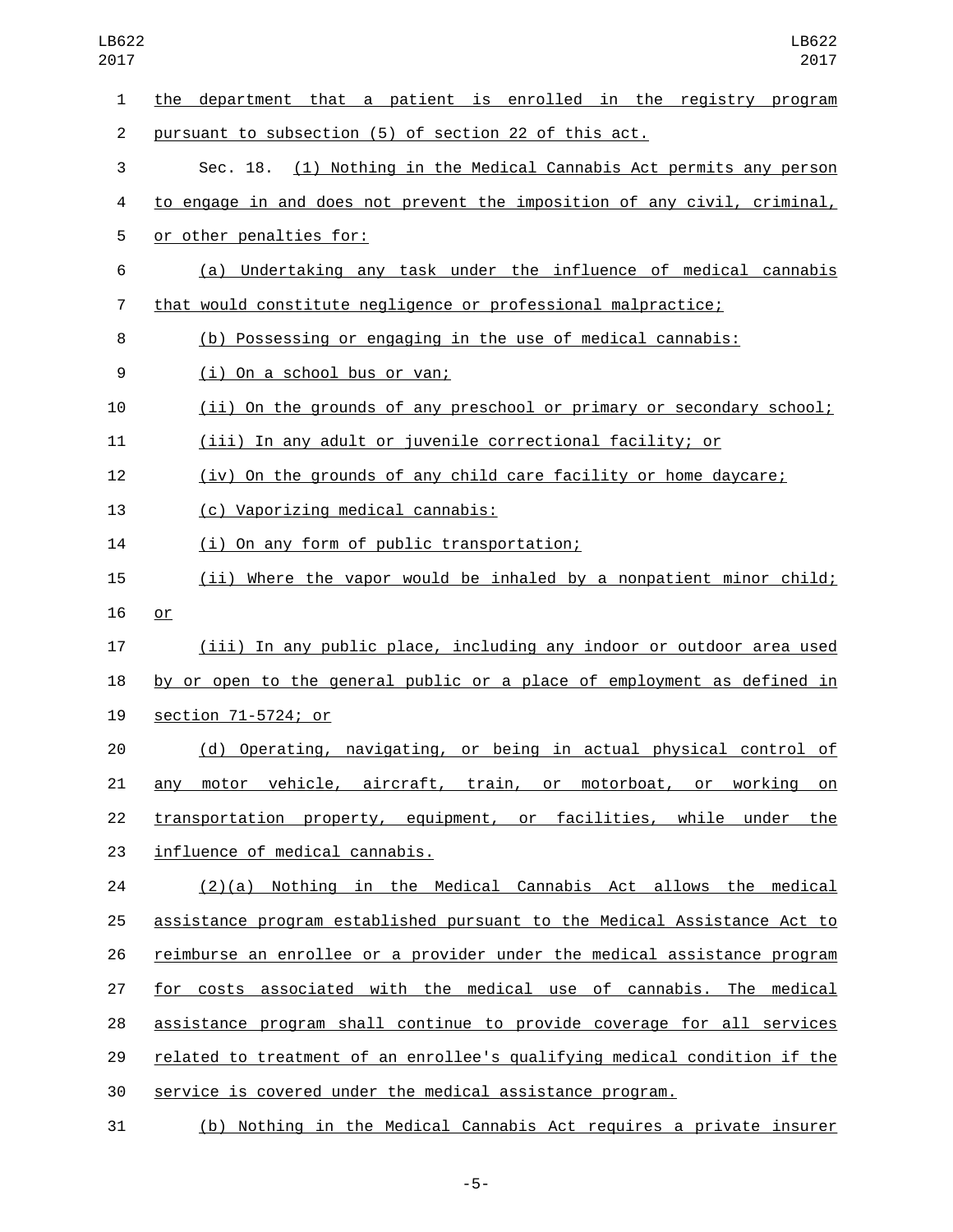| .v.            |                                                                           |
|----------------|---------------------------------------------------------------------------|
| $\mathbf{1}$   | to reimburse an insured or any other person for costs associated with the |
| $\overline{2}$ | medical use of cannabis. The private insurer shall continue to provide    |
| 3              | coverage for all services related to treatment of an insured's qualifying |
| 4              | medical condition if the service is covered under the insurance policy.   |
| 5              | The department shall establish and maintain a registry<br>Sec. 19.        |
| 6              | program for patients. The patient registry shall include the name,        |
| 7              | address, and telephone number of patients enrolling in the registry       |
| 8              | program and shall identify the participating health care practitioner for |
| 9              | the patient and the registered designated caregiver, if any.              |
| 10             | Sec. 20. (1) A patient shall apply to the department for enrollment       |
| 11             | in the registry program by submitting an application pursuant to section  |
| 12             | 21 of this act.                                                           |
| 13             | (2) As a condition of enrollment, a patient shall agree to:               |
| 14             | (a) Continue to receive regularly scheduled treatment for his or her      |
| 15             | gualifying medical condition from his or her participating health care    |
| 16             | practitioner; and                                                         |
| 17             | (b) Report changes in his or her qualifying medical condition to his      |
| 18             | or her participating health care practitioner.                            |
| 19             | The department shall develop an application for<br>Sec.<br>21.<br>(1)     |
| 20             | patient enrollment in the registry program. The application shall be      |
| 21             | available to the patient and given to participating health care           |
| 22             | practitioners in Nebraska. The application shall include:                 |
| 23             | (a) The name, mailing address, and date of birth of the patient;          |
| 24             | (b) The name, mailing address, and telephone number of the patient's      |
| 25             | participating health care practitioner;                                   |
| 26             | (c) The name, mailing address, and date of birth of the patient's         |
| 27             | designated caregiver, if any, or the name and mailing address of the      |
| 28             | patient's parent or legal guardian if the parent or legal guardian will   |
| 29             | be acting as a caregiver;                                                 |
| 30             | (d) A copy of the certification from the patient's participating          |
|                |                                                                           |

health care practitioner which certifies that the patient has a bona fide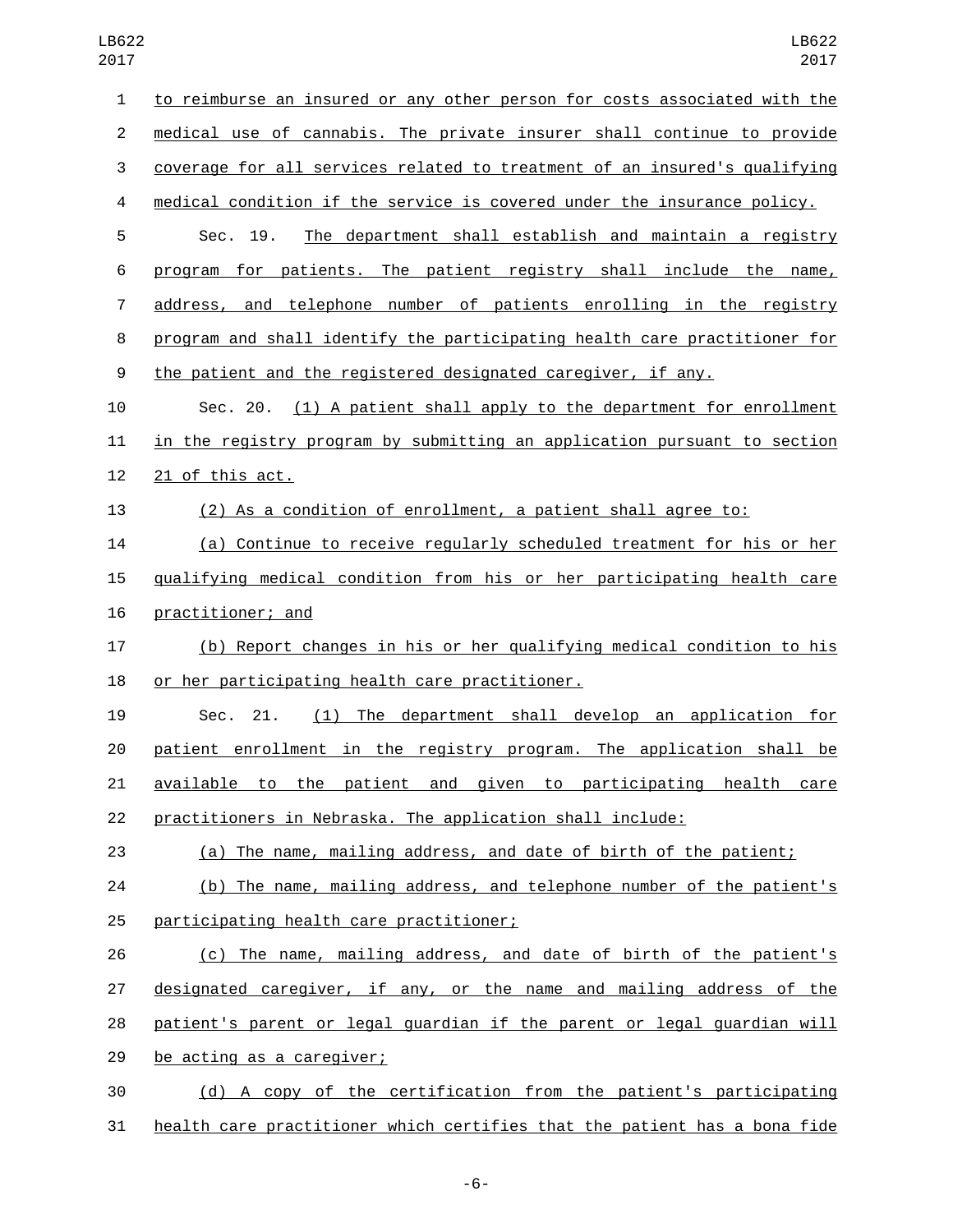| $\mathbf{1}$   | relationship with the participating health care practitioner that existed |
|----------------|---------------------------------------------------------------------------|
| $\overline{2}$ | prior to submitting the application, that the patient has been diagnosed  |
| 3              | with a qualifying medical condition, and, if applicable, that, in the     |
| 4              | medical opinion of the participating health care practitioner, the        |
| 5              | patient has a developmental disability or physical disability and, as a   |
| 6              | result of that disability, the patient is unable to self-administer       |
| $\overline{7}$ | medication or acquire medical cannabis from a compassion center and       |
| 8              | dispensary; and                                                           |
| 9              | (e) All other signed affidavits and enrollment forms required by the      |
| 10             | department under the Medical Cannabis Act, including, but not limited to, |
| 11             | the disclosure form required under subsection (3) of this section and     |
| 12             | informed consent form as required under subsection (4) of this section.   |
| 13             | (2) The department shall require a patient to resubmit a copy of the      |
| 14             | certification from the patient's participating health care practitioner   |
| 15             | on an annual basis and shall require that the recertification be dated    |
| 16             | <u>within ninety days prior to submission.</u>                            |
| 17             | (3) The department shall develop a disclosure form and require, as a      |
| 18             | condition of enrollment, that the patient sign a copy of the disclosure   |
| 19             | form. The disclosure form shall include:                                  |
| 20             | (a) A statement that the department, or any employee of any state         |
| 21             | agency, may not be held criminally liable for any injury, loss of         |
| 22             | property, personal injury, or death caused by any act or omission while   |
| 23             | acting within the respective scope of office or employment under the      |
| 24             | Medical Cannabis Act; and                                                 |
| 25             | (b) The patient's acknowledgment that enrollment in the registry          |
| 26             | program is conditional on the patient's agreement to comply with the      |
| 27             | Medical Cannabis Act.                                                     |
| 28             | (4) The department shall require a patient to give written, informed      |
| 29             | consent for the use of the medical cannabis. Written, informed consent    |
| 30             | shall consist of a signed disclosure and consent form executed by an      |
| 31             | eligible patient, or his or her parent or legal guardian if the eligible  |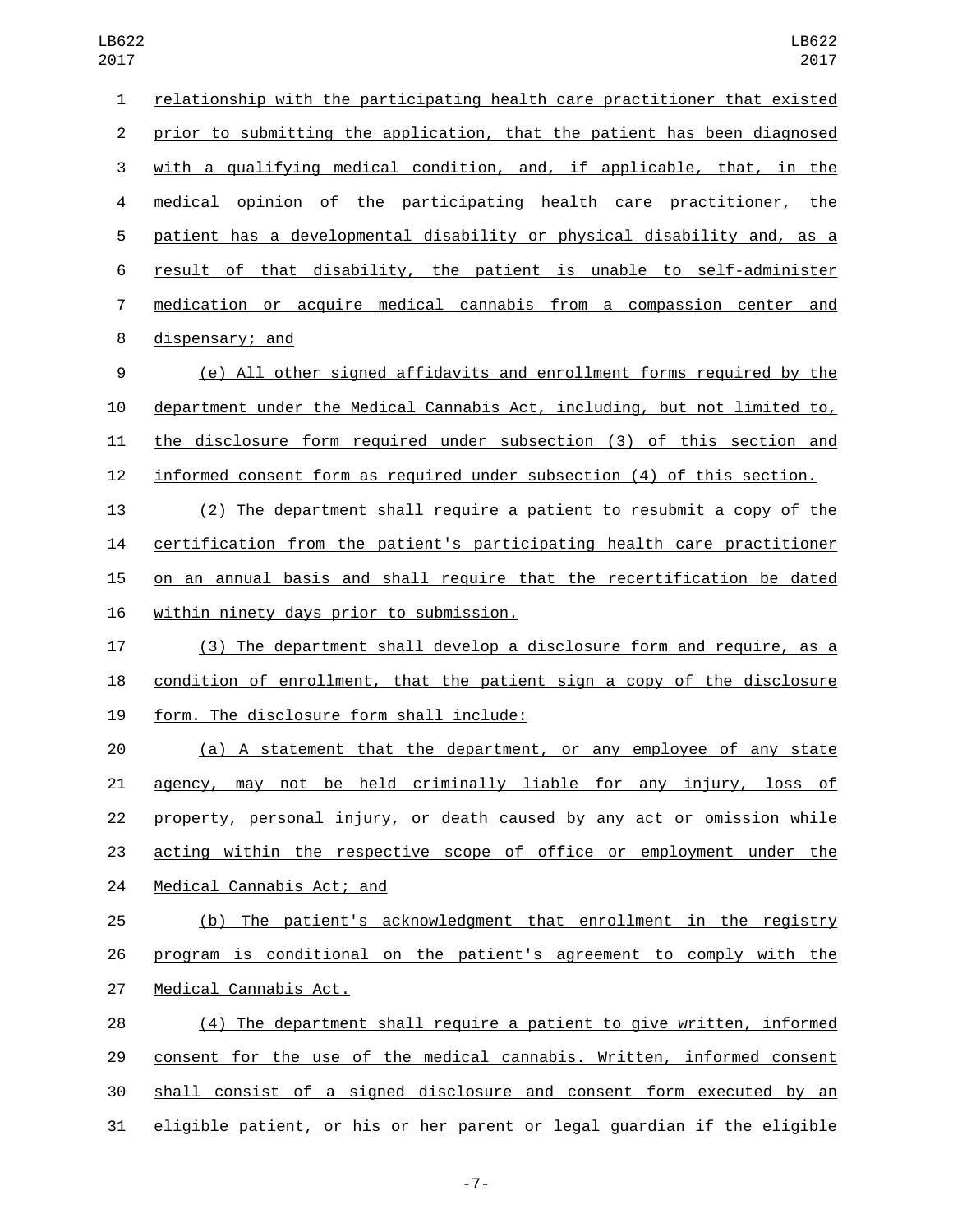patient is a minor, and attested to by the eligible patient's treating 2 health care practitioner, that: (a) Explains the approved products and treatments available at that 4 time for the disease or condition from which the patient suffers; (b) Attests to the fact that the patient concurs with his or her treating health care practitioner that no treatment then approved by the United States Food and Drug Administration for the qualifying medical condition of the patient would likely treat or improve the patient's qualifying medical condition without significant risk to the patient; (c) Describes the potential outcomes of using the medical cannabis. The description shall include any possibility of worsening symptoms and 12 death hastened by the treatment; (d) Contains a statement that the patient's health insurance carrier 14 is not obligated to pay for any care or treatments consequent to the use 15 of the medical cannabis; and (e) Makes clear that the patient understands that he or she is liable for all expenses consequent to the use of the medical cannabis. Sec. 22. (1) After receipt of a patient's application and signed disclosure and consent forms, the department shall enroll the patient in the registry program and issue the patient and patient's registered designated caregiver or parent or legal guardian, if applicable, a registry verification. A patient's enrollment in the registry program 23 shall only be denied if the patient: (a) Does not have certification from a participating health care practitioner that the patient has been diagnosed with a qualifying 26 medical condition; (b) Has not signed and returned to the department the disclosure and consent forms required under subsections (3) and (4) of section 21 of 29 this act; (c) Does not provide the information required under the Medical

31 Cannabis Act;

-8-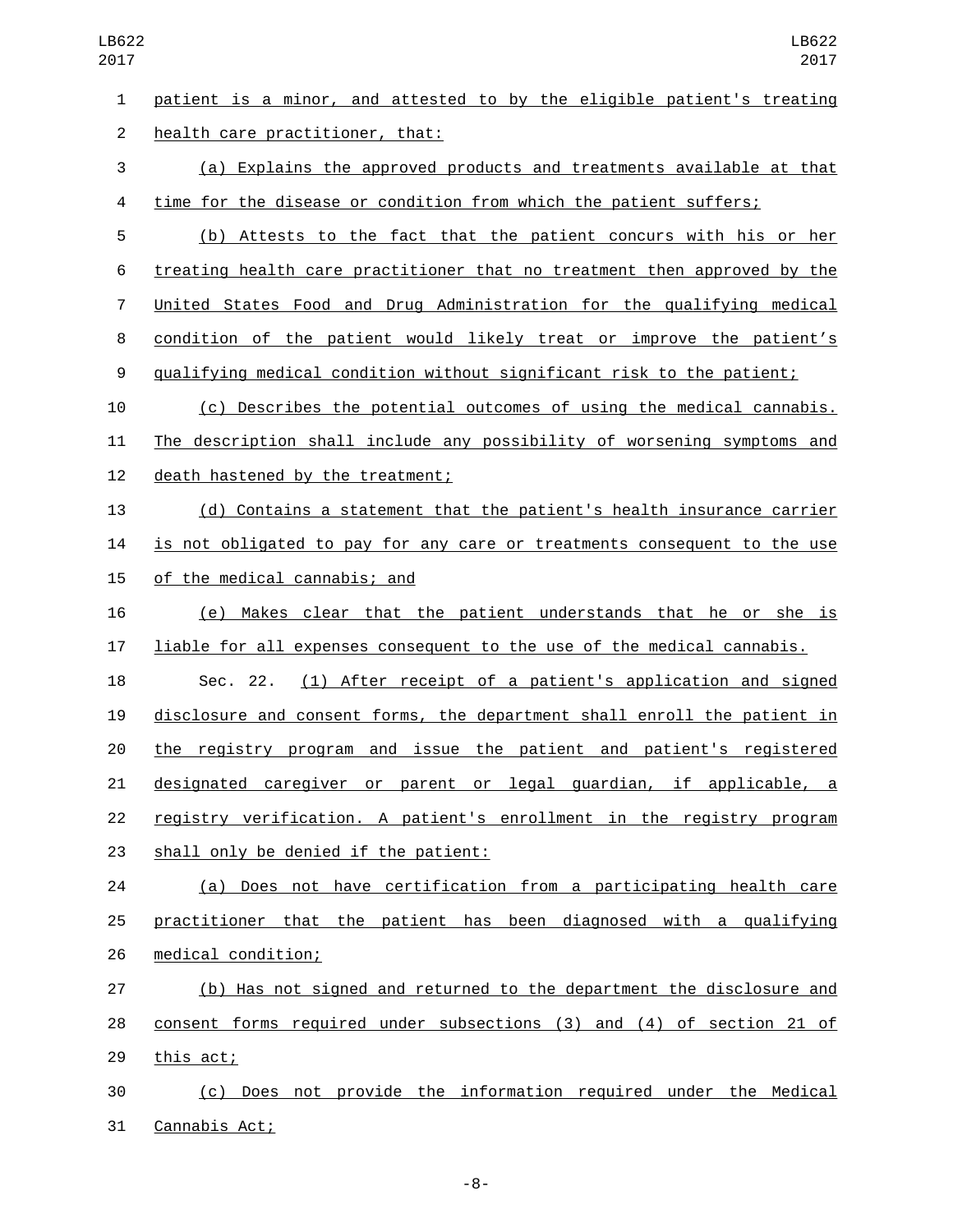- (d) Has previously been removed from the registry program for a violation of section 20, 40, 41, or 42 of this act; or (e) Provides false information under the act.3 (2) The department shall give written notice to a patient of the reason for denying enrollment in the registry program. (3) Denial of enrollment in the registry program may be appealed. The appeal shall be in accordance with the Administrative Procedure Act. (4) A patient's enrollment in the registry program shall only be revoked if a patient violates a requirement under section 20, 40, 41, or 10 42 of this act or upon the death of the patient. (5) The department shall develop a registry verification to provide to the patient, to the participating health care practitioner identified in the patient's application, and to the compassion center and dispensary. The registry verification shall include: 15 (a) The patient's name and date of birth; (b) The patient registry number assigned to the patient; (c) Confirmation that the patient has a qualifying medical condition as provided by the patient's participating health care practitioner in 19 the certification; and (d) The name, mailing address, and date of birth of the patient's registered designated caregiver, if any, or the name and mailing address of the patient's parent or legal guardian if the parent or legal guardian 23 will be acting as a caregiver. Sec. 23. (1) There is a presumption that a patient enrolled in the registry program under the Medical Cannabis Act is engaged in the 26 authorized use of medical cannabis. (2) The presumption may be rebutted by evidence that conduct related to use of medical cannabis was not for the purpose of treating or alleviating the patient's qualifying medical condition or symptoms
- associated with the patient's qualifying medical condition.
- Sec. 24. (1) The department shall register a designated caregiver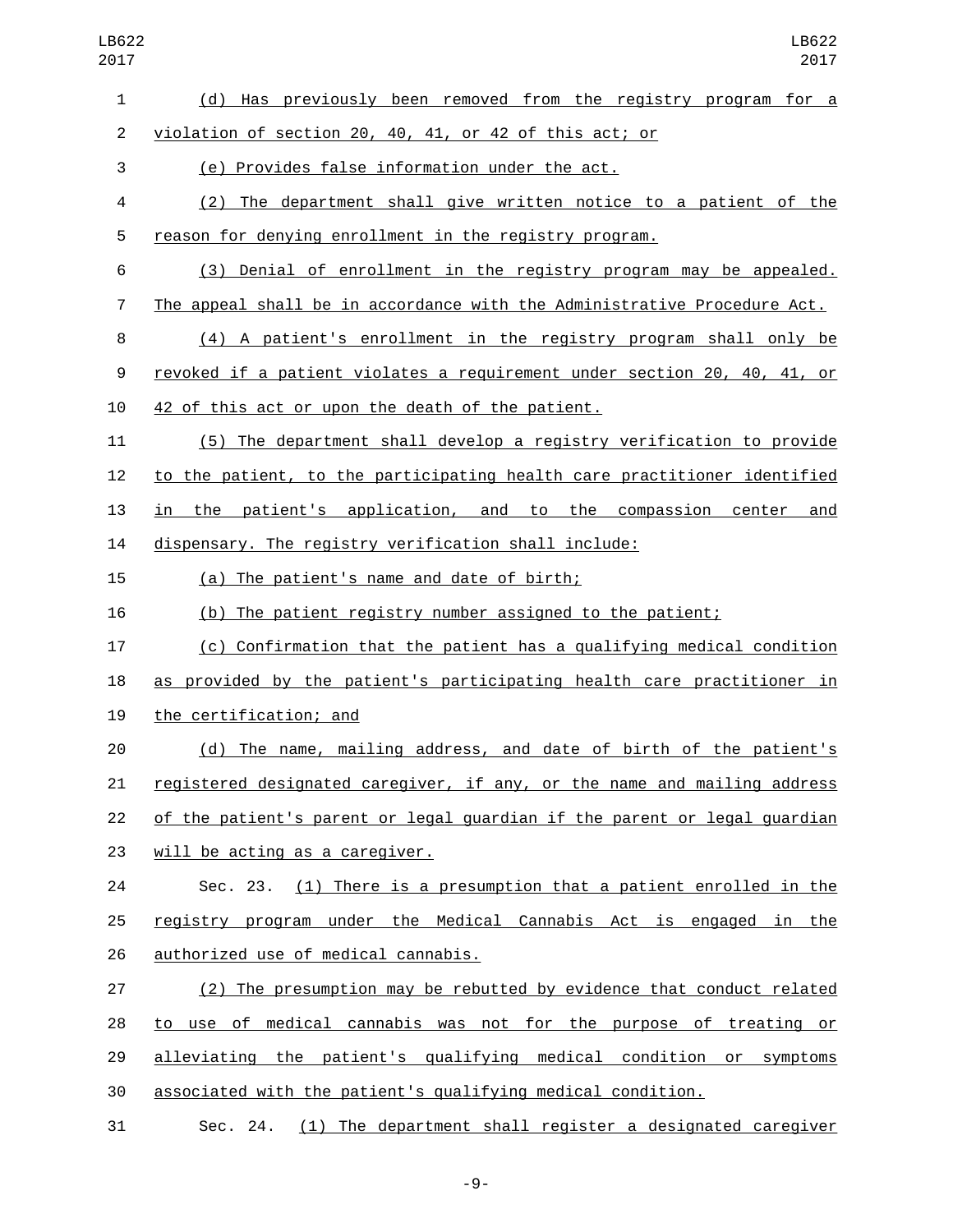| $\mathbf{1}$   | for a patient if the patient's participating health care practitioner has |
|----------------|---------------------------------------------------------------------------|
| $\overline{2}$ | certified that the patient, in the medical opinion of the participating   |
| 3              | health care practitioner, has a developmental disability or a physical    |
| 4              | disability and, as a result of that disability, the patient is unable to  |
| 5              | self-administer medication or acquire medical cannabis from a compassion  |
| 6              | center and dispensary and the caregiver has agreed, in writing, to be the |
| $\overline{7}$ | patient's registered designated caregiver. As a condition of registration |
| 8              | as a registered designated caregiver, the department shall require the    |
| 9              | person to:                                                                |
| 10             | <u>(a) Be at least twenty-one years of age;</u>                           |
| 11             | (b) Agree to only possess medical cannabis for purposes of assisting      |
| 12             | the patient; and                                                          |
| 13             | (c) Agree that if the application is approved, the person will not        |
| 14             | be a registered designated caregiver for more than one patient unless     |
| 15             | each of such patients reside in the same residence.                       |
| 16             | $(2)(a)$ The department shall conduct a criminal background check on      |
| 17             | the designated caregiver prior to registration to ensure that the person  |
| 18             | does not have a conviction for a disqualifying felony offense. Any cost   |
| 19             | of the background check shall be paid by the person seeking registration  |
| 20             | as a registered designated caregiver or his or her employer.              |
| 21             | (b) The person shall file a complete set of his or her legible            |
| 22             | fingerprints with the department. The department shall transmit such      |
| 23             | fingerprints to the Nebraska State Patrol which shall transmit a copy of  |
| 24             | the applicant's fingerprints to the Identification Division of the        |
| 25             | Federal Bureau of Investigation for a national criminal history record    |
| 26             | information check.                                                        |
| 27             | (c) The national criminal history record information check shall          |
| 28             | include information concerning the person from federal repositories of    |
| 29             | such information and repositories of such information in other states if  |

authorized by federal law for use by the department.

(d) The Nebraska State Patrol shall undertake a search for Nebraska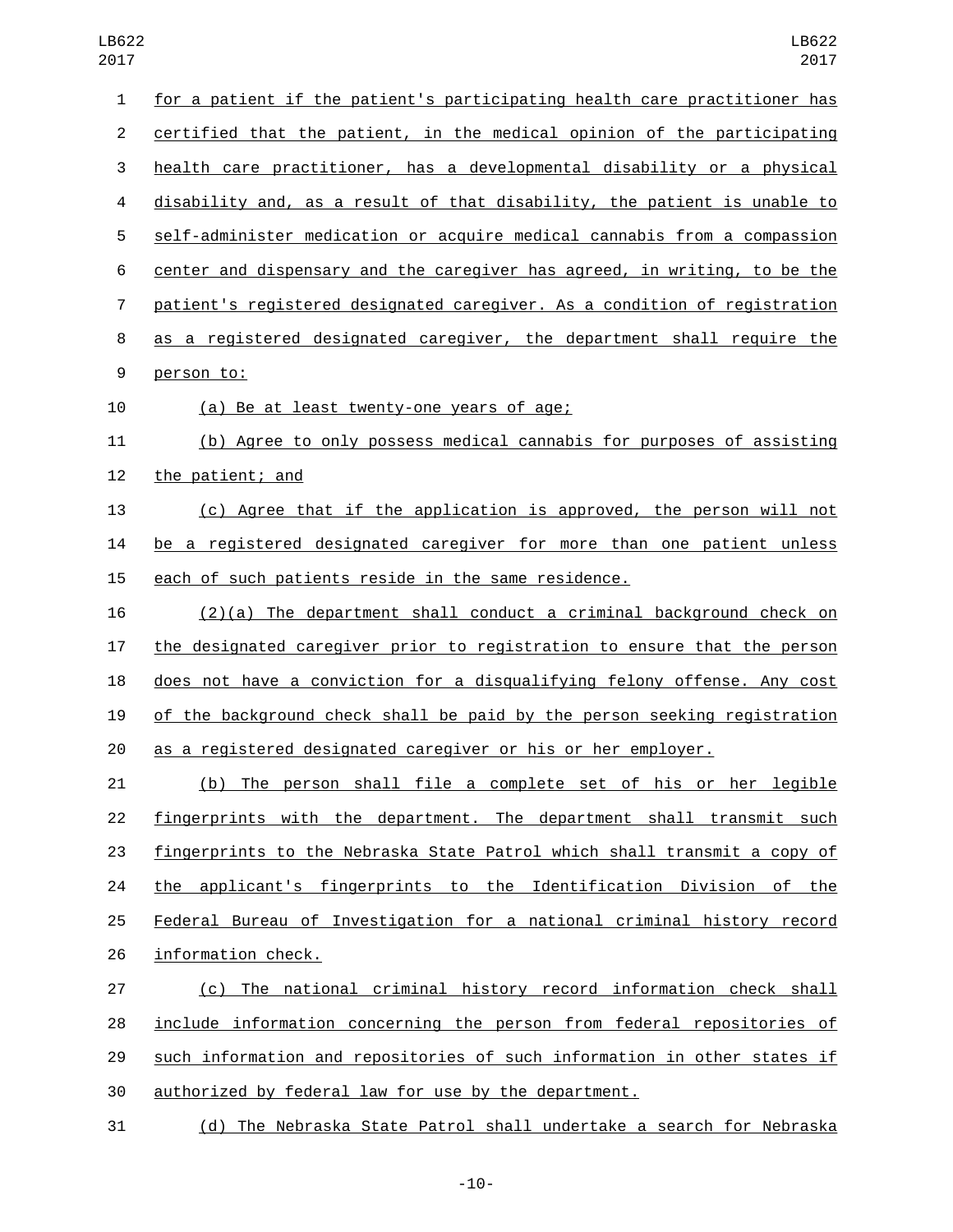criminal history record information concerning the person. The Nebraska State Patrol shall issue a report to the department which contains the results of the criminal history record information check conducted by the 4 Nebraska State Patrol. (e) Criminal history record information subject to federal confidentiality requirements shall remain confidential and may be released only upon the written authorization of the subject of the 8 information. Sec. 25. (1) A parent or legal guardian of a patient may act as the caregiver to the patient without having to register as a registered designated caregiver. The parent or legal guardian shall follow all of the requirements of parents and legal guardians in the Medical Cannabis

13 Act. Nothing in the act limits any legal authority a parent or legal guardian may have for the patient under any other law.

 (2)(a) The department shall conduct a criminal background check on the parent or legal guardian acting as designated caregiver to ensure 17 that the person does not have a conviction for a disqualifying felony offense. Any cost of the background check shall be paid by the parent or legal guardian seeking to act as a designated caregiver.

 (b) The person shall file a complete set of his or her legible fingerprints with the department. The department shall transmit such fingerprints to the Nebraska State Patrol which shall transmit a copy of the applicant's fingerprints to the Identification Division of the Federal Bureau of Investigation for a national criminal history record 25 information check.

 (c) The national criminal history record information check shall include information concerning the person from federal repositories of such information and repositories of such information in other states if authorized by federal law for use by the department.

 (d) The Nebraska State Patrol shall undertake a search for Nebraska criminal history record information concerning the person. The Nebraska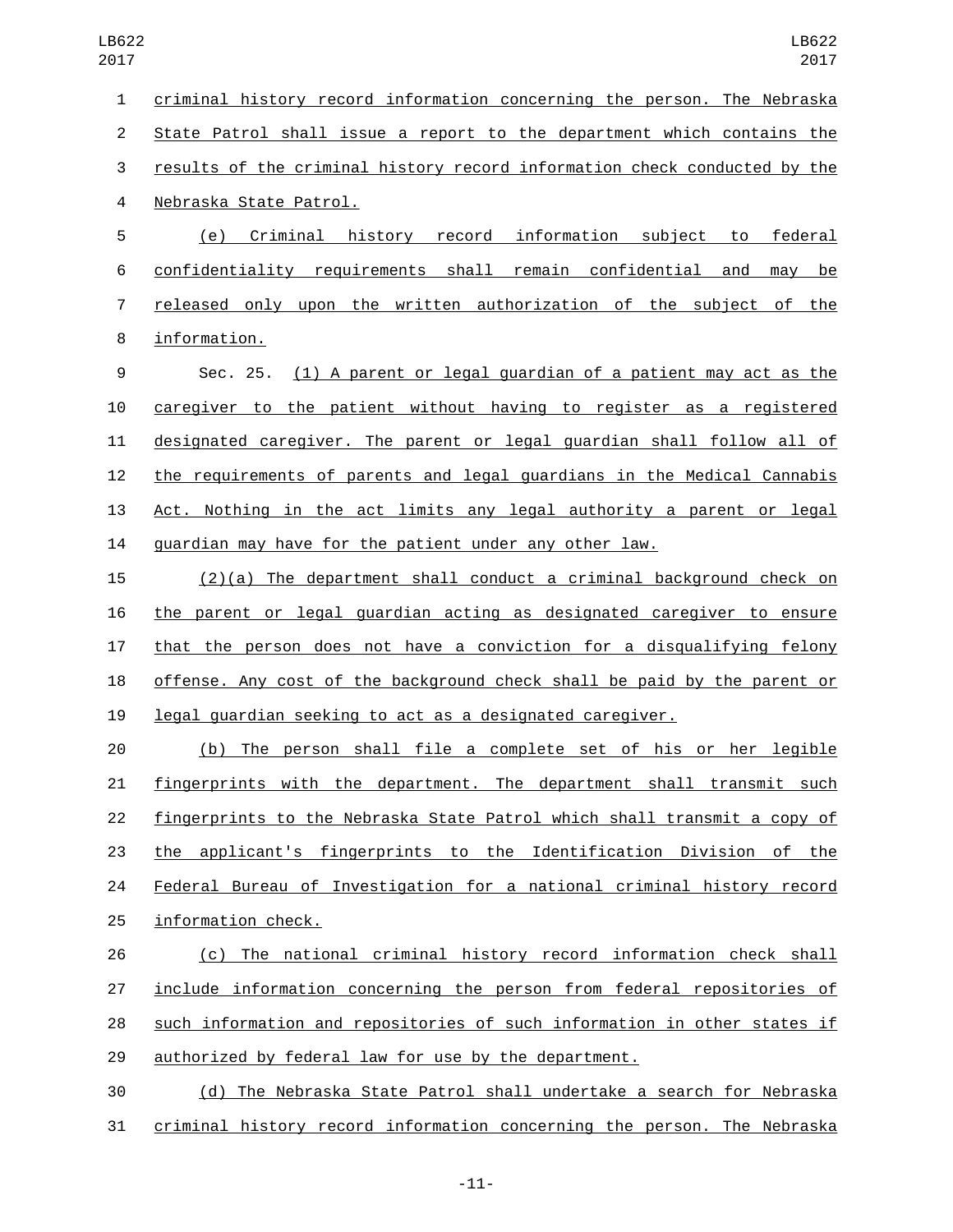State Patrol shall issue a report to the department which contains the results of the criminal history record information check conducted by the 3 Nebraska State Patrol. (e) Criminal history record information subject to federal confidentiality requirements shall remain confidential and may be released only upon the written authorization of the subject of the 7 information. Sec. 26. A patient or registered designated caregiver shall notify the department of any address or name change within thirty days after the change occurred. A registered designated caregiver shall notify the department of the death of a patient for whom the caregiver provides medical cannabis within thirty days after the death of the patient. A patient or registered designated caregiver is subject to a one-hundred-14 dollar fine for failure to notify the department as required under this 15 section. Sec. 27. (1) Prior to a patient's enrollment in the registry program, a participating health care practitioner shall: (a) Determine, in the medical judgment of the participating health care practitioner, whether a patient suffers from a qualifying medical condition and, if so determined, provide the patient with a certification 21 of that diagnosis; (b) Determine whether a patient has a developmental disability or physical disability and, as a result of that disability, the patient is 24 unable to self-administer medication or acquire medical cannabis from a compassion center and dispensary and, if so determined, include that determination on the patient's certification of diagnosis; (c) Provide explanatory information from the department to patients with qualifying medical conditions, including disclosure to all patients about the experimental nature of therapeutic use of medical cannabis; the possible risks, benefits, and side effects of the proposed treatment; and

the application and other materials from the department; and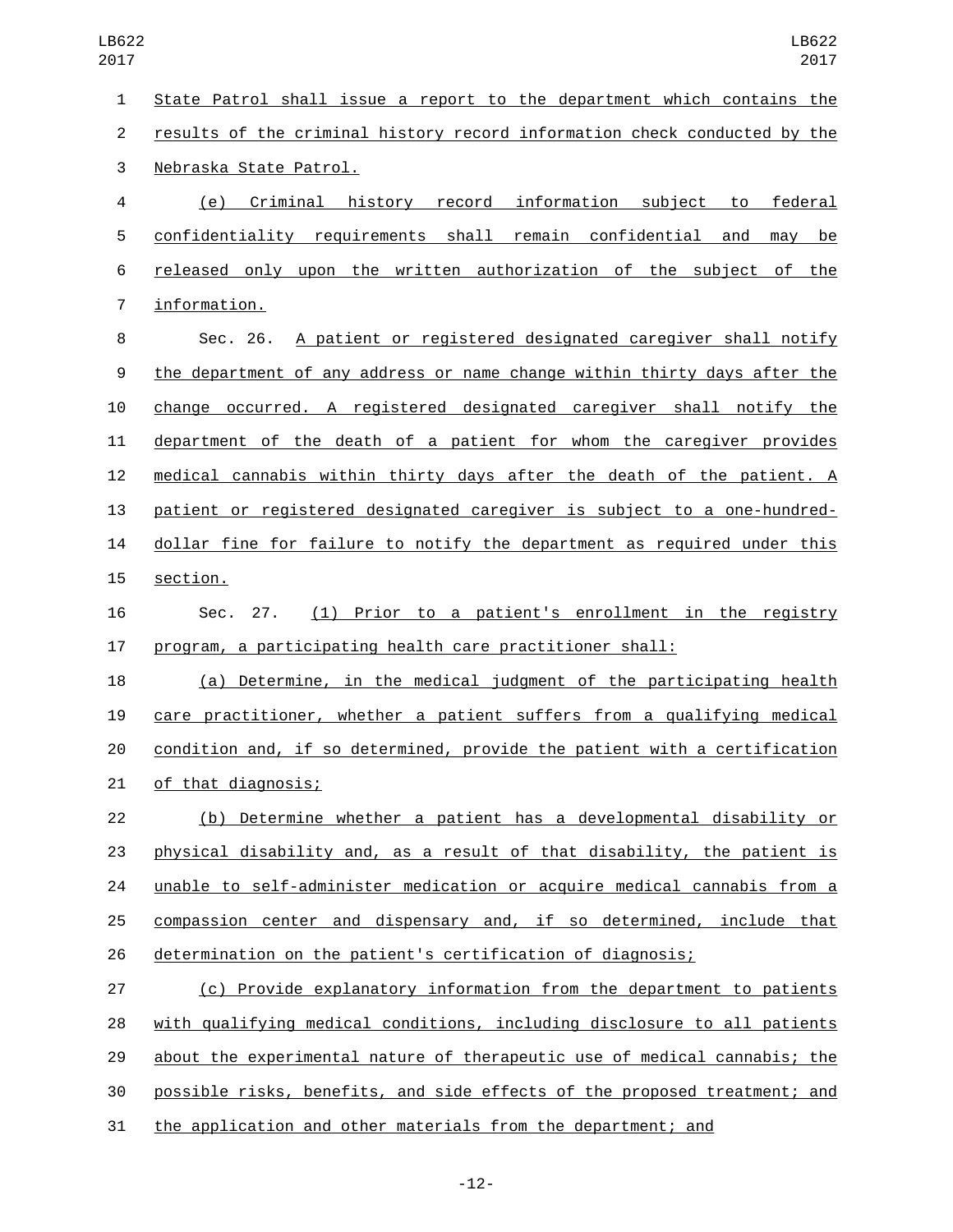| 1              | (d) Agree to continue treatment of the patient's qualifying medical       |
|----------------|---------------------------------------------------------------------------|
| $\overline{c}$ | condition.                                                                |
| 3              | notification from the department of the patient's<br>$(2)$ Upon           |
| 4              | enrollment in the registry program, the participating health care         |
| 5              | practitioner shall otherwise comply with all requirements developed by    |
| 6              | the department.                                                           |
| $\overline{7}$ | (3) Nothing in this section requires a health care practitioner (a)       |
| 8              | to participate under the Medical Cannabis Act or (b) to provide           |
| 9              | recommendations, limitations, or restrictions regarding dosage or the     |
| 10             | form of marijuana on a patient's certification.                           |
| 11             | Sec. 28. (1) The department shall:                                        |
| 12             | (a) Create and provide a certification to be used by a participating      |
| 13             | health care practitioner to certify whether a patient has been diagnosed  |
| 14             | with a qualifying medical condition and include in the certification an   |
| 15             | option for the participating health care practitioner to certify whether  |
| 16             | the patient, in the medical opinion of the participating health care      |
| 17             | practitioner, has a developmental disability or a physical disability     |
| 18             | and, as a result of that disability, the patient is unable to self-       |
| 19             | administer medication or acquire medical cannabis from a compassion       |
| 20             | center and dispensary;                                                    |
| 21             | (b) Give notice of the certification program created in subdivision       |
| 22             | $(1)(a)$ of this section to health care practitioners in Nebraska who are |
| 23             | eligible to serve as participating health care practitioners and explain  |
| 24             | the purposes and requirements of the Medical Cannabis Act;                |
| 25             | Provide explanatory information and assistance to each<br>(c)             |
| 26             | participating health care practitioner in understanding the nature of     |
| 27             | therapeutic use of medical cannabis within the requirements of the        |
| 28             | Medical Cannabis Act;                                                     |
| 29             | (d) Provide oversight of the participating health care practitioner       |
| 30             | in conducting patient treatment, and medical records reporting in a       |
| 31             | manner that ensures stringent security and record-keeping requirements    |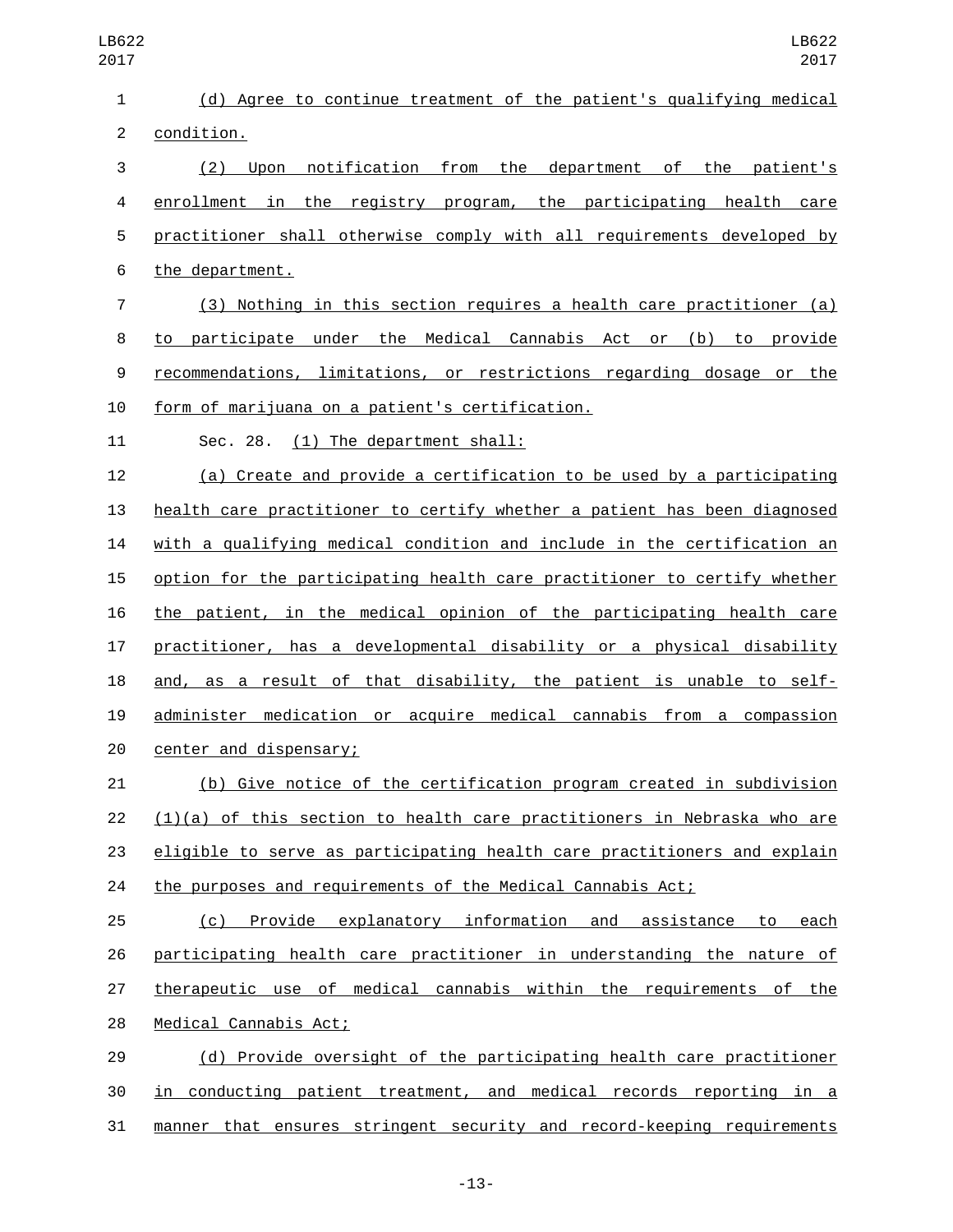and that prevents the unauthorized release of private data; and

 (e) Develop safety criteria for patients with a qualifying medical condition as a requirement of the patient's participation in the registry program in order to prevent the patient from undertaking any task under the influence of medical cannabis that would constitute negligence or professional malpractice on the part of the patient.

 (2) A health care practitioner shall have a bona fide health care practitioner-patient relationship with each patient certified by the health care practitioner as having a qualifying medical condition.

 Sec. 29. Data collected on patients by a participating health care practitioner are medical records and subject to sections 81-663 to 12 81-675.

 Sec. 30. (1) Except as otherwise provided in section 36 of this act, the department shall register one manufacturer in each congressional district in Nebraska for the production of all medical cannabis within Nebraska by July 1, 2018, unless the Medical Cannabis Board extends the deadline under section 34 of this act. The department shall register manufacturers which comply with subsection (2) of this section based on the factors in subsection (3) of this section. The registration shall be valid until July 1 of the calendar year following the date of registration and shall be renewed by July 1 of each year thereafter upon application and payment of the annual fee established pursuant to section 44 of this act to the department and compliance with the Medical Cannabis Act and the rules and regulations adopted and promulgated under the act. The department shall renew registrations based on the factors in subsection (3) of this section. The department shall continue to accept applications for registration after July 1, 2018, for any congressional district which does not have a registered manufacturer by such date.

 (2)(a) As a condition for registration prior to July 1, 2018, a 30 manufacturer shall agree to:

(i) Begin supplying medical cannabis to compassion centers and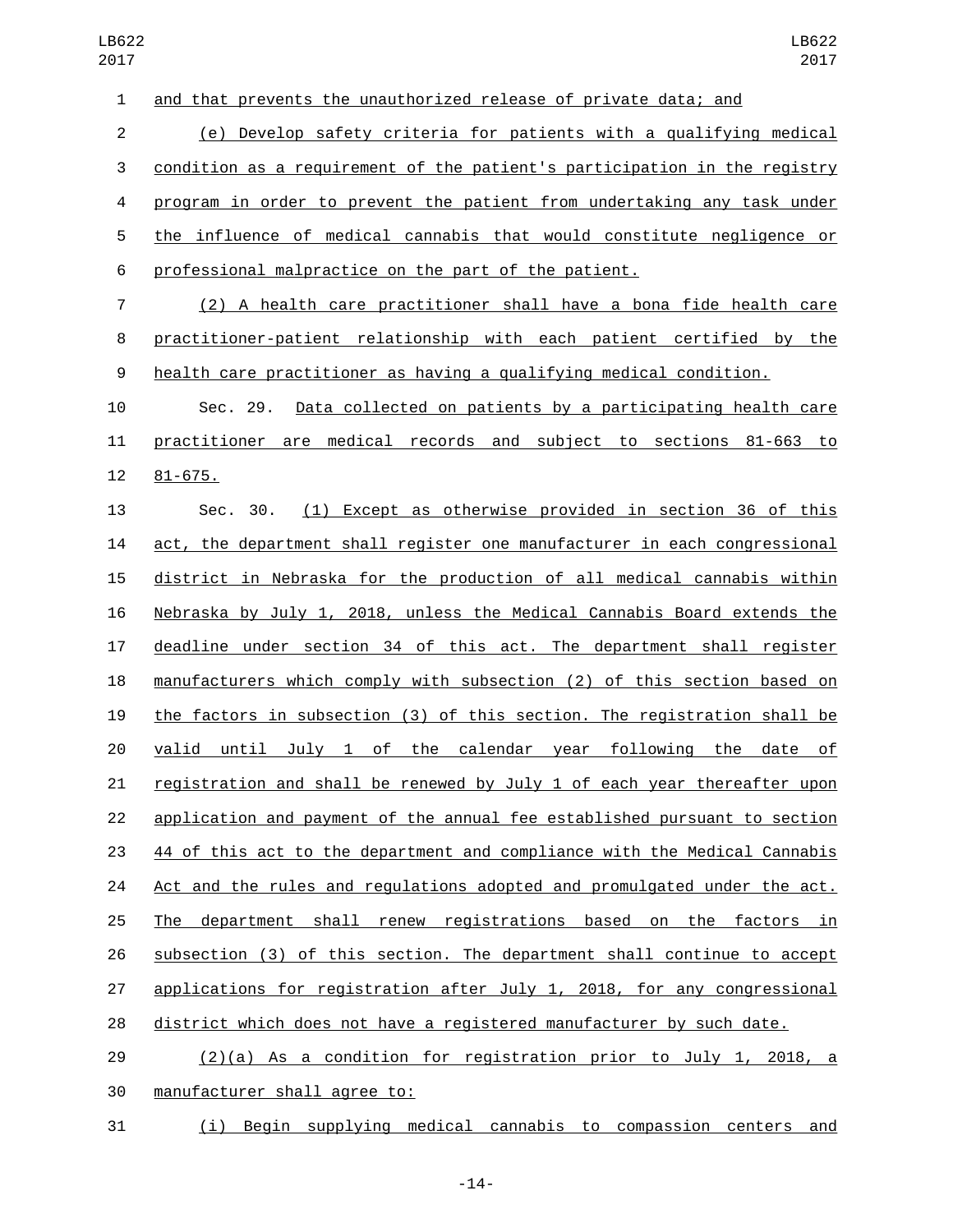dispensaries on or before January 1, 2019, unless extended by the Medical 2 Cannabis Board; and (ii) Comply with the Medical Cannabis Act and the rules and regulations adopted and promulgated under the act.4 (b) As a condition for registration on and after July 1, 2018, a manufacturer shall agree to supply medical cannabis to compassion centers and dispensaries in compliance with the Medical Cannabis Act and otherwise be in compliance with the act and the rules and regulations 9 adopted and promulgated under the act. (3) The department shall consider the following factors when 11 determining whether to register a manufacturer: (a) The technical expertise of the manufacturer in cultivating medical cannabis and converting the medical cannabis into an acceptable 14 delivery method under the Medical Cannabis Act; (b) The qualifications of the manufacturer's employees; (c) The long-term financial stability of the manufacturer; (d) The ability to provide appropriate security measures on the 18 premises of the manufacturer; and (e) Whether the manufacturer has demonstrated the ability to meet the medical cannabis production needs required by the Medical Cannabis 21 Act. (4) The department shall require each manufacturer to contract with an independent laboratory to test medical cannabis produced by the 24 manufacturer. A laboratory chosen by a manufacturer is subject to approval by the department and is required to report testing results to the manufacturer in a manner determined by the department. Sec. 31. (1) A manufacturer of medical cannabis shall provide a reliable and ongoing supply of medical cannabis needed for the registry 29 program. (2) The cultivation, harvesting, manufacturing, packaging, and LB622

processing of medical cannabis must occur at the physical address of the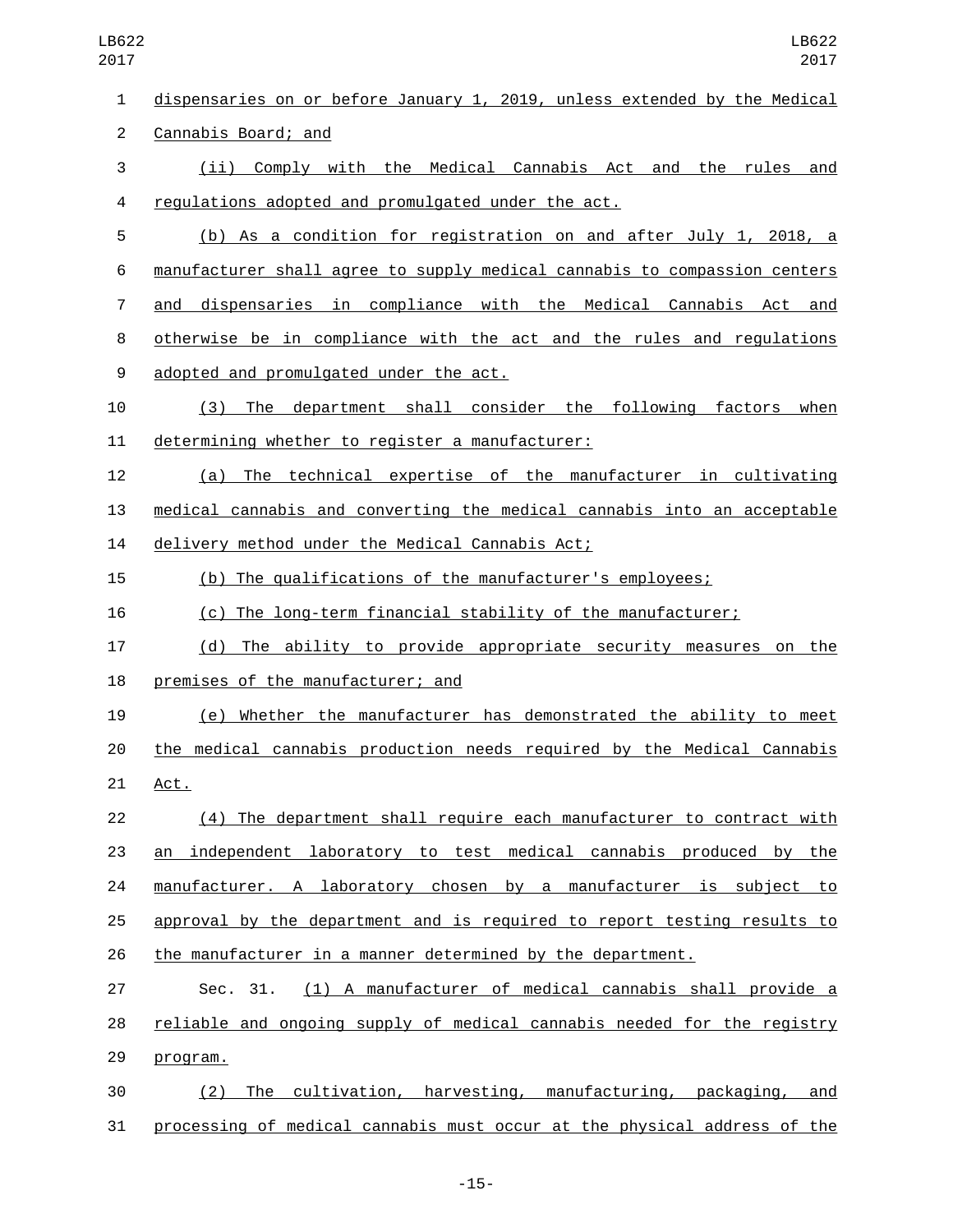manufacturer provided to the department on the registration application.

 (3) A manufacturer shall process and prepare any medical cannabis plant material into a form allowable under the Medical Cannabis Act prior to distribution of any medical cannabis.4

 (4) A manufacturer shall contract with an independent laboratory, subject to the department's approval of the laboratory and any additional requirements set by the department, for purposes of testing medical cannabis produced by the manufacturer as to chemical composition, 9 contamination, and consistency.

 (5) The manufacturer shall consult with an independent laboratory under contract with the manufacturer or other experts in reporting the range of recommended treatments for each qualifying medical condition, the range of chemical compositions that will likely be medically beneficial, and any risks of noncannabis drug interactions. The manufacturer shall provide this information to the department on an annual basis. The department shall compile and publish the contents of these reports and of the medical cannabis offered by each manufacturer on the department's web site. Compassion centers and dispensaries shall make 19 these reports available to patients upon request.

 Sec. 32. Each manufacturer shall assign a tracking number to any medical cannabis distributed by the manufacturer. A manufacturer shall require any employee of the manufacturer who is transporting medical cannabis or medical cannabis products to carry identification showing that the person is an employee of the manufacturer. An employee of a manufacturer shall not transport medical cannabis or medical cannabis 26 products outside the State of Nebraska.

 Sec. 33. (1) Except as otherwise provided in section 36 of this act, the department shall register up to four compassion center and dispensaries in each congressional district in Nebraska for the dispensing and sale of all medical cannabis to patients within Nebraska by July 1, 2018, unless the Medical Cannabis Board extends the deadline.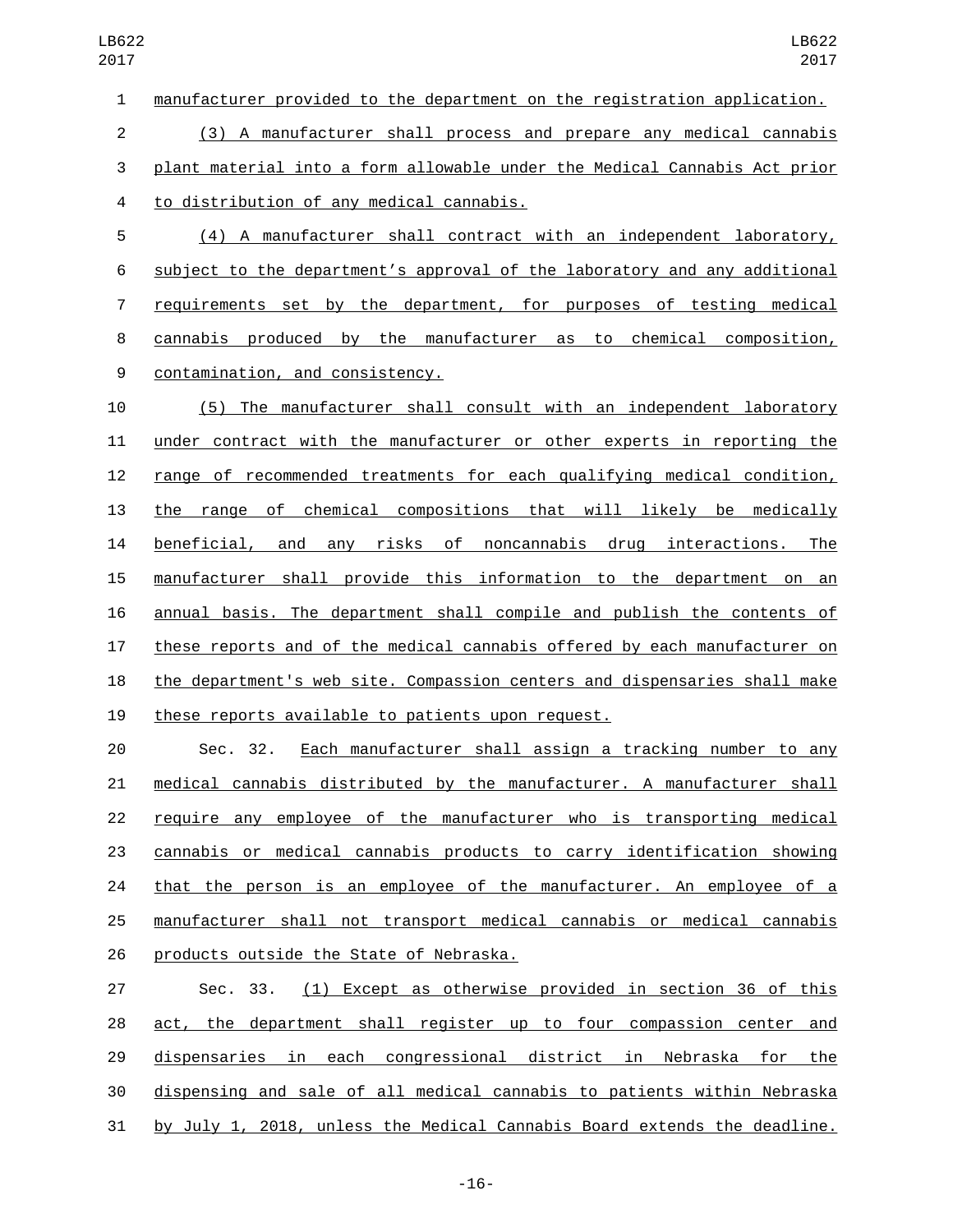| $\mathbf{1}$     | The department shall register a compassion center and dispensary which    |
|------------------|---------------------------------------------------------------------------|
| $\overline{c}$   | complies with subsection (2) of this section based on the factors in      |
| 3                | subsection (3) of this section. The registration shall be valid until     |
| 4                | July 1 of the calendar year following the date of registration and shall  |
| 5                | be renewed by July 1 of each year thereafter upon application and payment |
| 6                | of the annual fee established pursuant to section 44 of this act to the   |
| $\overline{7}$   | department and compliance with the Medical Cannabis Act and the rules and |
| 8                | regulations adopted and promulgated under the act. The department shall   |
| $\boldsymbol{9}$ | renew registrations based on the factors in subsection (3) of this        |
| 10               | section. The department shall continue to accept applications for         |
| 11               | registration after July 1, 2018, for any congressional district which     |
| 12               | does not have four compassion center and dispensaries by such date.       |
| 13               | $(2)(a)$ As a condition for registration prior to July 1, 2018, a         |
| 14               | compassion center and dispensary shall agree to:                          |
| 15               | Begin supplying medical cannabis to patients on<br>or before<br>(i)       |
|                  |                                                                           |
| 16               | January 1, 2020; and                                                      |
| 17               | (ii) Comply with the Medical Cannabis Act and rules and regulations       |
| 18               | adopted and promulgated by the department under the act.                  |
| 19               | (b) As a condition for registration on and after July 1, 2018, a          |
| 20               | compassion center and dispensary shall agree to supply medical cannabis   |
| 21               | to patients in compliance with the Medical Cannabis Act and otherwise be  |
| 22               | in compliance with the act and the rules and regulations adopted and      |
| 23               | promulgated under the act.                                                |
| 24               | department shall consider the following factors when<br>(3)<br>The        |
| 25               | determining whether to register a compassion center and dispensary:       |
| 26               | (a) The technical expertise of the compassion center and dispensary       |
| 27               | in distributing medical cannabis to patients;                             |
| 28               | (b) The qualifications of the pharmacists and other employees of the      |
| 29               | compassion center and dispensary;                                         |

31 dispensary; and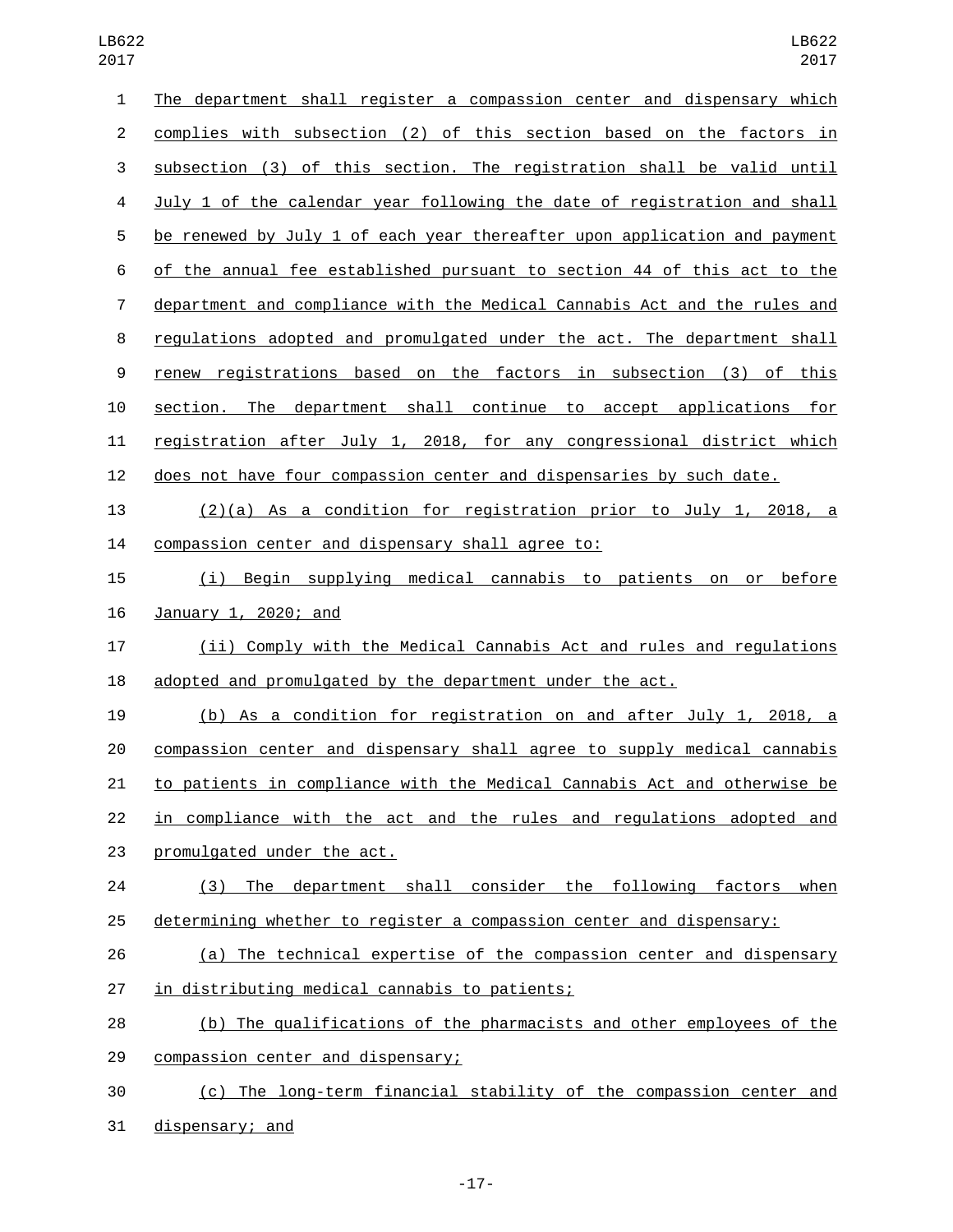(d) The ability to provide appropriate security measures on the 2 premises of the compassion center and dispensary. Sec. 34. (1) The department shall adopt and promulgate rules and regulations necessary for a compassion center and dispensary to begin dispensing medical cannabis to patients enrolled in the registry program by July 1, 2018, and publish notice of the proposed rules and regulations 7 prior to November 1, 2017. (2) The department shall, by May 1, 2018, advise the public and the Medical Cannabis Board if the department is unable to register three manufacturers by July 1, 2018. The department shall provide a written statement as to the reason or reasons the deadline will not be met. Upon request of the department, the board shall extend the deadline by six months but may not extend the deadline more than once. (3) If notified by a manufacturer that distribution to compassion center and dispensaries may not begin by January 1, 2019, the department shall advise the public and the board. Upon notification by the department, the board shall extend the deadline by six months but may not 18 extend the deadline more than once. Sec. 35. (1) A compassion center and dispensary shall require that medical cannabis be dispensed to a patient by a pharmacist licensed under 21 the Pharmacy Practice Act. (2) Prior to the dispensing of any medical cannabis, a compassion 23 center and dispensary shall: (a) Verify that the compassion center and dispensary has received the registry verification from the department for that individual 26 patient; (b) Verify that the person requesting the distribution of medical cannabis is the patient, the patient's registered designated caregiver, or the patient's parent or legal guardian listed in the registry verification;30

(c) Assign a tracking number to any medical cannabis dispensed from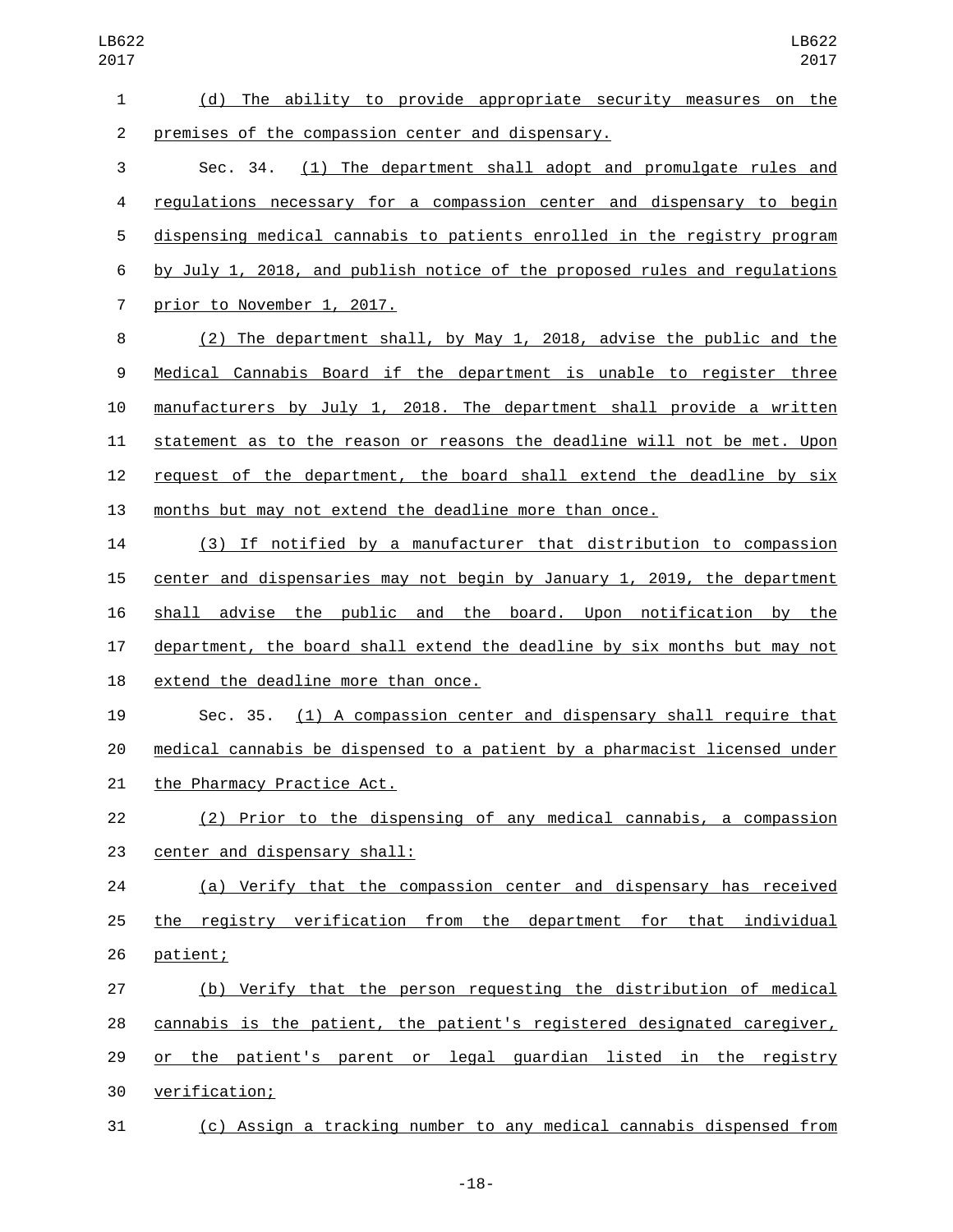| $\mathbf{1}$   | the compassion center and dispensary;                                    |
|----------------|--------------------------------------------------------------------------|
| $\overline{2}$ | (d) Properly package medical cannabis in compliance with the federal     |
| 3              | Poison Prevention Packaging Act of 1970, regarding child resistant       |
| 4              | packaging and exemptions for packaging for elderly patients, and label   |
| 5              | dispensed medical cannabis with a list of all active ingredients and     |
| 6              | individually identifying information, including:                         |
| $\overline{7}$ | (i) The patient's name, mailing address, and date of birth;              |
| 8              | (ii) The name, mailing address, and date of birth of the patient's       |
| 9              | <u>registered designated caregiver or, if listed on the registry</u>     |
| 10             | verification, the name and mailing address of the patient's parent or    |
| 11             | legal guardian, if applicable;                                           |
| 12             | (iii) The patient registry number;                                       |
| 13             | (iv) The chemical composition of the medical cannabis;                   |
| 14             | (v) The recommended dosage or quantity of the medical cannabis, if       |
| 15             | any:                                                                     |
| 16             | (vi) The date the certification is issued;                               |
| 17             | (vii) The date the medical cannabis is dispensed; and                    |
| 18             | (viii) The name and address of the compassion center and dispensary      |
| 19             | dispensing the medical cannabis; and                                     |
| 20             | (e) Ensure that the dispensed medical cannabis contains a maximum of     |
| 21             | a thirty-day supply of the recommended quantity, if any, determined for  |
| 22             | that patient.                                                            |
| 23             | (3) A compassion center and dispensary shall take back any unused        |
| 24             | medical cannabis and dispose of it in accordance with rules and          |
| 25             | regulations adopted and promulgated by the department.                   |
| 26             | (1) Each manufacturer and each compassion center and<br>Sec. 36.         |
| 27             | dispensary shall disclose its proposed location to the department during |
| 28             | the registration process. A county, city, or village governing body may  |
| 29             | adopt a resolution or ordinance prohibiting the operation of a           |
| 30             | manufacturer or compassion center and dispensary or both within its      |
| 31             | jurisdiction and may adopt zoning regulations that reasonably limit a    |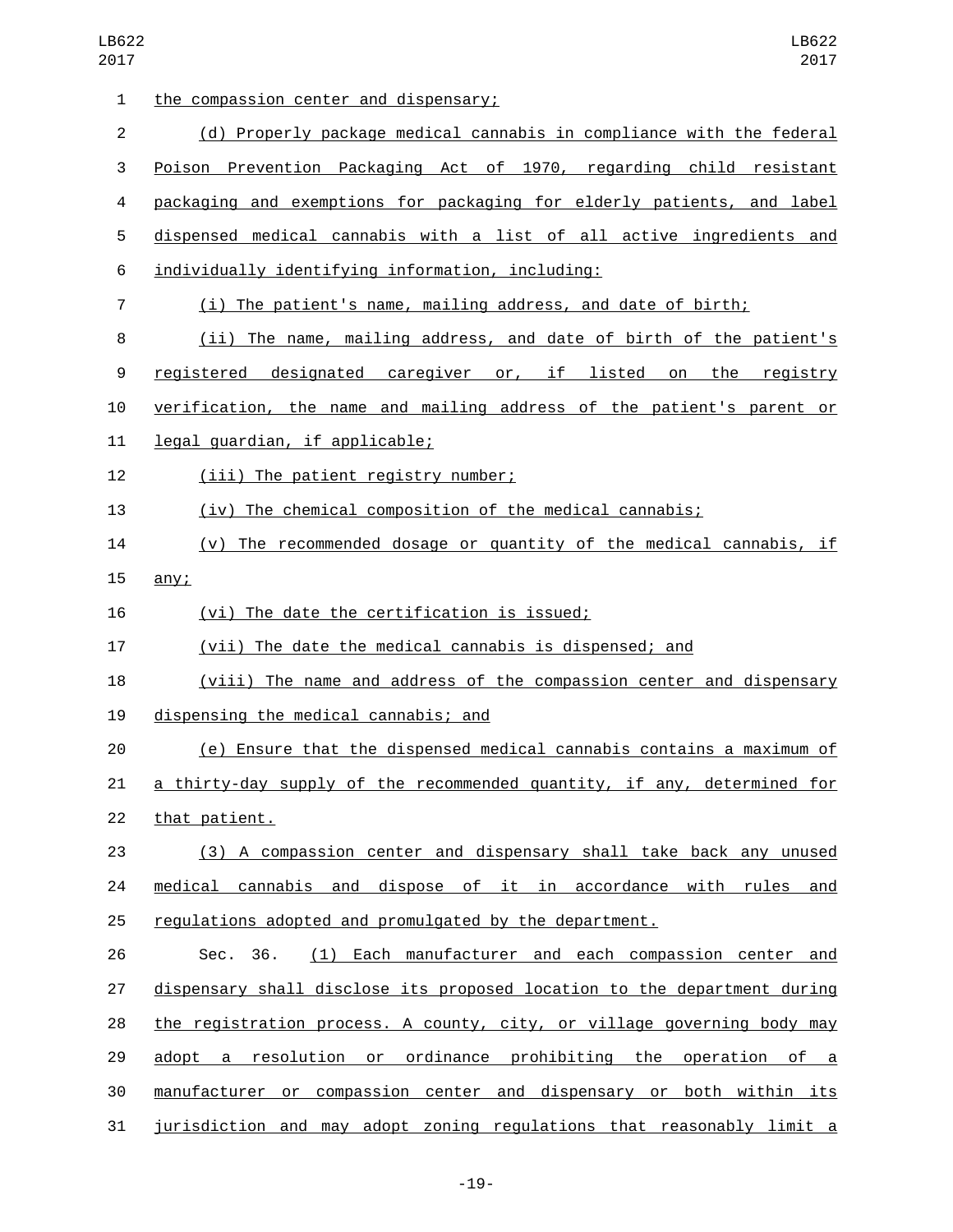| 1              | manufacturer or compassion center and dispensary to certain areas within  |
|----------------|---------------------------------------------------------------------------|
| $\overline{c}$ | its jurisdiction. If all jurisdictions within a congressional district    |
| 3              | adopt a prohibition on the operation of manufacturers, the department may |
| 4              | register an additional manufacturer in another congressional district. If |
| 5              | all jurisdictions within a congressional district adopt a prohibition on  |
| 6              | the operation of a compassion center and dispensary, the department may   |
| 7              | register up to four additional compassion center and dispensaries in      |
| 8              | another congressional district or up to two additional compassion center  |
| 9              | and dispensaries in each of the other congressional districts.            |
| 10             | (2) A manufacturer shall operate only one location where all              |
| 11             | cultivation, harvesting, manufacturing, packaging, and processing shall   |
| 12             | be conducted.                                                             |
| 13             | $(3)(a)$ Any compassion center and dispensary may distribute medical      |
| 14             | cannabis and medical cannabis products but shall not contain any medical  |
| 15             | cannabis in a form other than those forms allowed under the Medical       |
| 16             | Cannabis Act. A compassion center and dispensary shall not conduct any    |
| 17             | cultivation, harvesting, manufacturing, packaging, or processing of       |
| 18             | medical cannabis.                                                         |
| 19             | (b) The operating documents of a compassion center and dispensary         |
| 20             | shall include:                                                            |
| 21             | (i) Procedures for the oversight of the compassion center<br>and          |
| 22             | dispensary and procedures to ensure accurate record keeping; and          |
| 23             | (ii) Procedures for the implementation of appropriate security            |
| 24             | measures to deter and prevent the theft of medical cannabis and           |
| 25             | unauthorized entrance into areas containing medical cannabis.             |
| 26             | (4) The operating documents of a manufacturer shall include:              |
| 27             | (a) Procedures for the oversight of the manufacturer and procedures       |
| 28             | to ensure accurate record keeping; and                                    |
| 29             | Procedures for the implementation of appropriate security<br>(b)          |
| 30             | measures to deter and prevent the theft of medical cannabis and           |
| 31             | unauthorized entrance into areas containing medical cannabis.             |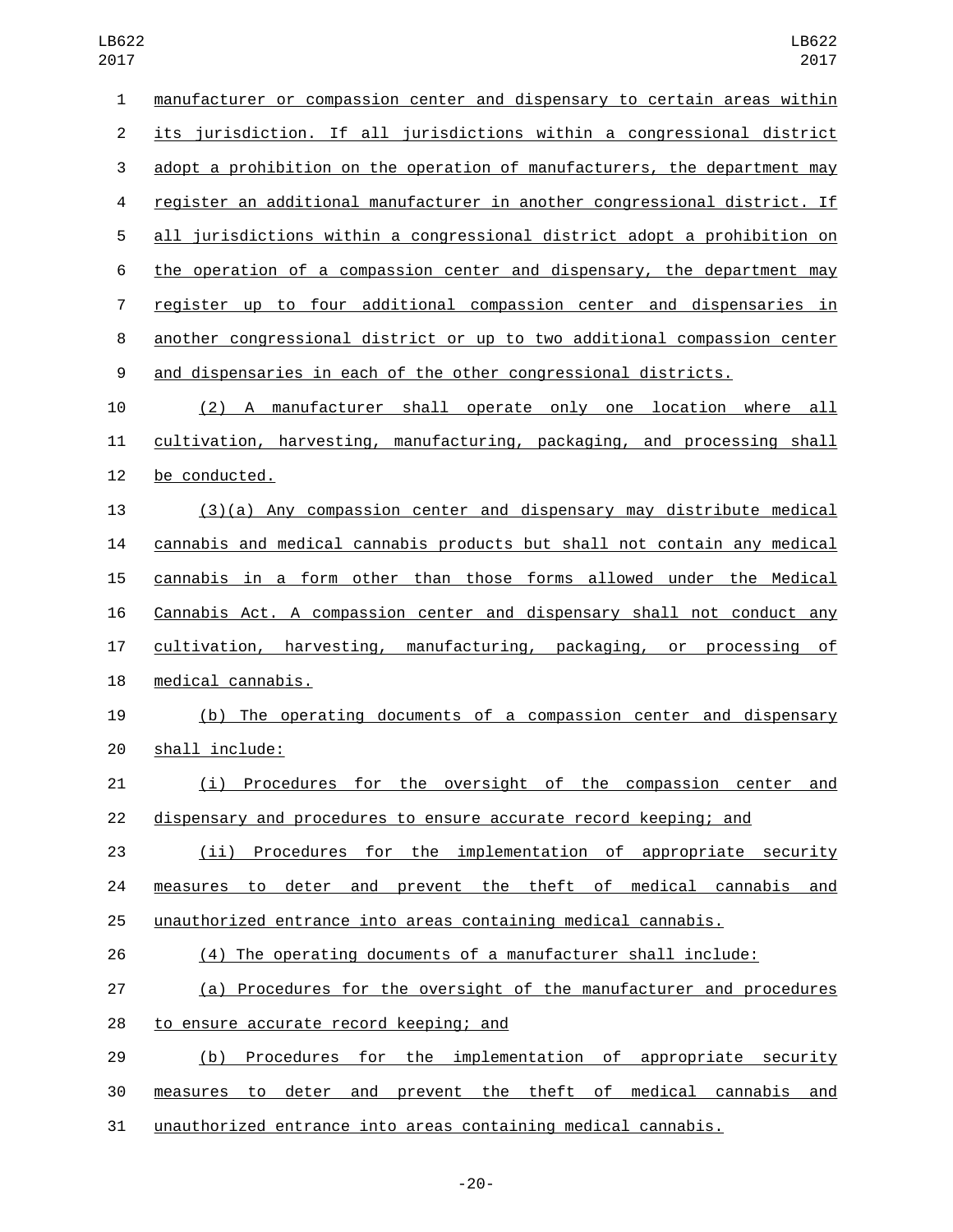| 1                | (5) Each manufacturer and each compassion center and dispensary          |
|------------------|--------------------------------------------------------------------------|
| $\overline{2}$   | shall implement security requirements, including requirements for        |
| 3                | protection of its location by a fully operational security alarm system, |
| 4                | facility access controls, perimeter intrusion detection systems, and a   |
| 5                | personnel identification system.                                         |
| 6                | (6) Each manufacturer and each compassion center and dispensary          |
| 7                | shall not share office space with or refer patients to a participating   |
| 8                | health care practitioner.                                                |
| $\boldsymbol{9}$ | Each manufacturer and each compassion center and dispensary<br>(7)       |
| 10               | shall not permit any person to consume medical cannabis on the property  |
| 11               | of the manufacturer or compassion center and dispensary.                 |
| 12               | (8) Each manufacturer and each compassion center and dispensary are      |
| 13               | subject to reasonable inspection by the department or its designee.      |
| 14               | $(9)(a)$ A manufacturer and a compassion center and dispensary may not   |
| 15               | employ any person who is under twenty-one years of age or who has been   |
| 16               | of a disqualifying felony offense. An employee of a<br>convicted         |
| 17               | manufacturer and a compassion center and dispensary shall submit to a    |
| 18               | completed criminal history record information check before an employee   |
| 19               | begin working with the manufacturer or compassion center and<br>may      |
| 20               | dispensary.                                                              |
| 21               | (b) Each employee shall pay the costs of the criminal history record     |
| 22               | information check and shall file a complete set of his or her legible    |
| 23               | fingerprints with the department. The department shall transmit such     |
| 24               | fingerprints to the Nebraska State Patrol which shall transmit a copy of |
| 25               | the applicant's fingerprints to the Identification Division of the       |
| 26               | Federal Bureau of Investigation for a national criminal history record   |
| 27               | information check.                                                       |
| 28               | (c) The national criminal history record information check shall         |
| 29               | include information concerning the employee from federal repositories of |
| 30               | such information and repositories of such information in other states if |

authorized by federal law for use by the department.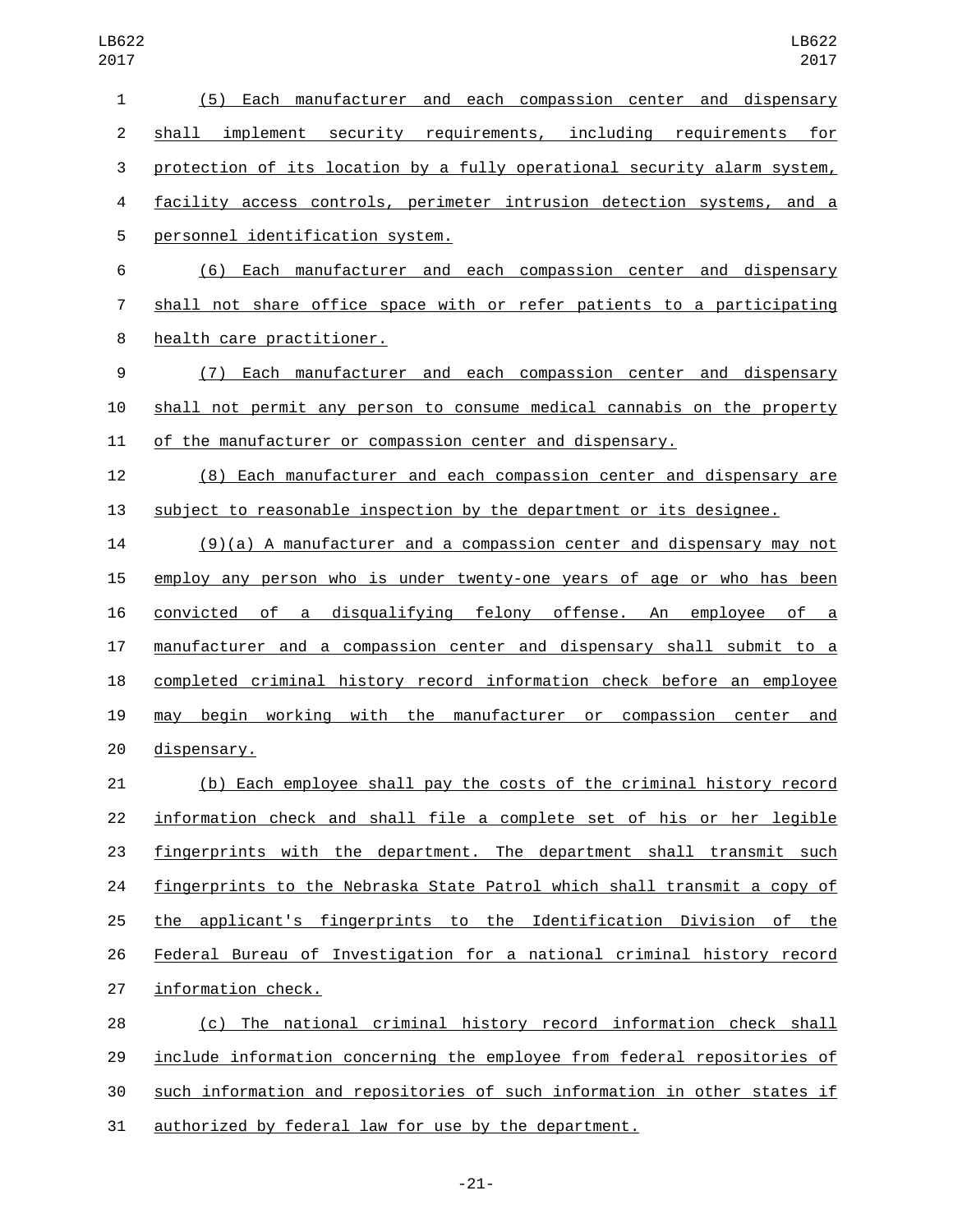| 1  | (d) The Nebraska State Patrol shall undertake a search for Nebraska       |
|----|---------------------------------------------------------------------------|
| 2  | criminal history record information concerning the employee. The Nebraska |
| 3  | State Patrol shall issue a report to the department which contains the    |
| 4  | results of the criminal history record information check conducted by the |
| 5  | Nebraska State Patrol.                                                    |
| 6  | federal<br>(e) Criminal history record information subject to             |
| 7  | confidentiality requirements shall remain confidential and<br>may be      |
| 8  | released only upon the written authorization of the employee.             |
| 9  | (10) No manufacturer or compassion center and dispensary may operate      |
| 10 | in any location within one thousand feet of a public or private school    |
| 11 | existing before the date of the manufacturer's or compassion center and   |
| 12 | dispensary's registration with the department.                            |
| 13 | (11) Each manufacturer and each compassion center and dispensary          |
| 14 | shall comply with reasonable restrictions set by the department relating  |
| 15 | to signage, marketing, display, and advertising of medical cannabis and   |
| 16 | shall comply with local zoning regulations.                               |
| 17 | (1) Subject to section 18 of this act, the following are<br>Sec. 37.      |
| 18 | not violations under the Medical Cannabis Act:                            |
| 19 | (a) Use or possession of medical cannabis or medical cannabis             |
| 20 | products by a patient enrolled in the registry program or possession of   |
| 21 | medical cannabis or medical cannabis products by a registered designated  |
| 22 | caregiver or the parent or legal guardian of a patient if the parent or   |
| 23 | legal guardian is listed on the registry verification;                    |
| 24 | (b) Possession or sale of medical cannabis or medical cannabis            |
| 25 | products by a manufacturer or a compassion center and dispensary,         |
| 26 | employees of a manufacturer or a compassion center and dispensary, a      |
| 27 | laboratory conducting testing on medical cannabis, or employees of the    |
| 28 | laboratory; and                                                           |
| 29 | (c) Possession of medical cannabis or medical cannabis products by        |
| 30 | any person while carrying out the duties required under the Medical       |
|    |                                                                           |

31 Cannabis Act.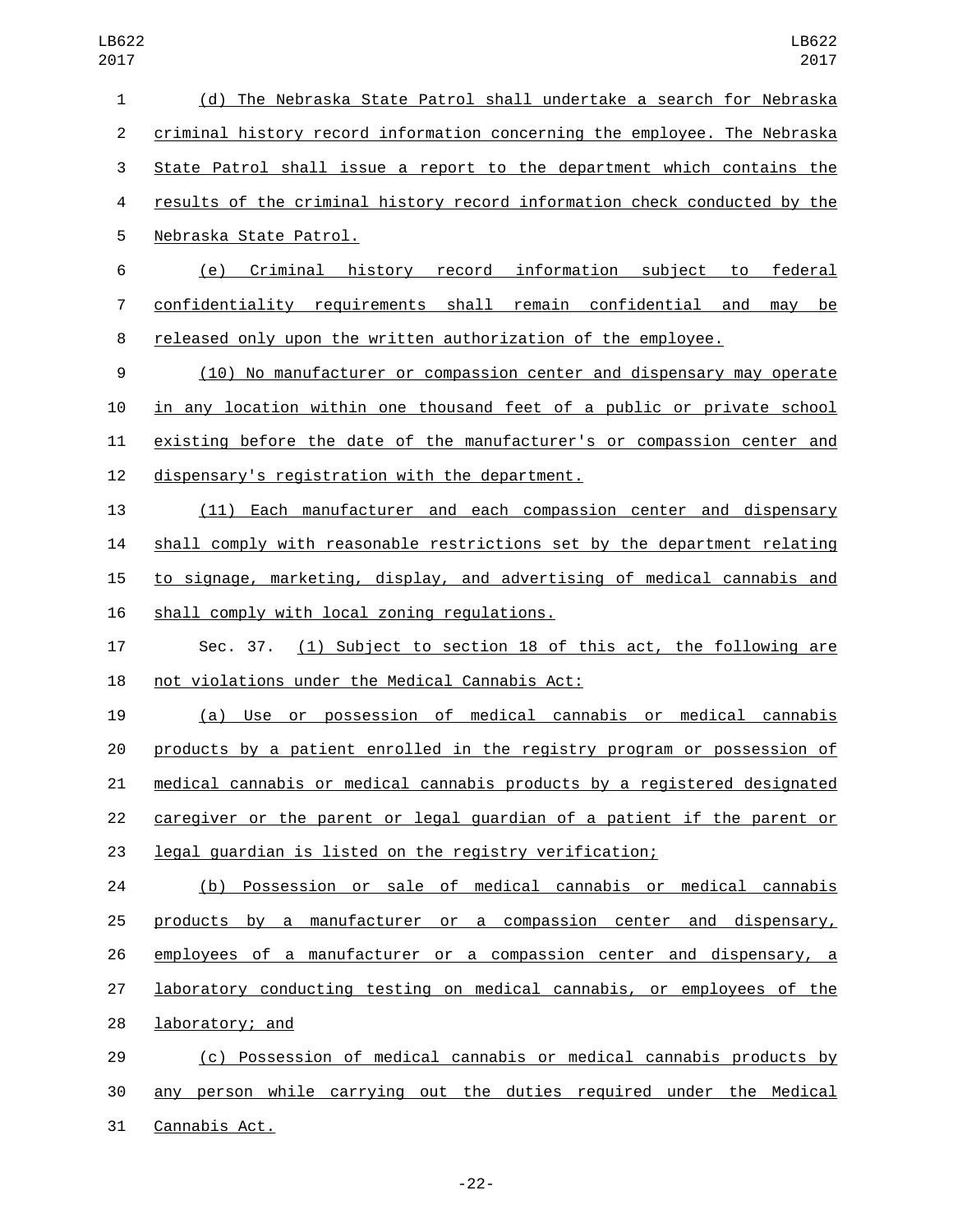(2) Medical cannabis obtained and distributed pursuant to the Medical Cannabis Act and associated property is not subject to forfeiture 3 under section 28-431.

 (3) The department, the department's staff, the department's agents or contractors, and participating health care practitioners are not subject to any civil or disciplinary penalties by any business, occupational, or professional licensing board or entity, solely for participation in the registry program under the Medical Cannabis Act. A pharmacist licensed under the Pharmacy Practice Act is not subject to any civil or disciplinary penalties when acting in accordance with the Medical Cannabis Act. Nothing in this section affects a professional licensing board from taking action in response to violations of any other 13 provision of law.

 (4) Federal, state, and local law enforcement authorities are prohibited from accessing the registry program under the Medical Cannabis Act except (a) when acting pursuant to a search warrant or (b) to determine the eligibility of the patient to possess medical cannabis.

 (5) No information contained in a report, document, or registry or obtained from a patient under the Medical Cannabis Act may be admitted as evidence in a criminal proceeding unless independently obtained or in connection with a proceeding involving a violation of the act.

 (6) Any person who violates subsection (4) of this section is guilty 23 of a Class I misdemeanor.

 (7) An attorney shall not be subject to disciplinary action for providing legal assistance to a prospective or registered manufacturer or compassion center and dispensary or to others related to activity that is no longer subject to criminal penalties under state law pursuant to the 28 Medical Cannabis Act.

 (8) Possession of a registry verification or application for enrollment in the registry program by a person entitled to possess or apply for enrollment in the registry program does not constitute probable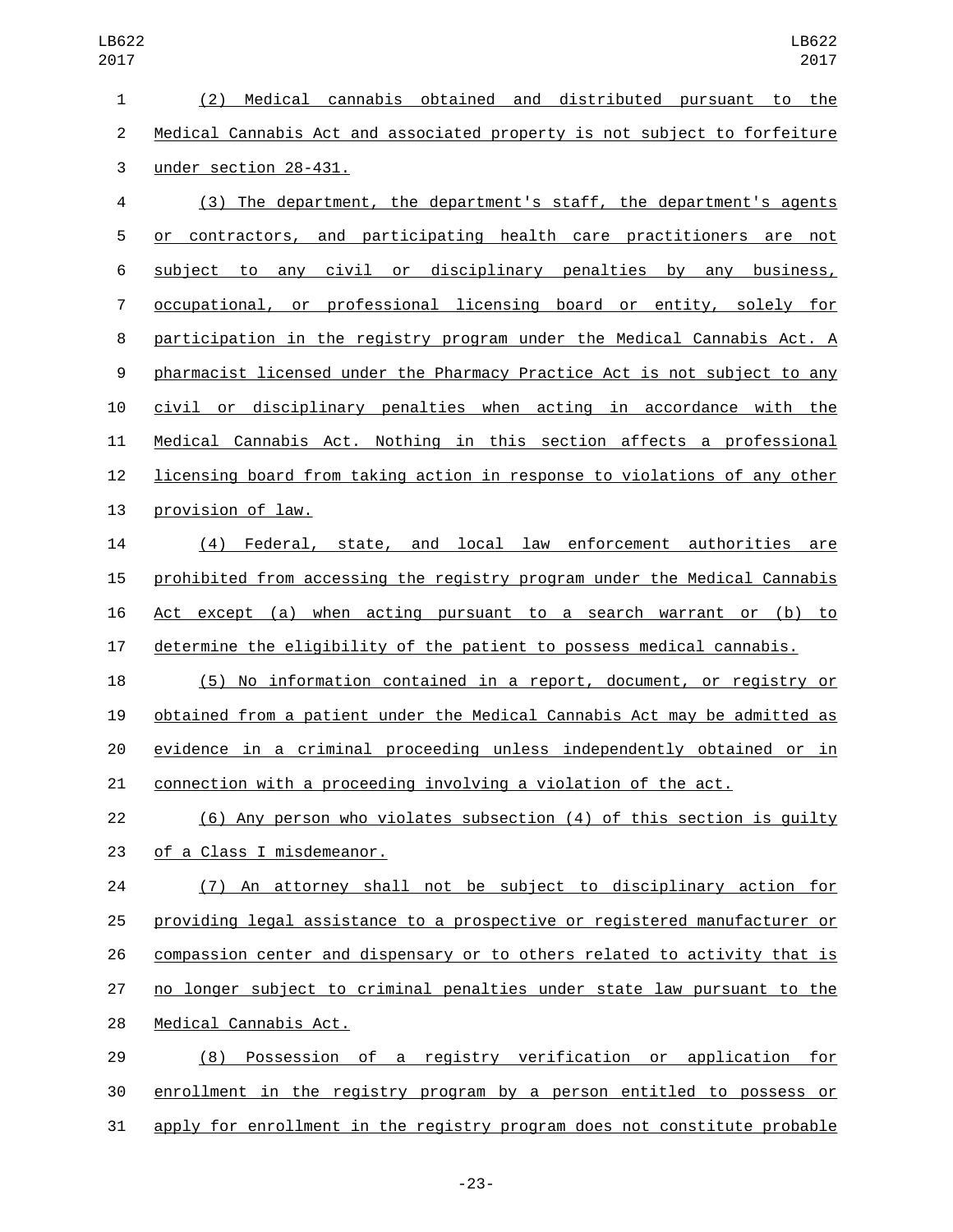cause or reasonable suspicion, nor shall it be used to support a search of the person or property of the person possessing or applying for the registry verification or otherwise subject the person or property of the 4 person to inspection by any governmental agency.

 Sec. 38. (1) No school or landlord may refuse to enroll or lease to and may not otherwise penalize a person solely for the person's status as a patient enrolled in the registry program under the Medical Cannabis Act unless failing to do so would violate federal law or regulations or cause the school or landlord to lose a monetary or licensing-related benefit 10 under federal law or requlations.

 (2) For purposes of medical care, including organ transplants, the use of medical cannabis under the Medical Cannabis Act by a patient enrolled in the registry program does not constitute the use of an illicit substance or otherwise disqualify a patient from needed medical 15 care.

 (3) A person shall not be denied custody of a minor child or visitation rights or parenting time with a minor child solely based on the person's status as a patient enrolled in the registry program under 19 the Medical Cannabis Act.

 Sec. 39. (1) In addition to any other applicable penalty, a compassion center and dispensary or an agent of a compassion center and dispensary who intentionally transfers or dispenses medical cannabis to a person other than a registered compassion center and dispensary, a 24 patient, a registered designated caregiver, or, if listed on the registry verification, a parent or legal guardian of a patient, is guilty of a Class IV felony. A person convicted under this section shall not continue to be affiliated with the compassion center and dispensary and is disqualified from further participation under the Medical Cannabis Act.

 (2) In addition to any other applicable penalty, a manufacturer or an agent of a manufacturer who intentionally dispenses medical cannabis to a person other than a registered manufacturer or a registered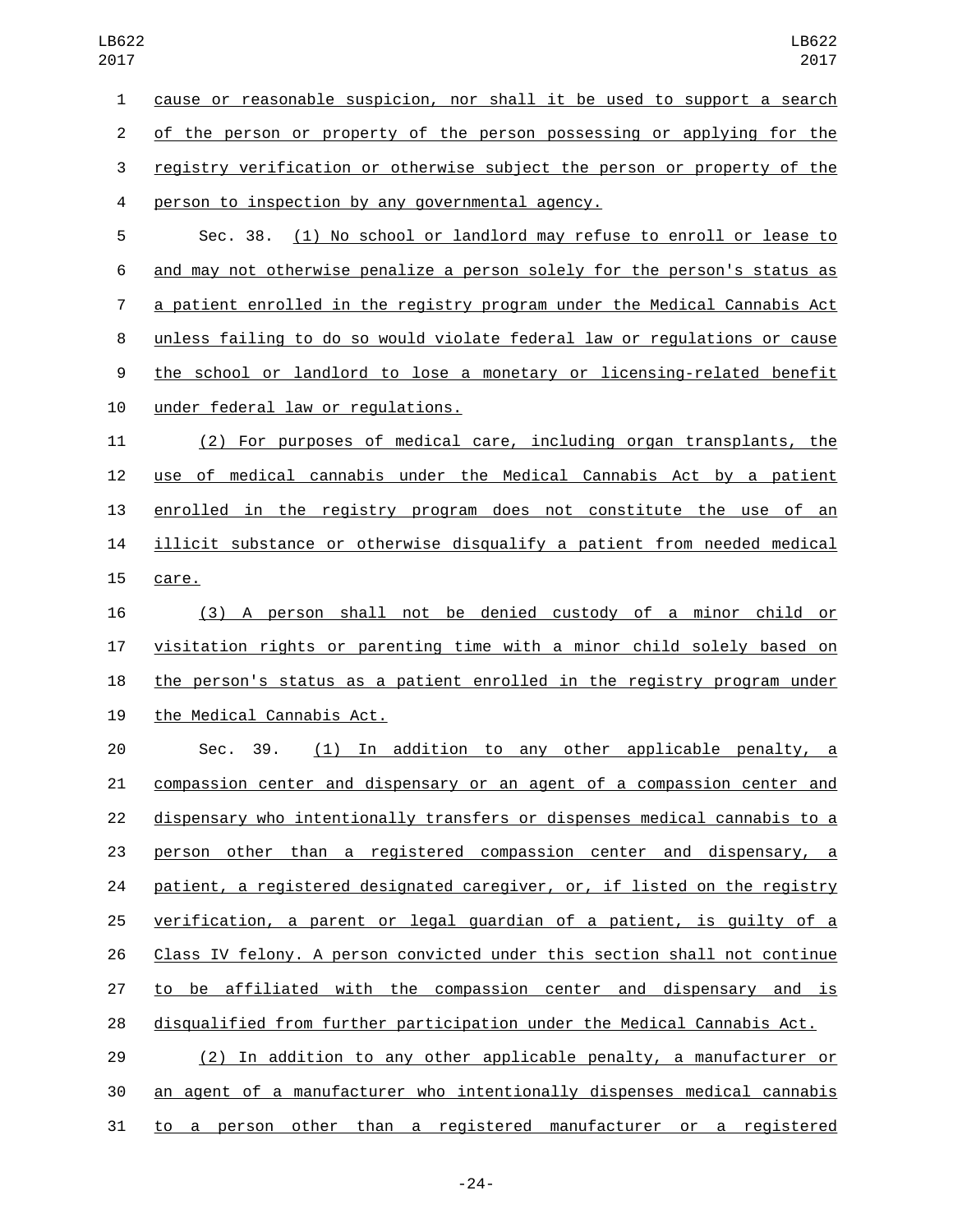compassion center and dispensary is guilty of a Class IV felony. A person convicted under this section shall not continue to be affiliated with the manufacturer and is disqualified from further participation under the 4 Medical Cannabis Act. Sec. 40. In addition to any other applicable penalty provided by law, a patient, a registered designated caregiver, or, if listed on the

 registry verification, a parent or legal guardian of a patient who intentionally sells or otherwise transfers medical cannabis to a person other than a patient, a registered designated caregiver, or, if listed on the registry verification, a parent or legal guardian of a patient, is 11 quilty of a Class IV felony.

 Sec. 41. A person who intentionally makes a false statement to a law enforcement official about any fact or circumstance relating to the use of medical cannabis to avoid arrest or prosecution is guilty of a Class III misdemeanor. The penalty is in addition to any other penalties that may apply for making a false statement or for the possession, cultivation, or sale of cannabis not protected by the Medical Cannabis Act. If a person convicted of violating this section is a patient or a registered designated caregiver, the person is disqualified from further participation under the act.

 Sec. 42. A person who knowingly submits false records or documentation required by the department to register as a manufacturer or 23 compassion center and dispensary under the Medical Cannabis Act is quilty 24 of a Class IV felony.

 Sec. 43. A manufacturer or a compassion center and dispensary may be fined up to one thousand dollars for any violation of the Medical Cannabis Act or the rules and regulations adopted and promulgated pursuant to the act if no penalty has been specified. This penalty is in addition to any other applicable penalties in law.

 Sec. 44. (1) The department shall collect an application fee of twenty-five thousand dollars from each entity submitting an application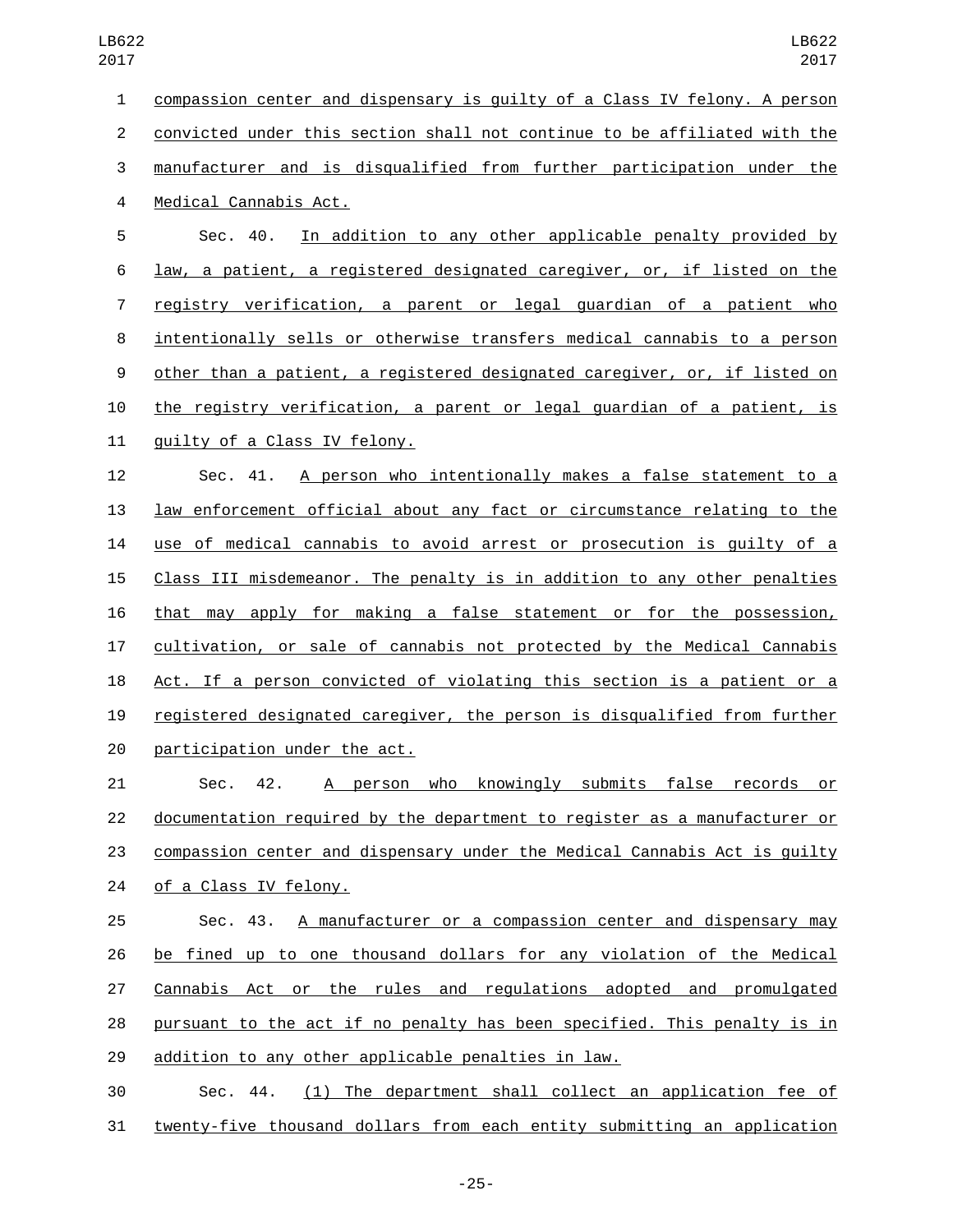for registration as a manufacturer or a compassion center and dispensary. The department shall remit the fees to the State Treasurer for credit to

the Medical Cannabis Regulation Fund.3

 (2) The department shall establish and collect an annual fee not to exceed (a) seventy-five thousand dollars from a manufacturer for the cost of regulating and inspecting the manufacturer in that year and (b) twenty-five thousand dollars from a compassion center and dispensary for the cost of regulating and inspecting the compassion center and dispensary in that year. The department shall remit the fees to the State Treasurer for credit to the Medical Cannabis Regulation Fund.

 Sec. 45. The Medical Cannabis Regulation Fund is created and shall consist of funds from contracts, grants, gifts, or fees under the Medical Cannabis Act. The fund shall be used for purposes of regulation of medical cannabis. Transfers may be made from the fund to the General Fund at the direction of the Legislature. Any money in the Medical Cannabis Regulation Fund available for investment shall be invested by the state investment officer pursuant to the Nebraska Capital Expansion Act and the 18 Nebraska State Funds Investment Act.

 Sec. 46. (1) The department may examine and inspect or provide for the examination and inspection of any manufacturer or compassion center and dispensary in such manner and at such times as provided in rules and regulations adopted and promulgated by the department. The department shall issue an examination and inspection report and provide a copy of 24 the report to the facility or service within ten working days after the completion of an examination and inspection. The department shall then post a copy of the report on its web site. The costs incurred by the department in conducting such an examination and inspection shall be paid for by the manufacturer or compassion center and dispensary.

 (2) When making an examination under this section, the department may retain professionals and specialists as designees.

Sec. 47. (1) The department shall adopt and promulgate rules and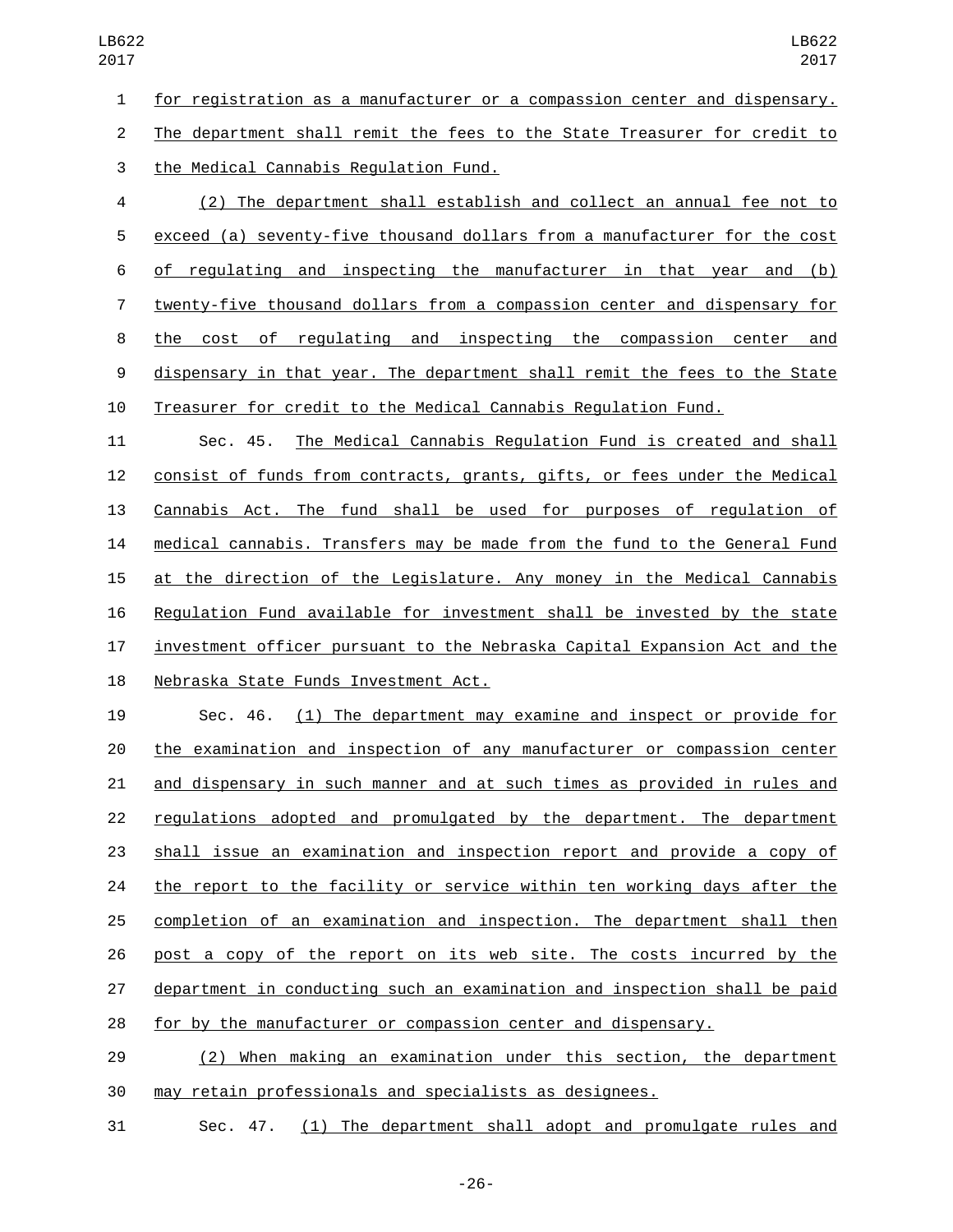| $\mathbf{1}$   | regulations to establish requirements for reporting incidents when        |
|----------------|---------------------------------------------------------------------------|
| $\overline{2}$ | individuals who are not authorized to possess cannabis under the Medical  |
| $\sqrt{3}$     | Cannabis Act are found in possession of medical cannabis. The rules and   |
| 4              | regulations shall identify professionals required to report, the          |
| 5              | information they are required to report, and actions the reporter must    |
| 6              | take to secure the medical cannabis.                                      |
| $\overline{7}$ | (2) The department shall adopt and promulgate rules and regulations       |
| 8              | to establish requirements for law enforcement officials and health care   |
| 9              | professionals to report incidents involving an overdose of medical        |
| 10             | cannabis to the department.                                               |
| 11             | (3) Rules and regulations shall include the method by which the           |
| 12             | department will collect and tabulate reports of unauthorized possession   |
| 13             | and overdose.                                                             |
| 14             | The Medical Cannabis Board is established. The board shall<br>Sec. 48.    |
| 15             | consist of seven members. Five members shall be appointed by the Governor |
| 16             | and approved by a majority of the members of the Legislature. Of the      |
| 17             | appointed members, the board shall have at least one person from each     |
| 18             | congressional district, at least one person licensed to practice pharmacy |
| 19             | under the Pharmacy Practice Act, and at least one person licensed to      |
| 20             | practice medicine and surgery under the Medicine and Surgery Practice     |
| 21             | Act. The chief medical officer as designated in section 81-3115 or his or |
| 22             | designee and the Chairperson of the Health and Human Services<br>her      |
| 23             | Committee of the Legislature of his or her designee shall be nonvoting,   |
| 24             | ex officio members.                                                       |
| 25             | The Governor shall appoint the initial appointed members<br>Sec. 49.      |
| 26             | of the Medical Cannabis Board for terms of one year, two years, three     |
| 27             | years, four years, and five years. Appointments made for the succeeding   |
| 28             | members shall be for terms of five years. The term of office of each      |
| 29             | member of the board shall expire on August 1 of the appropriate year. If  |
| 30             | a vacancy occurs prior to the expiration of a term, the Governor shall    |

appoint a successor with similar qualifications for the remainder of the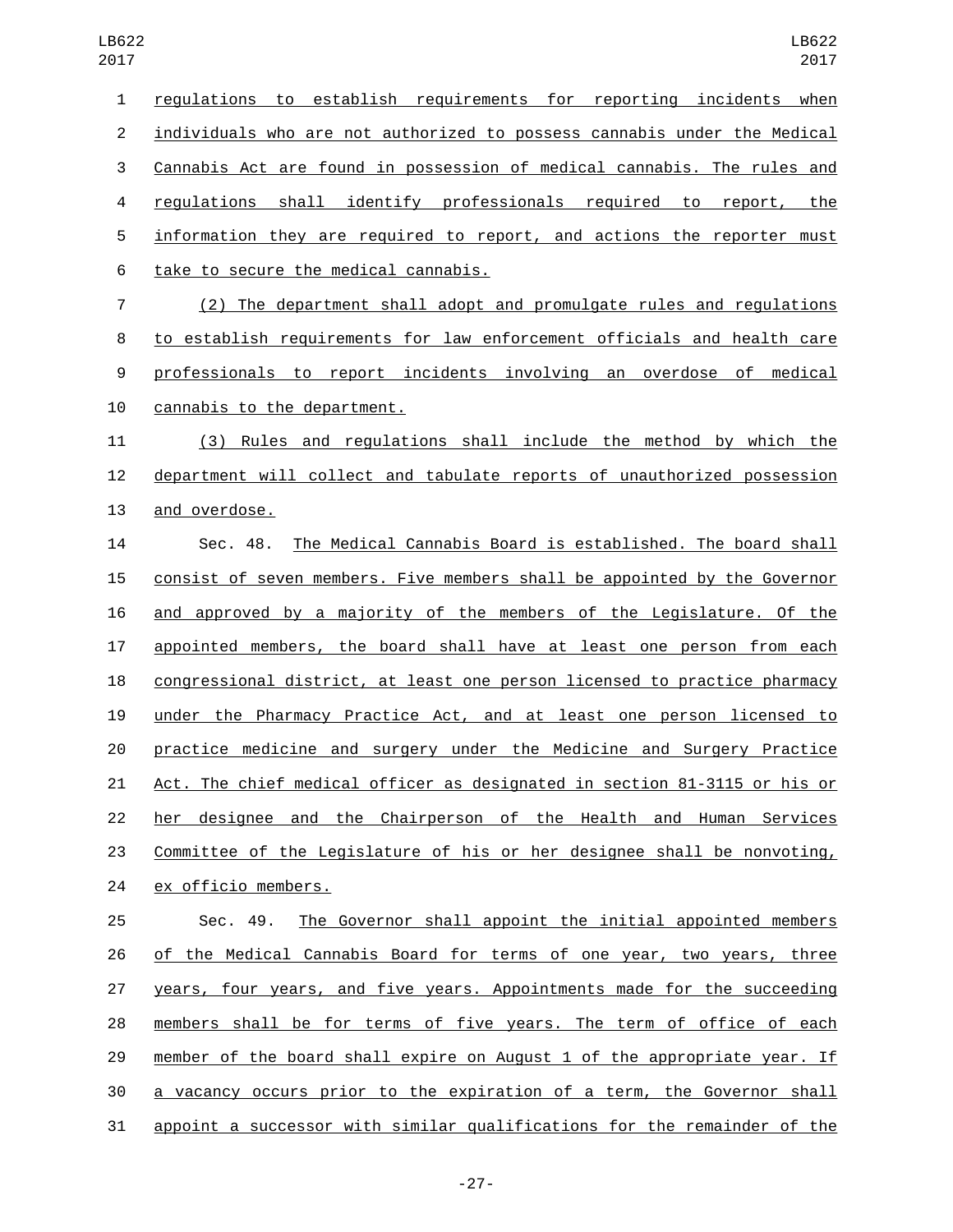unexpired term. No appointed member of the board shall serve more than two consecutive, full terms. If the Legislature is not in session when an appointment is made by the Governor, the member shall take office and act as a recess appointee until the Legislature convenes. Sec. 50. The members of the Medical Cannabis Board shall be

 reimbursed for the necessary expenses incurred in the performance of their duties as provided in sections 81-1174 to 81-1177.

 Sec. 51. Within thirty days after the initial appointment and in the last calendar quarter of each subsequent year, the members of the Medical Cannabis Board shall meet and elect a chairperson of the board from the appointed members and such other officers, including a vice- chairperson and a secretary, as the board deems necessary. In case of the death, resignation, or other permanent absence of the chairperson of the board, the vice-chairperson shall assume the office of chairperson and the members of the board at the next regular meeting of the board, or at a special meeting of the board pursuant to a call signed by all remaining members of which such members shall have at least three days' notice, shall elect a new chairperson of the board from the appointed members and such other new officers as the board deems necessary.

 Sec. 52. The Medical Cannabis Board shall meet at least once each quarter and at such other times as it deems necessary. Special meetings may be held upon the call of the chairperson or pursuant to a call signed by five other members of which the chairperson and the other members of 24 the board shall have at least three days' notice. All regular meetings shall be held in suitable offices to be provided in the state office building described in section 81-1108.37 or elsewhere. A majority of the members of the board shall constitute a quorum for the transaction of business. Every act of a majority of the members of the board shall be deemed to be the act of the board. All meetings shall be open to the public. The minutes of the meetings shall show the action of the board on matters presented and shall be open to public inspection.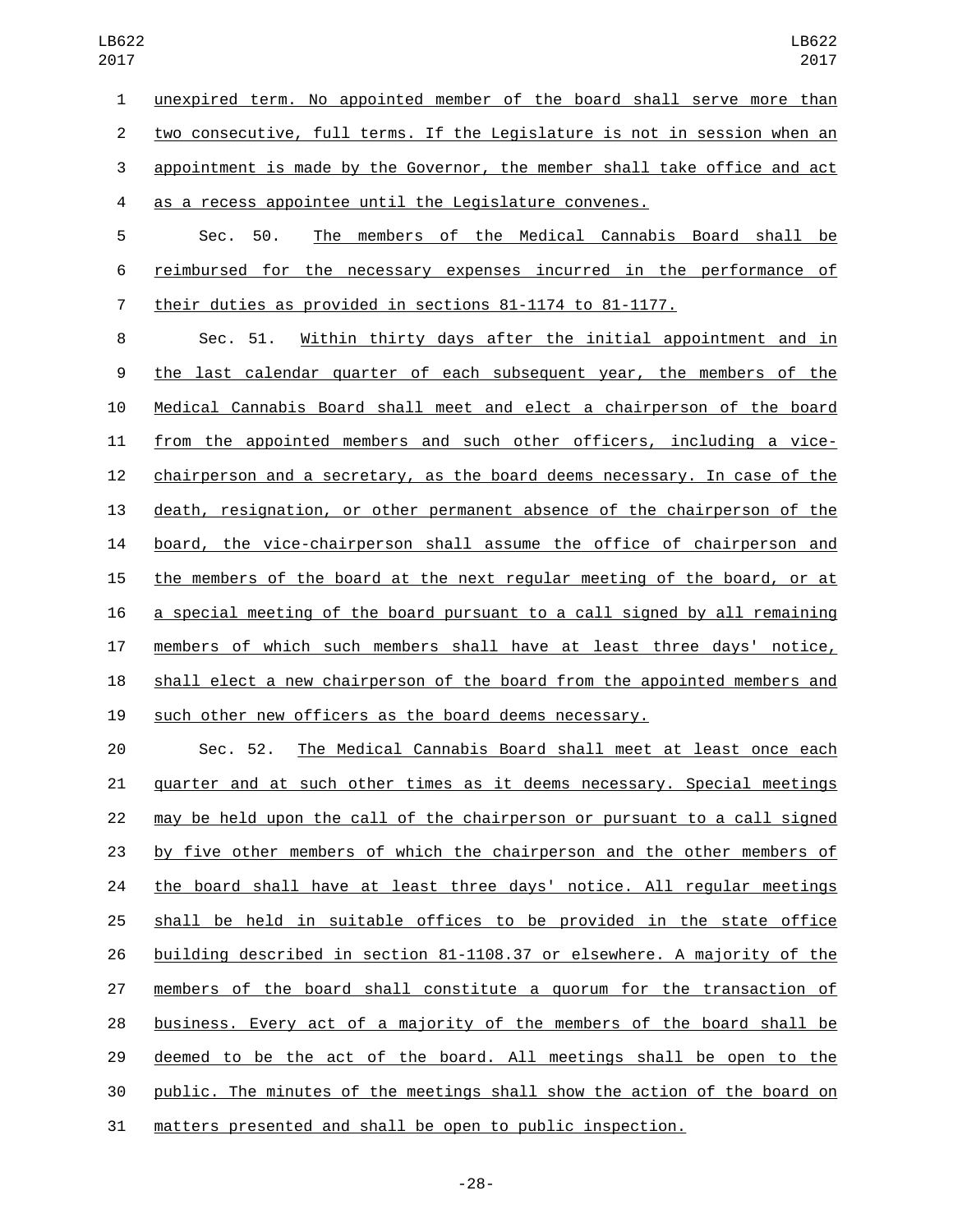| $\mathbf{1}$   | The Medical Cannabis Board shall advise the department<br>Sec. 53.        |
|----------------|---------------------------------------------------------------------------|
| $\overline{2}$ | regarding:                                                                |
| 3              | (1) Rules and regulations for the regulation of medical cannabis;         |
| 4              | (2) The policies of the department as they relate to medical              |
| 5              | cannabis; and                                                             |
| 6              | (3) Recommendations for legislative changes regarding regulation of       |
| 7              | medical cannabis.                                                         |
| 8              | member of the Medical Cannabis Board shall<br>Sec. 54.<br>No<br>be        |
| 9              | personally liable in damages to any person for slander, libel, defamation |
| 10             | of character, breach of any privileged communication, or otherwise for    |
| 11             | any action taken or recommendation made within the scope of the functions |
| 12             | of such board while acting as an agent of the state if such board member  |
| 13             | acts without malice and in the reasonable belief that such action or      |
| 14             | recommendation is warranted by the facts known to him or her after a      |
| 15             | reasonable effort is made to obtain the facts on which such action is     |
| 16             | taken or recommendation is made.                                          |
| 17             | Sec. 55. Section 28-416, Reissue Revised Statutes of Nebraska, is         |
| 18             | amended to read:                                                          |
| 19             | 28-416 (1) Except as authorized by the Medical Cannabis Act or the        |
| 20             | Uniform Controlled Substances Act, it shall be unlawful for any person    |
| 21             | knowingly or intentionally: (a) To manufacture, distribute, deliver,      |
| 22             | dispense, or possess with intent to manufacture, distribute, deliver, or  |
| 23             | dispense a controlled substance; or (b) to create, distribute, or possess |
| 24             | with intent to distribute a counterfeit controlled substance.             |
|                |                                                                           |

 (2) Except as provided in subsections (4), (5), (7), (8), (9), and (10) of this section, any person who violates subsection (1) of this section with respect to: (a) A controlled substance classified in Schedule I, II, or III of section 28-405 which is an exceptionally hazardous drug shall be guilty of a Class II felony; (b) any other controlled substance classified in Schedule I, II, or III of section 28-405 shall be guilty of a Class IIA felony; or (c) a controlled

-29-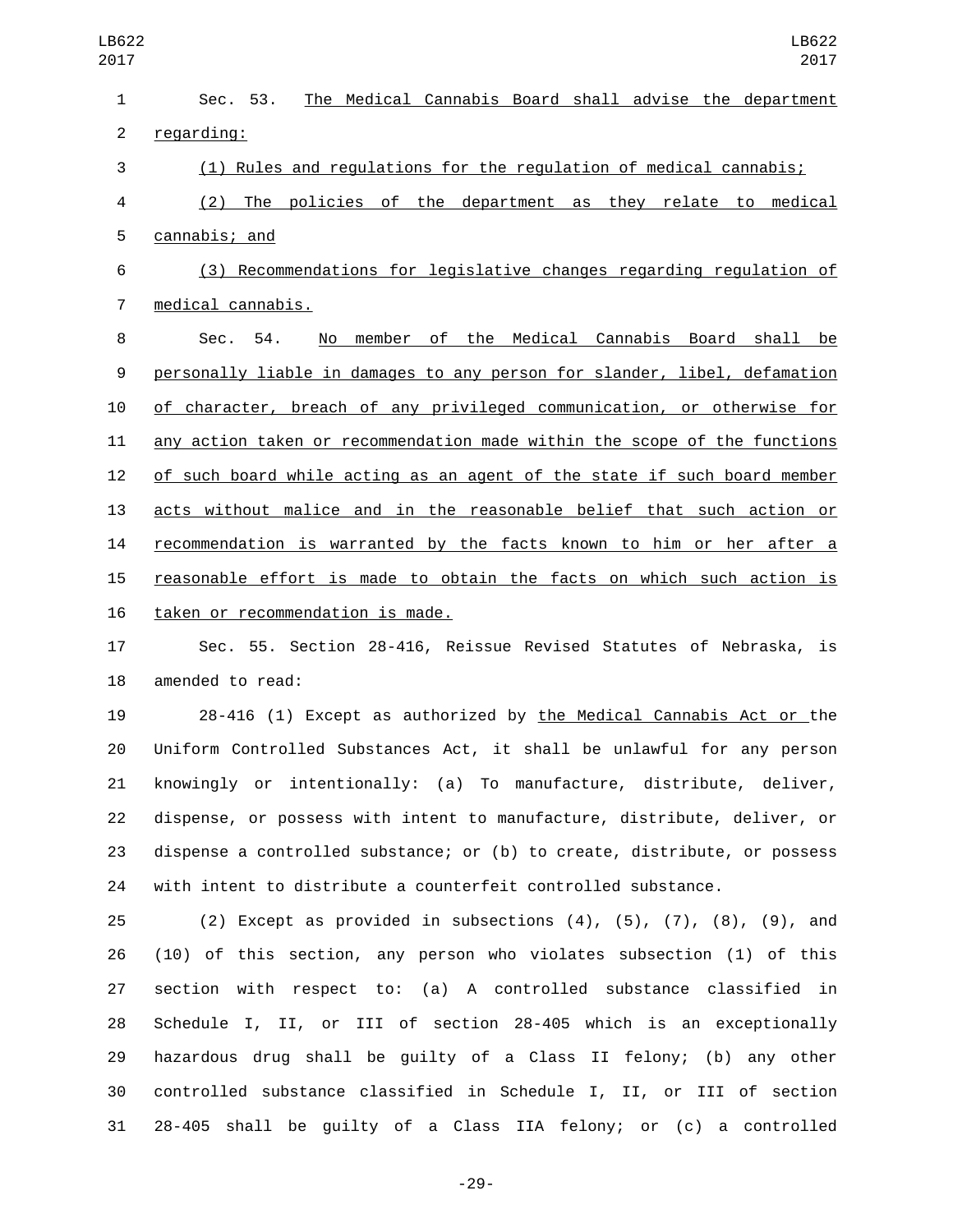substance classified in Schedule IV or V of section 28-405 shall be 2 guilty of a Class IIIA felony.

 (3) A person knowingly or intentionally possessing a controlled substance, except marijuana or any substance containing a quantifiable amount of the substances, chemicals, or compounds described, defined, or delineated in subdivision (c)(25) of Schedule I of section 28-405, unless such substance was obtained directly or pursuant to a medical order issued by a practitioner authorized to prescribe while acting in the course of his or her professional practice, or except as otherwise authorized by the act, shall be guilty of a Class IV felony.

 (4)(a) Except as authorized by the Uniform Controlled Substances Act, any person eighteen years of age or older who knowingly or intentionally manufactures, distributes, delivers, dispenses, or possesses with intent to manufacture, distribute, deliver, or dispense a controlled substance or a counterfeit controlled substance (i) to a person under the age of eighteen years, (ii) in, on, or within one thousand feet of the real property comprising a public or private elementary, vocational, or secondary school, a community college, a public or private college, junior college, or university, or a playground, or (iii) within one hundred feet of a public or private youth center, public swimming pool, or video arcade facility shall be punished by the next higher penalty classification than the penalty prescribed in subsection (2), (7), (8), (9), or (10) of this section, depending upon the controlled substance involved, for the first violation and for a second or subsequent violation shall be punished by the next higher penalty classification than that prescribed for a first violation of this subsection, but in no event shall such person be punished by a penalty 28 greater than a Class IB felony.

(b) For purposes of this subsection:29

 (i) Playground shall mean any outdoor facility, including any parking lot appurtenant to the facility, intended for recreation, open to

-30-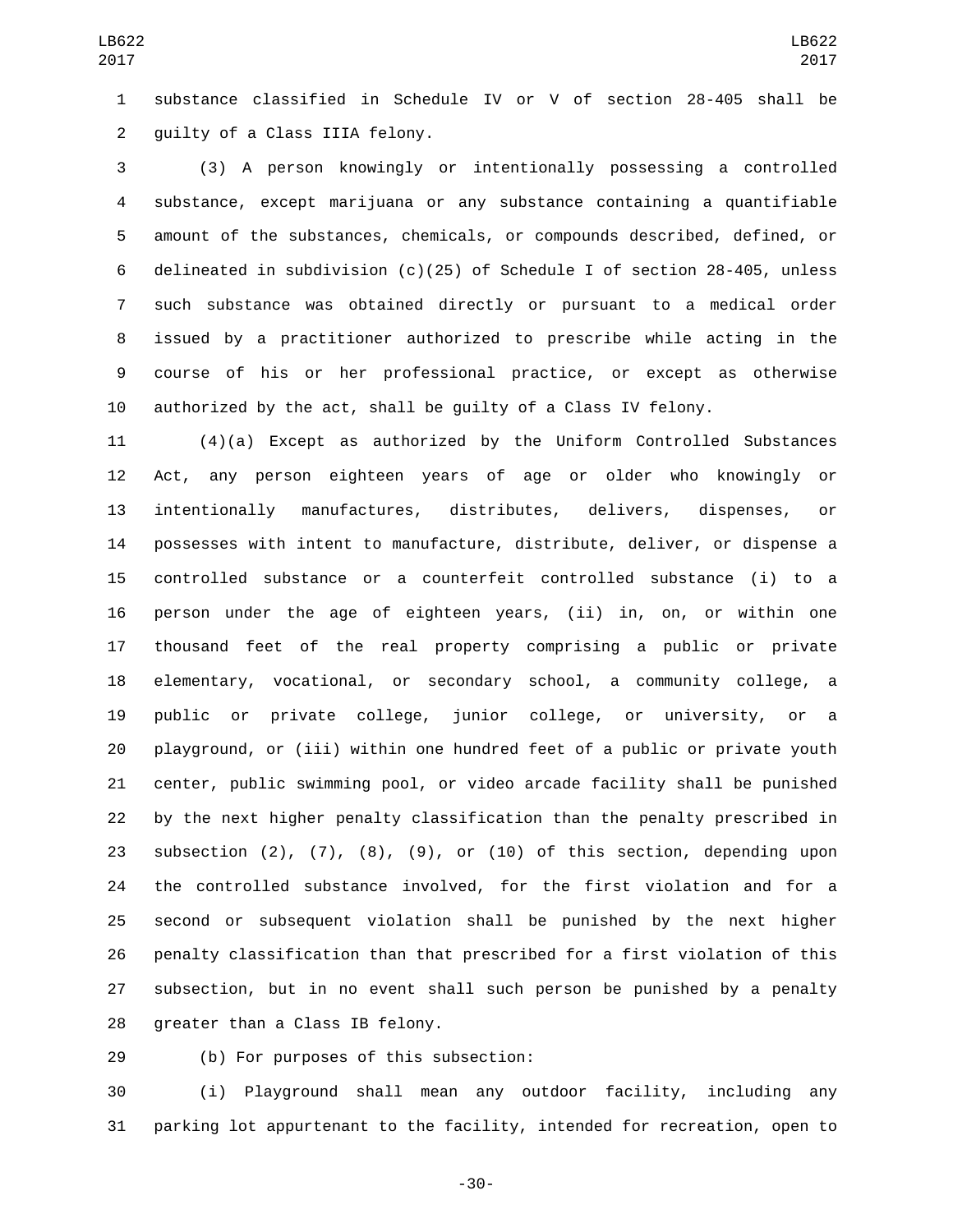the public, and with any portion containing three or more apparatus intended for the recreation of children, including sliding boards, 3 swingsets, and teeterboards;

 (ii) Video arcade facility shall mean any facility legally accessible to persons under eighteen years of age, intended primarily for the use of pinball and video machines for amusement, and containing a 7 minimum of ten pinball or video machines; and

 (iii) Youth center shall mean any recreational facility or gymnasium, including any parking lot appurtenant to the facility or gymnasium, intended primarily for use by persons under eighteen years of age which regularly provides athletic, civic, or cultural activities.

 (5)(a) Except as authorized by the Uniform Controlled Substances Act, it shall be unlawful for any person eighteen years of age or older to knowingly and intentionally employ, hire, use, cause, persuade, coax, induce, entice, seduce, or coerce any person under the age of eighteen years to manufacture, transport, distribute, carry, deliver, dispense, prepare for delivery, offer for delivery, or possess with intent to do the same a controlled substance or a counterfeit controlled substance.

 (b) Except as authorized by the Uniform Controlled Substances Act, it shall be unlawful for any person eighteen years of age or older to knowingly and intentionally employ, hire, use, cause, persuade, coax, induce, entice, seduce, or coerce any person under the age of eighteen years to aid and abet any person in the manufacture, transportation, distribution, carrying, delivery, dispensing, preparation for delivery, offering for delivery, or possession with intent to do the same of a controlled substance or a counterfeit controlled substance.

 (c) Any person who violates subdivision (a) or (b) of this subsection shall be punished by the next higher penalty classification than the penalty prescribed in subsection (2), (7), (8), (9), or (10) of this section, depending upon the controlled substance involved, for the first violation and for a second or subsequent violation shall be

-31-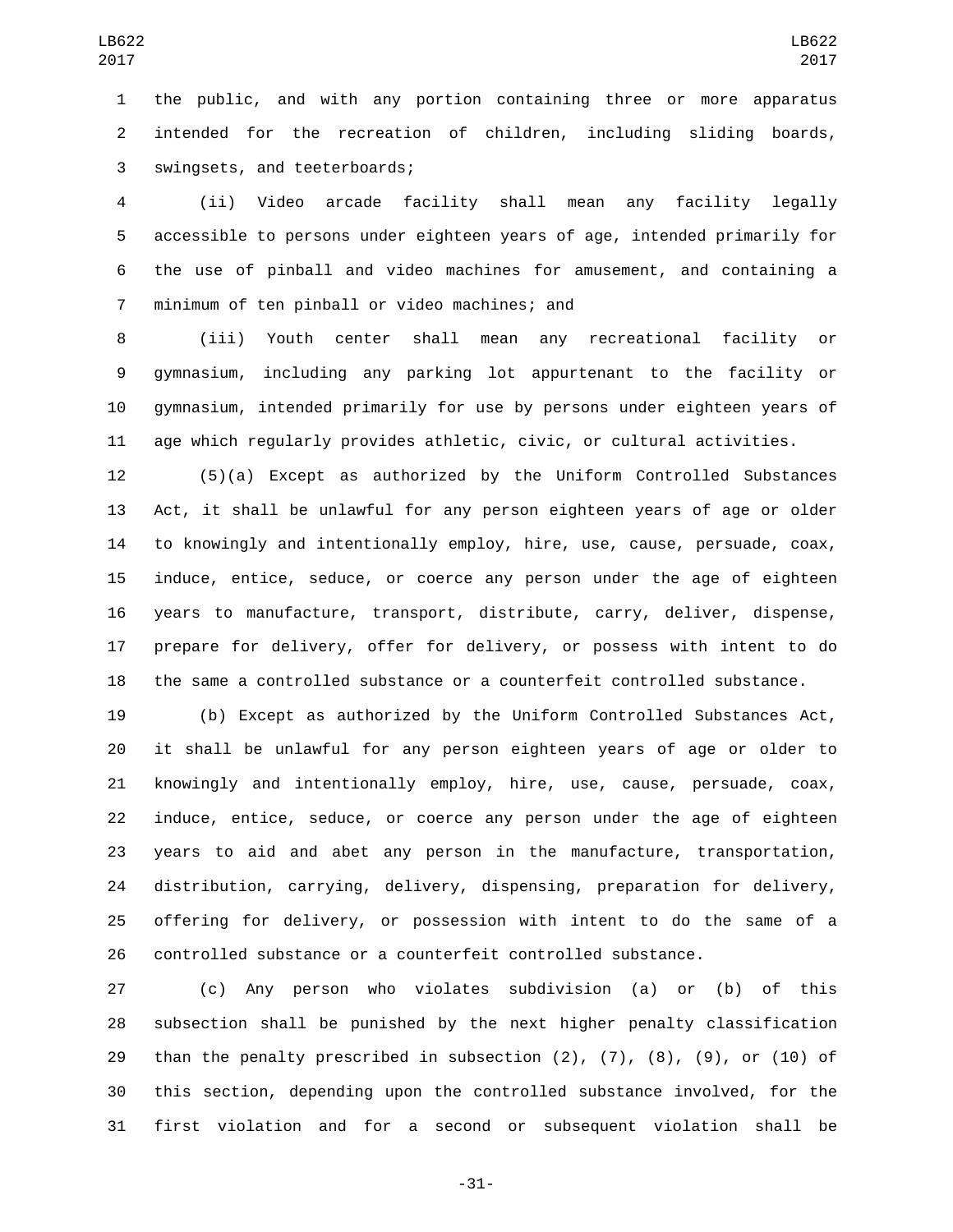punished by the next higher penalty classification than that prescribed for a first violation of this subsection, but in no event shall such person be punished by a penalty greater than a Class IB felony.

 (6) It shall not be a defense to prosecution for violation of subsection (4) or (5) of this section that the defendant did not know the age of the person through whom the defendant violated such subsection.

 (7) Any person who violates subsection (1) of this section with respect to cocaine or any mixture or substance containing a detectable 9 amount of cocaine in a quantity of:

 (a) One hundred forty grams or more shall be guilty of a Class IB 11 felony;

 (b) At least twenty-eight grams but less than one hundred forty 13 grams shall be guilty of a Class IC felony; or

 (c) At least ten grams but less than twenty-eight grams shall be 15 guilty of a Class ID felony.

 (8) Any person who violates subsection (1) of this section with respect to base cocaine (crack) or any mixture or substance containing a detectable amount of base cocaine in a quantity of:

 (a) One hundred forty grams or more shall be guilty of a Class IB 20 felony;

 (b) At least twenty-eight grams but less than one hundred forty 22 grams shall be guilty of a Class IC felony; or

 (c) At least ten grams but less than twenty-eight grams shall be 24 guilty of a Class ID felony.

 (9) Any person who violates subsection (1) of this section with respect to heroin or any mixture or substance containing a detectable amount of heroin in a quantity of:

 (a) One hundred forty grams or more shall be guilty of a Class IB 29 felony;

 (b) At least twenty-eight grams but less than one hundred forty 31 grams shall be quilty of a Class IC felony; or

-32-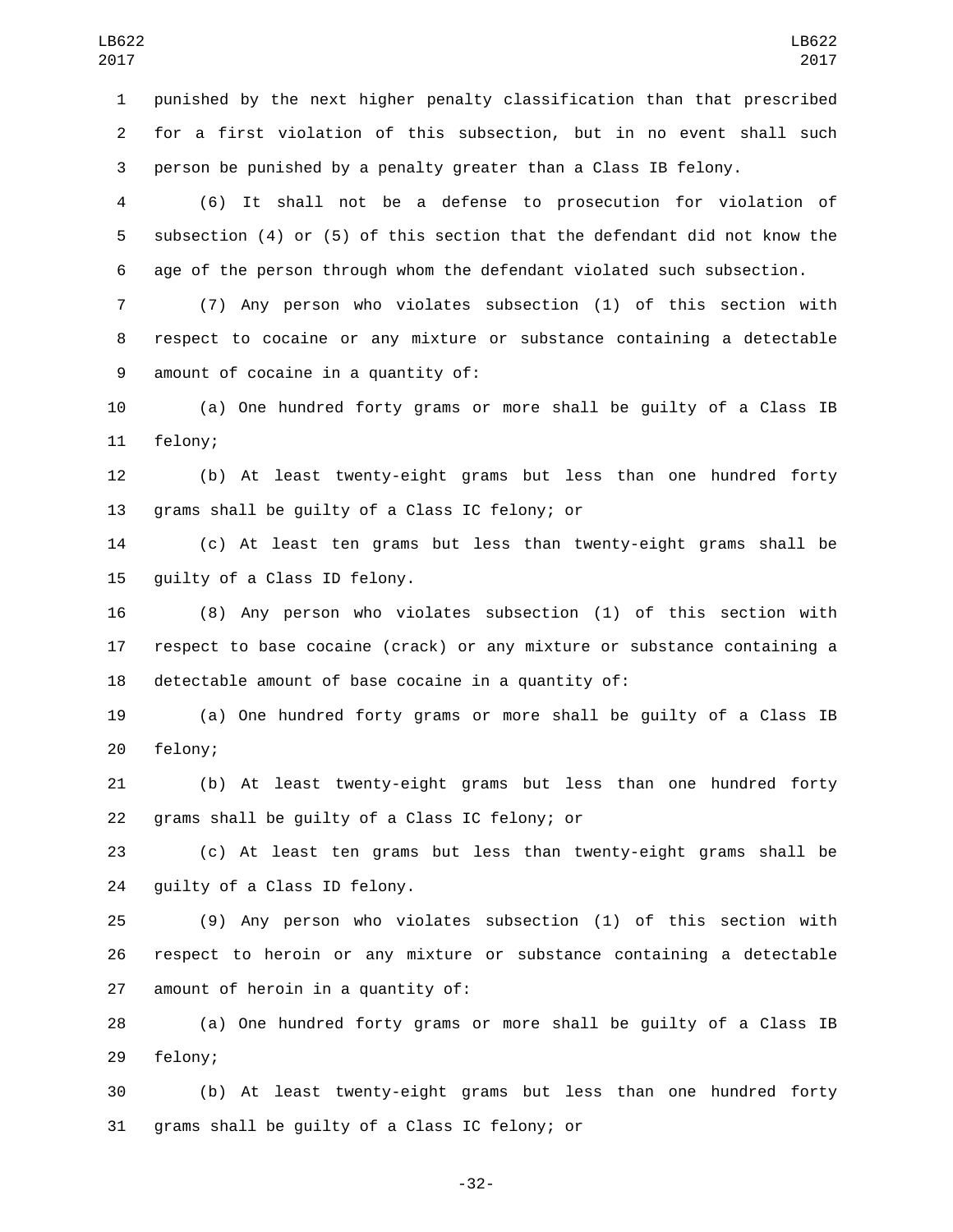(c) At least ten grams but less than twenty-eight grams shall be 2 quilty of a Class ID felony.

 (10) Any person who violates subsection (1) of this section with respect to amphetamine, its salts, optical isomers, and salts of its isomers, or with respect to methamphetamine, its salts, optical isomers, 6 and salts of its isomers, in a quantity of:

 (a) One hundred forty grams or more shall be guilty of a Class IB 8 felony;

 (b) At least twenty-eight grams but less than one hundred forty 10 grams shall be quilty of a Class IC felony; or

 (c) At least ten grams but less than twenty-eight grams shall be 12 guilty of a Class ID felony.

 (11) Except as otherwise provided in the Medical Cannabis Act, any Any person knowingly or intentionally possessing marijuana weighing more than one ounce but not more than one pound shall be guilty of a Class III 16 misdemeanor.

 (12) Except as otherwise provided in the Medical Cannabis Act, any Any person knowingly or intentionally possessing marijuana weighing more than one pound shall be guilty of a Class IV felony.

 (13) Except as otherwise provided in the Medical Cannabis Act, any Any person knowingly or intentionally possessing marijuana weighing one ounce or less or any substance containing a quantifiable amount of the substances, chemicals, or compounds described, defined, or delineated in subdivision (c)(25) of Schedule I of section 28-405 shall:

 (a) For the first offense, be guilty of an infraction, receive a citation, be fined three hundred dollars, and be assigned to attend a course as prescribed in section 29-433 if the judge determines that attending such course is in the best interest of the individual 29 defendant;

 (b) For the second offense, be guilty of a Class IV misdemeanor, receive a citation, and be fined four hundred dollars and may be

-33-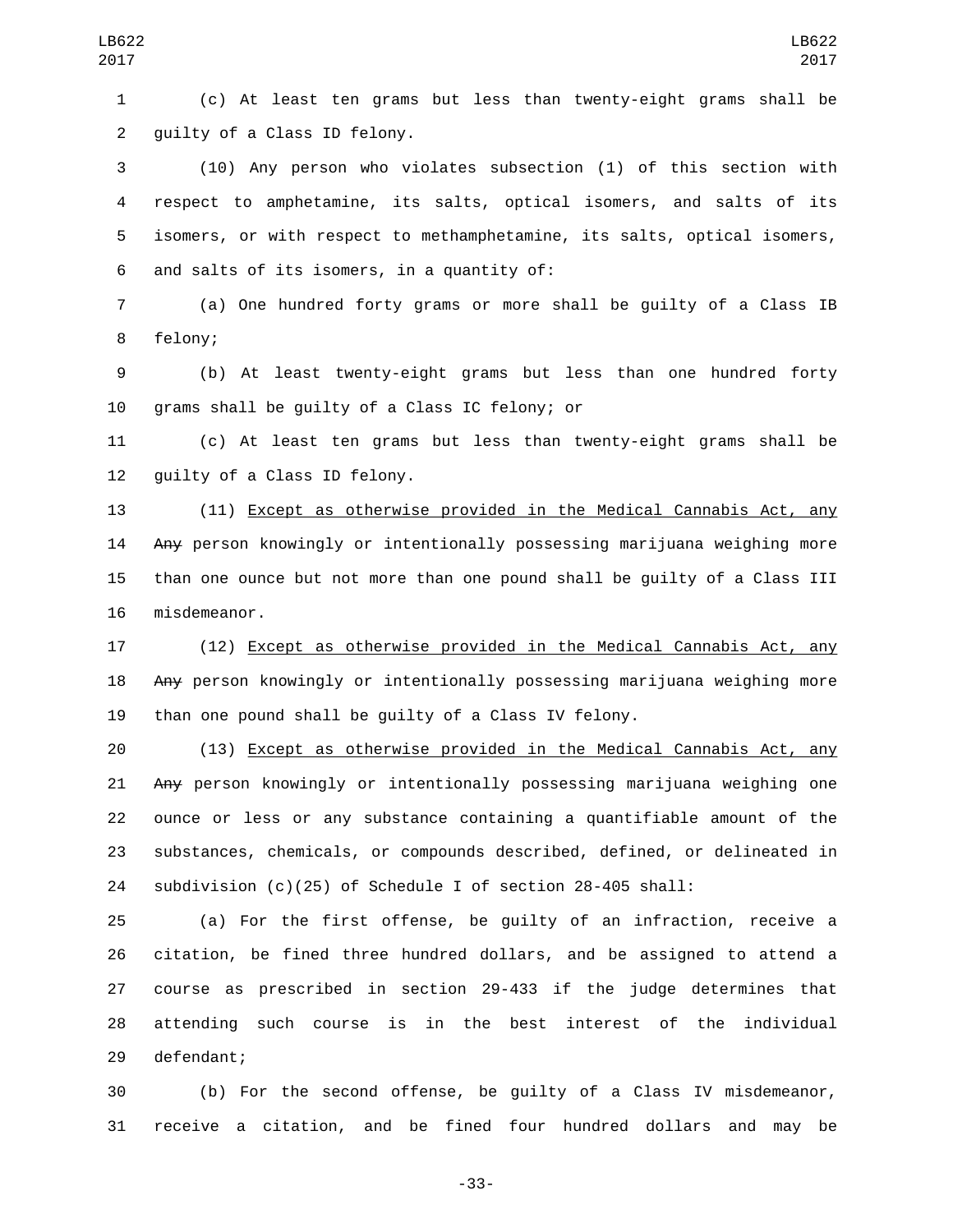imprisoned not to exceed five days; and1

 (c) For the third and all subsequent offenses, be guilty of a Class IIIA misdemeanor, receive a citation, be fined five hundred dollars, and 4 be imprisoned not to exceed seven days.

 (14) Any person convicted of violating this section, if placed on probation, shall, as a condition of probation, satisfactorily attend and complete appropriate treatment and counseling on drug abuse provided by a program authorized under the Nebraska Behavioral Health Services Act or 9 other licensed drug treatment facility.

 (15) Any person convicted of violating this section, if sentenced to the Department of Correctional Services, shall attend appropriate 12 treatment and counseling on drug abuse.

 (16) Any person knowingly or intentionally possessing a firearm while in violation of subsection (1) of this section shall be punished by the next higher penalty classification than the penalty prescribed in 16 subsection  $(2)$ ,  $(7)$ ,  $(8)$ ,  $(9)$ , or  $(10)$  of this section, but in no event shall such person be punished by a penalty greater than a Class IB 18 felony.

 (17) A person knowingly or intentionally in possession of money used or intended to be used to facilitate a violation of subsection (1) of this section shall be guilty of a Class IV felony.

 (18) In addition to the existing penalties available for a violation of subsection (1) of this section, including any criminal attempt or conspiracy to violate subsection (1) of this section, a sentencing court may order that any money, securities, negotiable instruments, firearms, conveyances, or electronic communication devices as defined in section 28-833 or any equipment, components, peripherals, software, hardware, or accessories related to electronic communication devices be forfeited as a part of the sentence imposed if it finds by clear and convincing evidence adduced at a separate hearing in the same prosecution, following conviction for a violation of subsection (1) of this section, and

-34-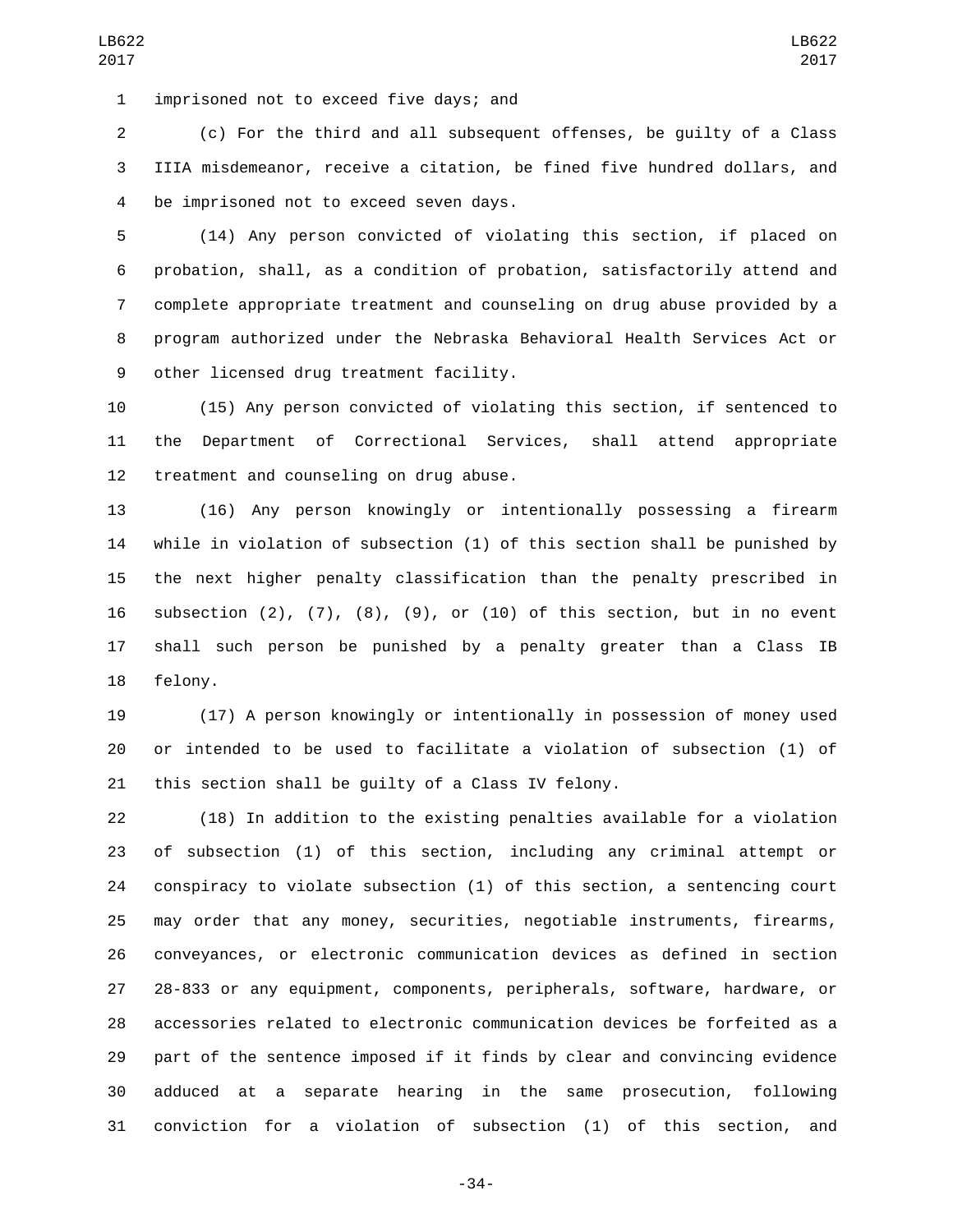conducted pursuant to section 28-1601, that any or all such property was derived from, used, or intended to be used to facilitate a violation of 3 subsection (1) of this section.

(19) In addition to the penalties provided in this section:

 (a) If the person convicted or adjudicated of violating this section is eighteen years of age or younger and has one or more licenses or permits issued under the Motor Vehicle Operator's License Act:

 (i) For the first offense, the court may, as a part of the judgment of conviction or adjudication, (A) impound any such licenses or permits for thirty days and (B) require such person to attend a drug education 11 class;

 (ii) For a second offense, the court may, as a part of the judgment of conviction or adjudication, (A) impound any such licenses or permits for ninety days and (B) require such person to complete no fewer than twenty and no more than forty hours of community service and to attend a 16 drug education class; and

 (iii) For a third or subsequent offense, the court may, as a part of the judgment of conviction or adjudication, (A) impound any such licenses or permits for twelve months and (B) require such person to complete no fewer than sixty hours of community service, to attend a drug education class, and to submit to a drug assessment by a licensed alcohol and drug 22 counselor; and

 (b) If the person convicted or adjudicated of violating this section is eighteen years of age or younger and does not have a permit or license issued under the Motor Vehicle Operator's License Act:

 (i) For the first offense, the court may, as part of the judgment of conviction or adjudication, (A) prohibit such person from obtaining any permit or any license pursuant to the act for which such person would otherwise be eligible until thirty days after the date of such order and (B) require such person to attend a drug education class;

(ii) For a second offense, the court may, as part of the judgment of

-35-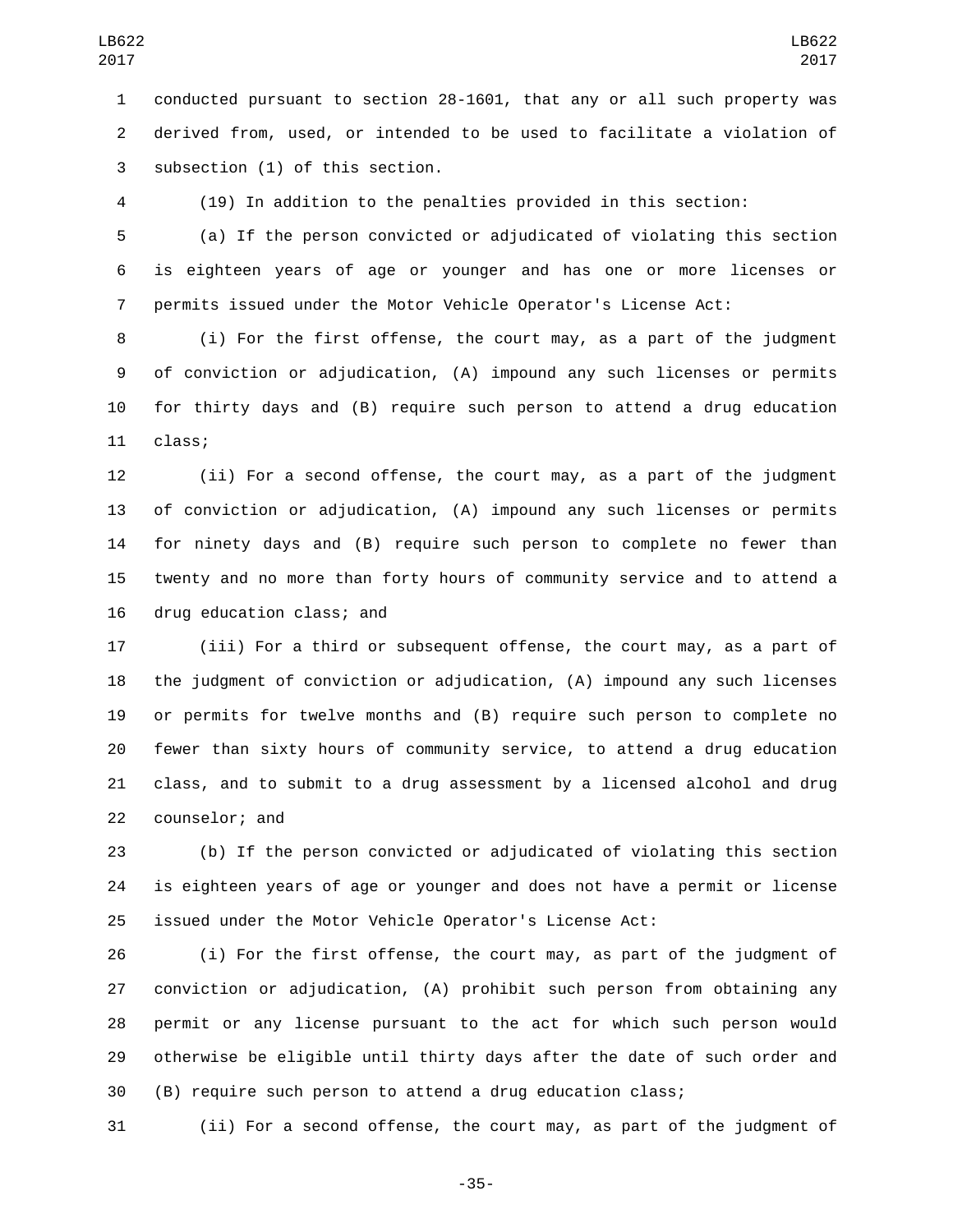conviction or adjudication, (A) prohibit such person from obtaining any permit or any license pursuant to the act for which such person would otherwise be eligible until ninety days after the date of such order and (B) require such person to complete no fewer than twenty hours and no more than forty hours of community service and to attend a drug education 6 class; and

 (iii) For a third or subsequent offense, the court may, as part of the judgment of conviction or adjudication, (A) prohibit such person from obtaining any permit or any license pursuant to the act for which such person would otherwise be eligible until twelve months after the date of such order and (B) require such person to complete no fewer than sixty hours of community service, to attend a drug education class, and to submit to a drug assessment by a licensed alcohol and drug counselor.

 A copy of an abstract of the court's conviction or adjudication shall be transmitted to the Director of Motor Vehicles pursuant to sections 60-497.01 to 60-497.04 if a license or permit is impounded or a juvenile is prohibited from obtaining a license or permit under this 18 subsection.

 Sec. 56. Section 28-439, Reissue Revised Statutes of Nebraska, is 20 amended to read:

 28-439 As used in sections 28-101, 28-431, and 28-439 to 28-444, unless the context otherwise requires, drug paraphernalia shall mean all equipment, products, and materials of any kind which are used, intended for use, or designed for use, in manufacturing, injecting, ingesting, inhaling, or otherwise introducing into the human body a controlled substance in violation of sections 28-101, 28-431, and 28-439 to 28-444, the Medical Cannabis Act, or the Uniform Controlled Substances Act. It shall include, but not be limited to, the following:

 (1) Diluents and adulterants, such as quinine hydrochloride, mannitol, mannite, dextrose, and lactose, used, intended for use, or designed for use in cutting controlled substances;

-36-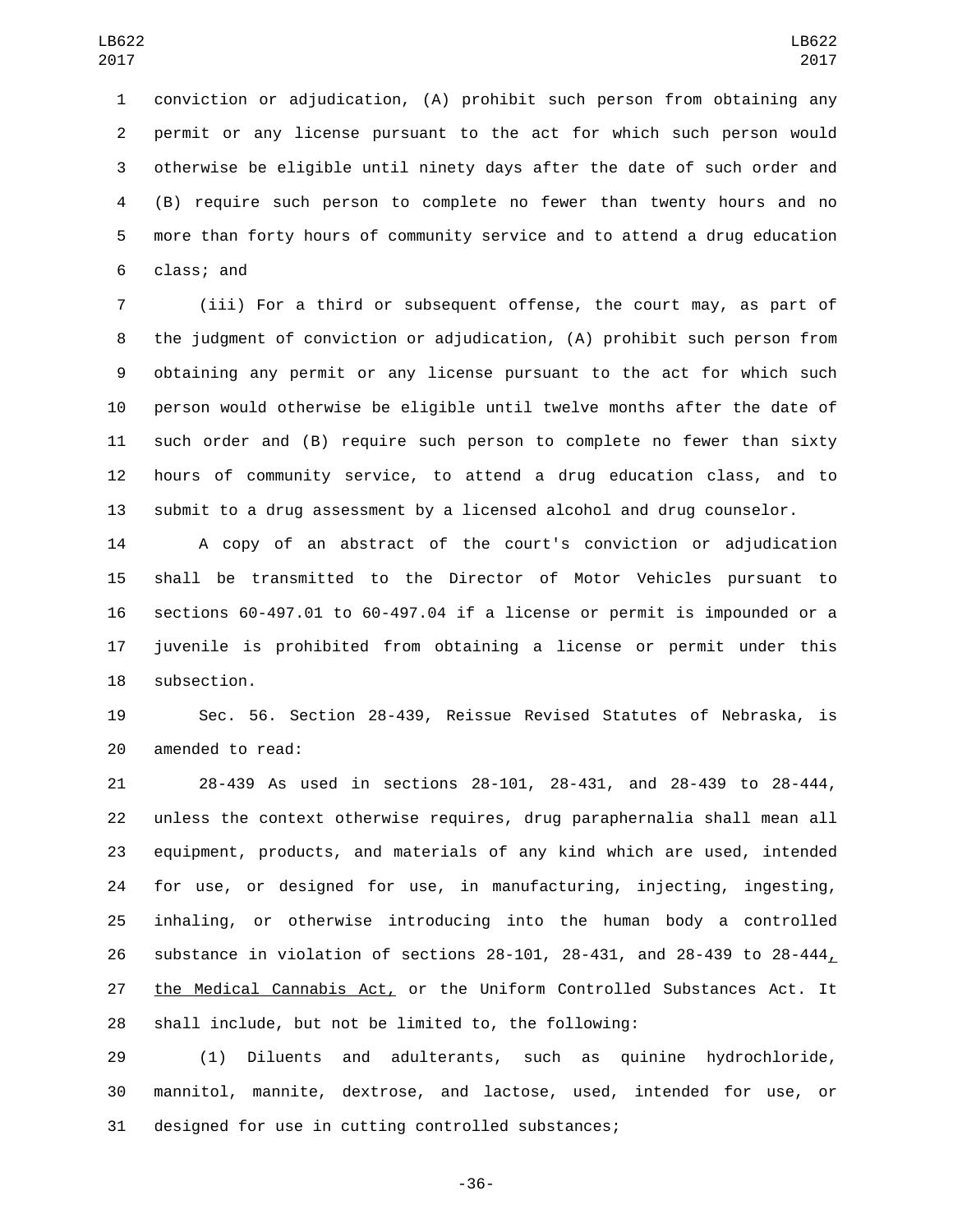1 (2) Separation gins and sifters used, intended for use, or designed 2 for use in removing twigs and seeds from, or in otherwise cleaning or refining, marijuana;3

4 (3) Hypodermic syringes, needles, and other objects used, intended 5 for use, and designed for use in parenterally injecting controlled 6 substances into the human body; and

 (4) Objects used, intended for use, or designed for use in ingesting, inhaling, or otherwise introducing marijuana, cocaine, hashish, or hashish oil into the human body, which shall include but not 10 be limited to the following:

11 (a) Metal, wooden, acrylic, glass, stone, plastic, or ceramic pipes 12 with or without screens, permanent screens, hashish heads, or punctured 13 metal bowls;

14 (b) Water pipes;

15 (c) Carburetion tubes and devices;

16 (d) Smoking and carburetion masks;

17 (e) Roach clips, meaning objects used to hold burning material, such 18 as a marijuana cigarette, which has become too small or too short to be 19 held in the hand;

- 20 (f) Miniature cocaine spoons, and cocaine vials;
- 21 (g) Chamber pipes;

22 (h) Carburetor pipes;

(i) Electric pipes;23

(j) Air-driven pipes;24

- (k) Chillums;25
- 26 (1) Bongs; and

(m) Ice pipes or chillers.27

28 Sec. 57. Section 77-2701.48, Reissue Revised Statutes of Nebraska, 29 is amended to read:

30 77-2701.48 (1) Bundled transaction means the retail sale of two or 31 more products, except real property and services to real property, when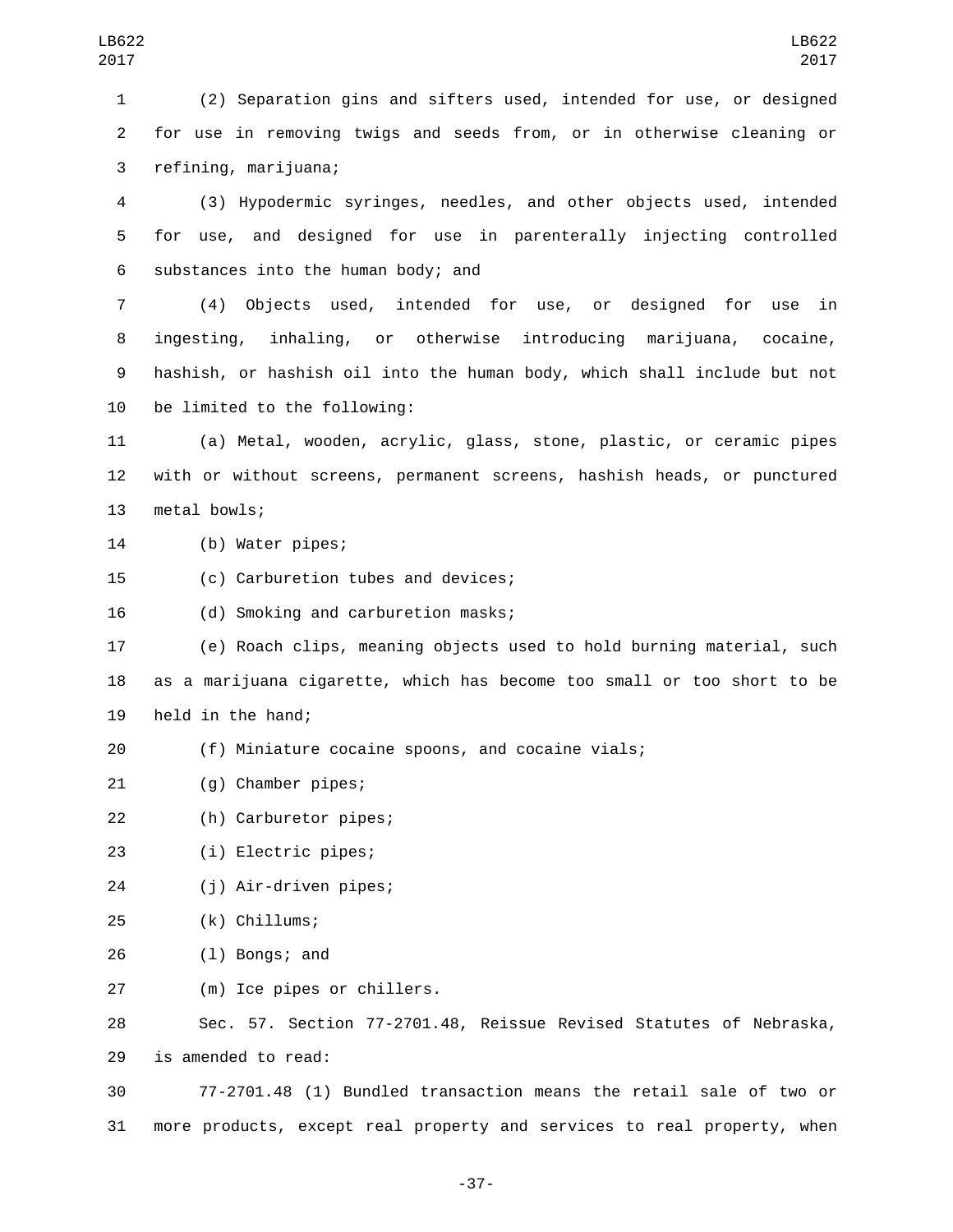(a) the products are otherwise distinct and identifiable and (b) the products are sold for one non-itemized price. Bundled transaction does not include the sale of any products in which the sales price varies, or is negotiable, based on the selection by the purchaser of the products 5 included in the transaction.

(2) Distinct and identifiable products do not include:

 (a) Packaging, such as containers, boxes, sacks, bags, and bottles or other materials such as wrapping, labels, tags, and instruction guides that accompany the retail sale of the products and are incidental or immaterial to the retail sale thereof. Examples of packaging that are incidental or immaterial include grocery sacks, shoeboxes, dry cleaning garment bags, and express delivery envelopes and boxes;

 (b) A product provided free of charge with the required purchase of another product. A product is provided free of charge if the sales price of the product purchased does not vary depending on the inclusion of the 16 product provided free of charge; and

 (c) Items included in the definition of sales price pursuant to 18 section 77-2701.35.

 (3) One non-itemized price does not include a price that is separately identified by product on binding sales or other supporting sales-related documentation made available to the customer in paper or electronic form, including, but not limited to, an invoice, bill of sale, receipt, contract, service agreement, lease agreement, periodic notice of 24 rates and services, rate card, or price list.

 (4) A transaction that otherwise meets the definition of a bundled transaction is not a bundled transaction if it is (a) the retail sale of tangible personal property and a service where the tangible personal property is essential to the use of the service, and is provided exclusively in connection with the service, and the true object of the transaction is the service, (b) the retail sale of services when one service is provided that is essential to the use or receipt of a second

-38-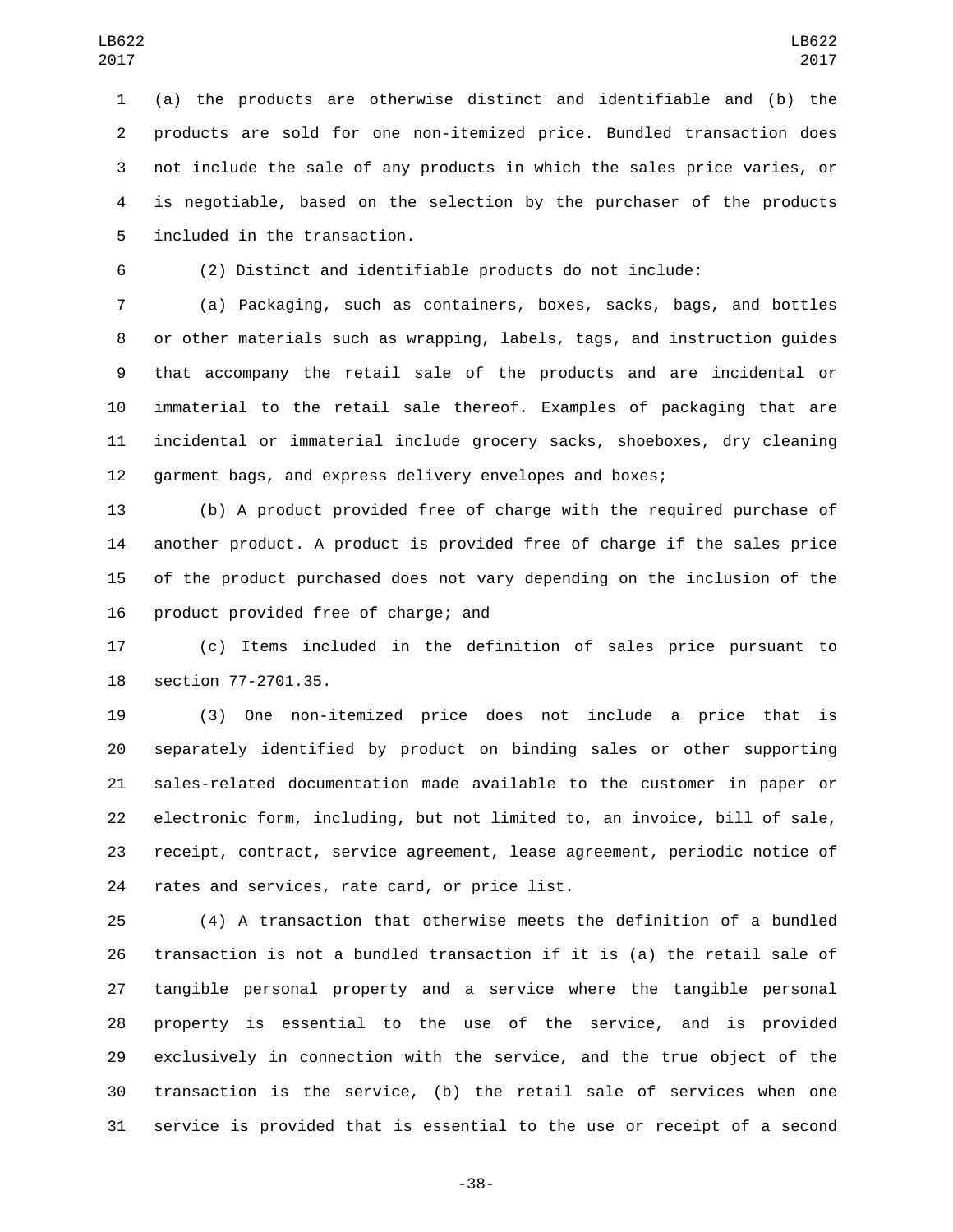service and the first service is provided exclusively in connection with the second service and the true object of the transaction is the second service, or (c) a transaction that includes taxable products and nontaxable products and the purchase price or sales price of the taxable products is de minimus. De minimus means the seller's purchase price or sales price of the taxable products is ten percent or less of the total purchase price or sales price of the bundled products. Sellers shall use either the purchase price or the sales price of the products to determine if the taxable products are de minimus. Sellers may not use a combination of the purchase price and sales price of the products to determine if the taxable products are de minimus. Sellers shall use the full term of a service contract to determine if the taxable products are de minimus.

 (5) Bundled transaction does not include the retail sale of exempt tangible personal property and taxable tangible personal property if (a) the transaction includes food and food ingredients, drugs, durable medical equipment, mobility enhancing equipment, over-the-counter drugs, 17 prosthetic devices, or medical supplies, as such terms are defined in section 77-2704.09, and (b) the seller's purchase price or sales price of the taxable tangible personal property is fifty percent or less of the total purchase price or sales price of the bundled tangible personal property. Sellers may not use a combination of the purchase price and sales price of the tangible personal property when making the fifty-23 percent determination for a transaction.

 Sec. 58. Section 77-2704.09, Reissue Revised Statutes of Nebraska, 25 is amended to read:

 77-2704.09 (1) Sales and use taxes shall not be imposed on the gross receipts from the sale, lease, or rental of and the storage, use, or other consumption in this state of (a) insulin, (b) mobility enhancing equipment and drugs, not including over-the-counter drugs, when sold for a patient's use under a prescription, and (c) the following when sold for a patient's use under a prescription and which are of the type eligible

-39-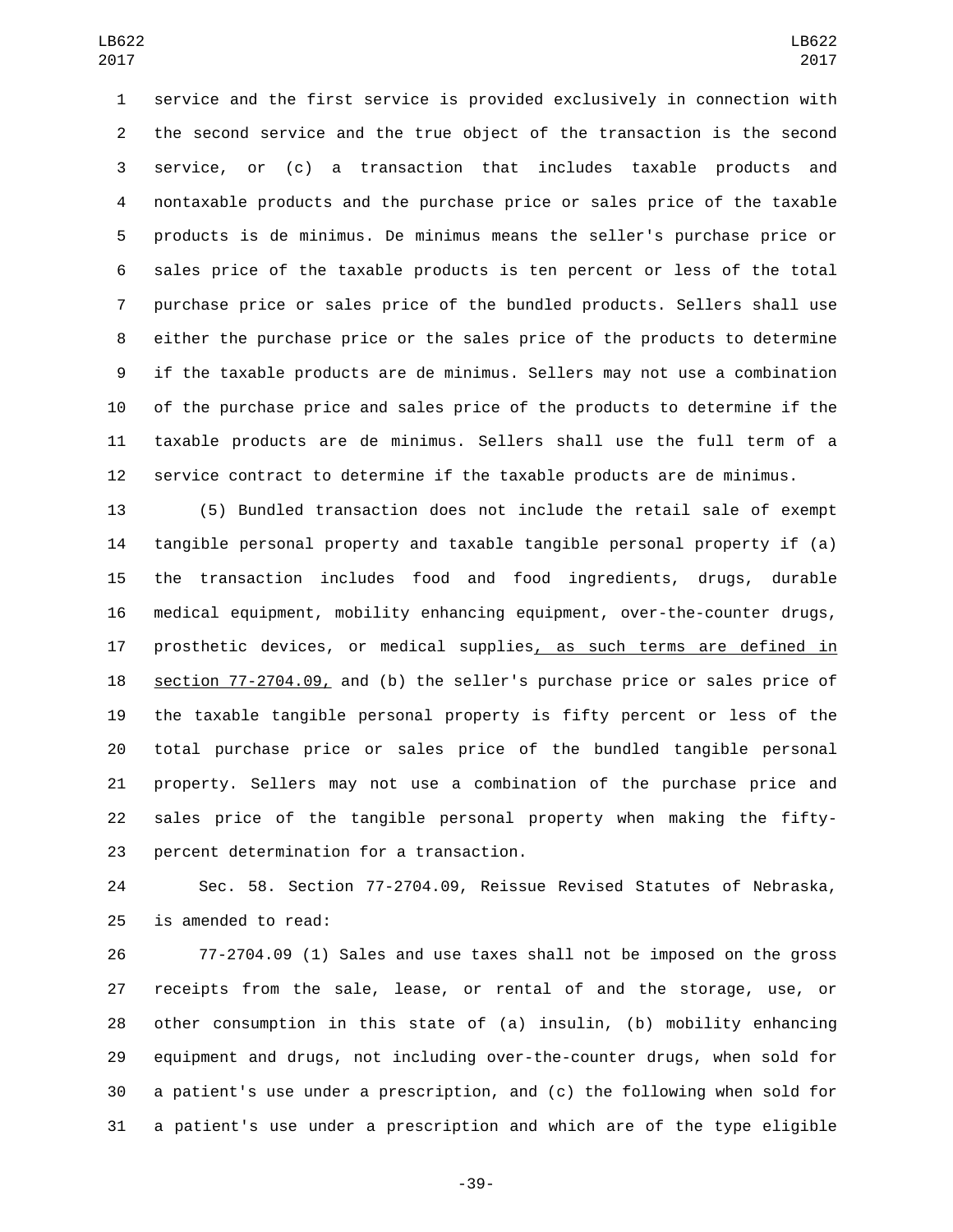for coverage under the medical assistance program established pursuant to the Medical Assistance Act: Durable medical equipment; home medical supplies; prosthetic devices; oxygen; and oxygen equipment.

(2) For purposes of this section:4

5  $(a)(i)$   $(a)$  Drug means a compound, substance, preparation, and component of a compound, substance, or preparation, other than food and food ingredients, dietary supplements, or alcoholic beverages:

8 (A)  $\leftrightarrow$  Recognized in the official United States Pharmacopoeia, official Homeopathic Pharmacopoeia of the United States, or official National Formulary, and any supplement to any of them;

11 (B)  $(i\text{i})$  Intended for use in the diagnosis, cure, mitigation, 12 treatment, or prevention of disease; or

13 (C)  $(iii)$  Intended to affect the structure or any function of the body; and

 (ii) Drug does not include cannabis obtained pursuant to the Medical 16 Cannabis Act;

 (b) Durable medical equipment means equipment which can withstand repeated use, is primarily and customarily used to serve a medical purpose, generally is not useful to a person in the absence of illness or injury, is appropriate for use in the home, and is not worn in or on the body. Durable medical equipment includes repair and replacement parts for 22 such equipment;

 (c) Home medical supplies means supplies primarily and customarily used to serve a medical purpose which are appropriate for use in the home and are generally not useful to a person in the absence of illness or 26 injury;

 (d) Mobility enhancing equipment means equipment which is primarily and customarily used to provide or increase the ability to move from one place to another, which is not generally used by persons with normal mobility, and which is appropriate for use either in a home or a motor vehicle. Mobility enhancing equipment includes repair and replacement

-40-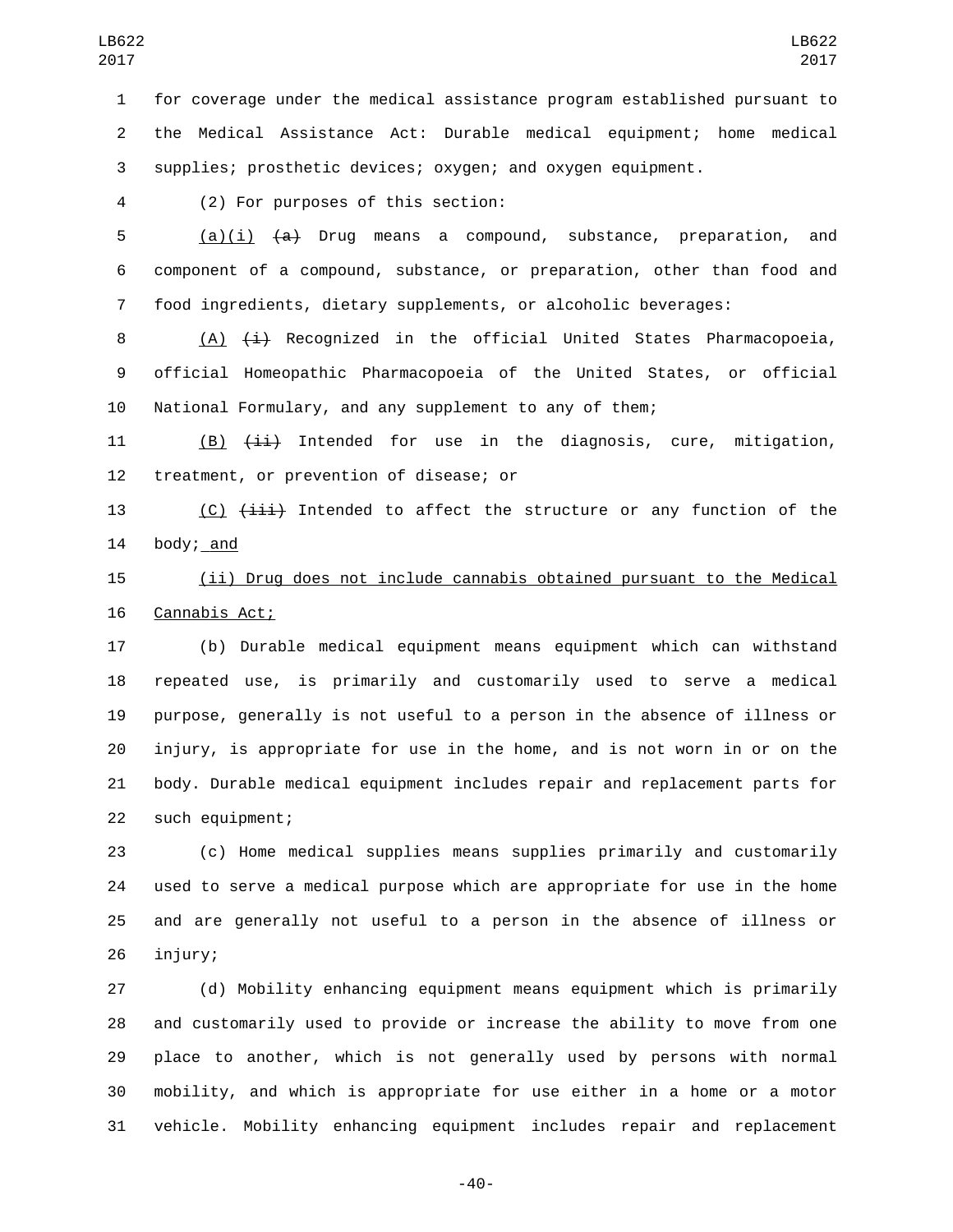parts for such equipment. Mobility enhancing equipment does not include any motor vehicle or equipment on a motor vehicle normally provided by a 3 motor vehicle manufacturer;

 (e) Over-the-counter drug means a drug that contains a label that identifies the product as a drug as required by 21 C.F.R. 201.66, as such regulation existed on January 1, 2003. The over-the-counter drug label includes a drug facts panel or a statement of the active ingredients with a list of those ingredients contained in the compound, substance, or 9 preparation;

 (f) Oxygen equipment means oxygen cylinders, cylinder transport devices including sheaths and carts, cylinder studs and support devices, regulators, flowmeters, tank wrenches, oxygen concentrators, liquid oxygen base dispensers, liquid oxygen portable dispensers, oxygen tubing, nasal cannulas, face masks, oxygen humidifiers, and oxygen fittings and 15 accessories;

 (g) Prescription means an order, formula, or recipe issued in any form of oral, written, electronic, or other means of transmission by a duly licensed practitioner authorized under the Uniform Credentialing 19 Act; and

 (h) Prosthetic devices means a replacement, corrective, or supportive device worn on or in the body to artificially replace a missing portion of the body, prevent or correct physical deformity or malfunction, or support a weak or deformed portion of the body, and includes any supplies used with such device and repair and replacement 25 parts.

 Sec. 59. Section 77-27,132, Revised Statutes Cumulative Supplement, 27 2016, is amended to read:

 77-27,132 (1) There is hereby created a fund to be designated the Revenue Distribution Fund which shall be set apart and maintained by the Tax Commissioner. Revenue not required to be credited to the General Fund or any other specified fund may be credited to the Revenue Distribution

-41-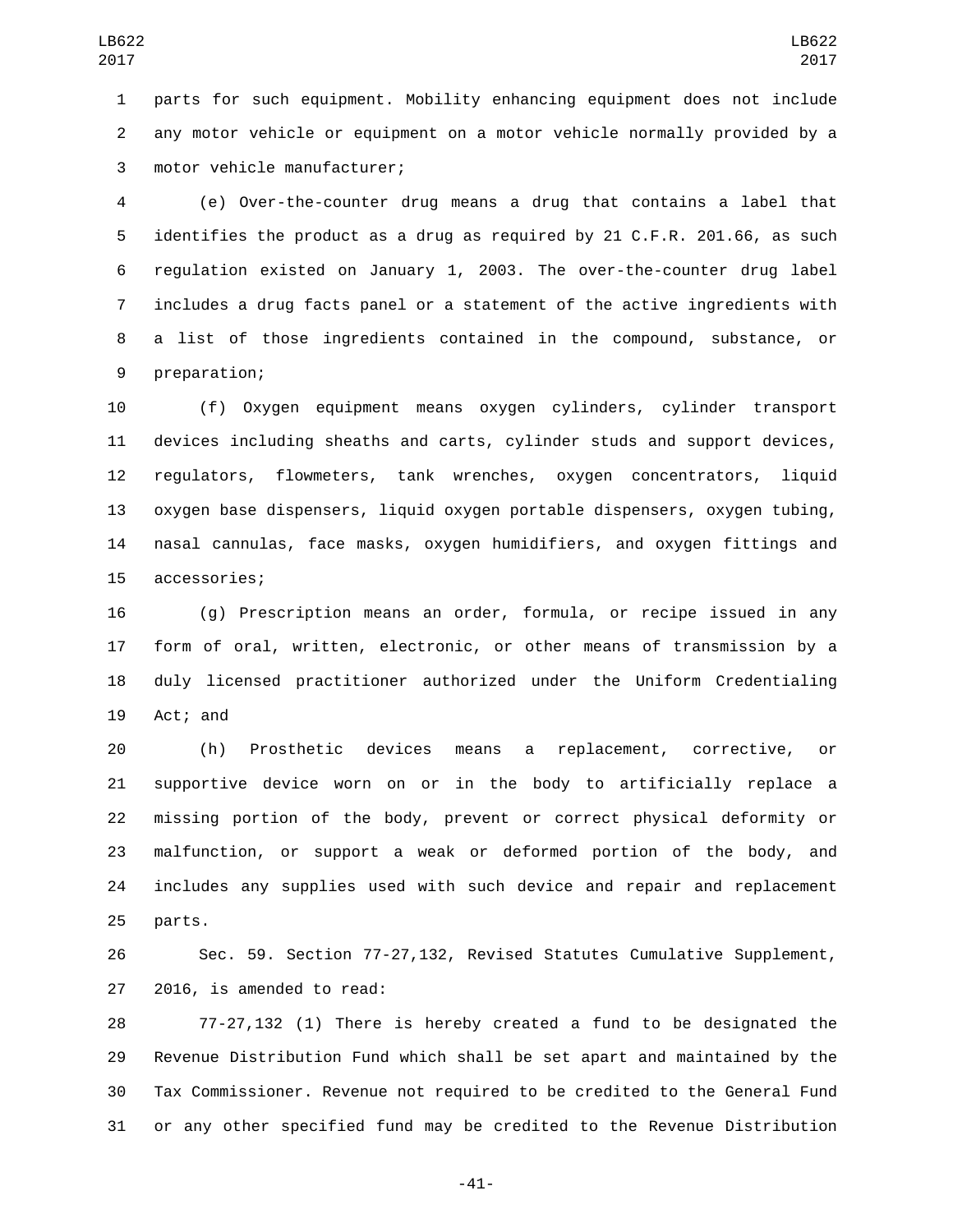Fund. Credits and refunds of such revenue shall be paid from the Revenue Distribution Fund. The balance of the amount credited, after credits and refunds, shall be allocated as provided by the statutes creating such 4 revenue.

 (2) The Tax Commissioner shall pay to a depository bank designated by the State Treasurer all amounts collected under the Nebraska Revenue Act of 1967. The Tax Commissioner shall present to the State Treasurer bank receipts showing amounts so deposited in the bank, and of the 9 amounts so deposited the State Treasurer shall:

 (a) For transactions occurring on or after October 1, 2014, and before October 1, 2019, credit to the Game and Parks Commission Capital Maintenance Fund all of the proceeds of the sales and use taxes imposed pursuant to section 77-2703 on the sale or lease of motorboats as defined in section 37-1204, personal watercraft as defined in section 37-1204.01, all-terrain vehicles as defined in section 60-103, and utility-type 16 vehicles as defined in section 60-135.01;

 (b) Credit to the Highway Trust Fund all of the proceeds of the sales and use taxes derived from the sale or lease for periods of more than thirty-one days of motor vehicles, trailers, and semitrailers, except that the proceeds equal to any sales tax rate provided for in section 77-2701.02 that is in excess of five percent derived from the sale or lease for periods of more than thirty-one days of motor vehicles, trailers, and semitrailers shall be credited to the Highway Allocation 24 Fund;

 (c) For transactions occurring on or after July 1, 2013, and before July 1, 2033, of the proceeds of the sales and use taxes derived from 27 transactions other than those listed in subdivisions  $(2)(a)$ , and  $(b)$ , and (d) of this section from a sales tax rate of one-quarter of one percent, credit monthly eighty-five percent to the State Highway Capital 30 Improvement Fund and fifteen percent to the Highway Allocation Fund; and (d) For transactions occurring on or after the operative date of

-42-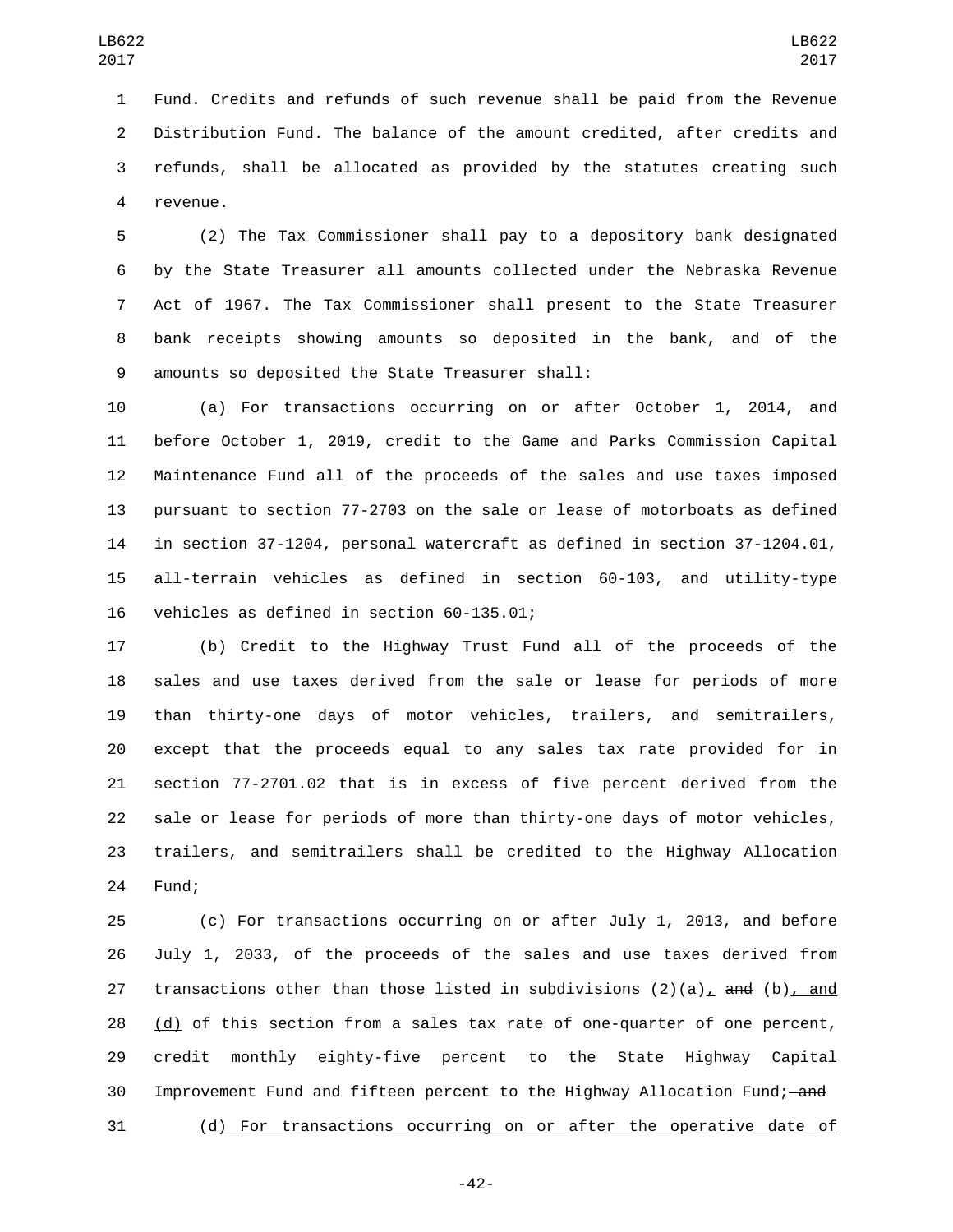this section, credit to the Medical Cannabis Regulation Fund all of the proceeds of the sales and use taxes imposed pursuant to section 77-2703 on the sale of medical cannabis pursuant to the Medical Cannabis Act; and (e) (d) Of the proceeds of the sales and use taxes derived from 5 transactions other than those listed in subdivisions  $(2)(a)$ , and  $(b)$ , and (d) of this section, credit to the Property Tax Credit Cash Fund the amount certified under section 77-27,237, if any such certification is 8 made.

 The balance of all amounts collected under the Nebraska Revenue Act of 1967 shall be credited to the General Fund.

 Sec. 60. Section 77-27,237, Revised Statutes Cumulative Supplement, 2016, is amended to read:

 77-27,237 If the federal government passes a law that expands the state's authority to require out-of-state retailers to collect and remit the tax imposed under section 77-2703 on purchases by Nebraska residents and the state collects additional revenue under section 77-2703 as a result of such federal law, then the Department of Revenue shall determine the amount of such additional revenue collected during the first twelve months following the date on which the state begins collecting such additional revenue. The department shall certify such amount to the Governor, the Legislature, and the State Treasurer, and the 22 certified amount shall be used for purposes of subdivision  $(2)(e)$   $(2)(d)$  of section 77-27,132. This section terminates three years after August 24 30, 2015.

 Sec. 61. Section 77-4303, Reissue Revised Statutes of Nebraska, is 26 amended to read:

 77-4303 (1) A tax is hereby imposed on marijuana and controlled 28 substances at the following rates:

 (a) On each ounce of marijuana or each portion of an ounce, one 30 hundred dollars;

(b) On each gram or portion of a gram of a controlled substance that

-43-